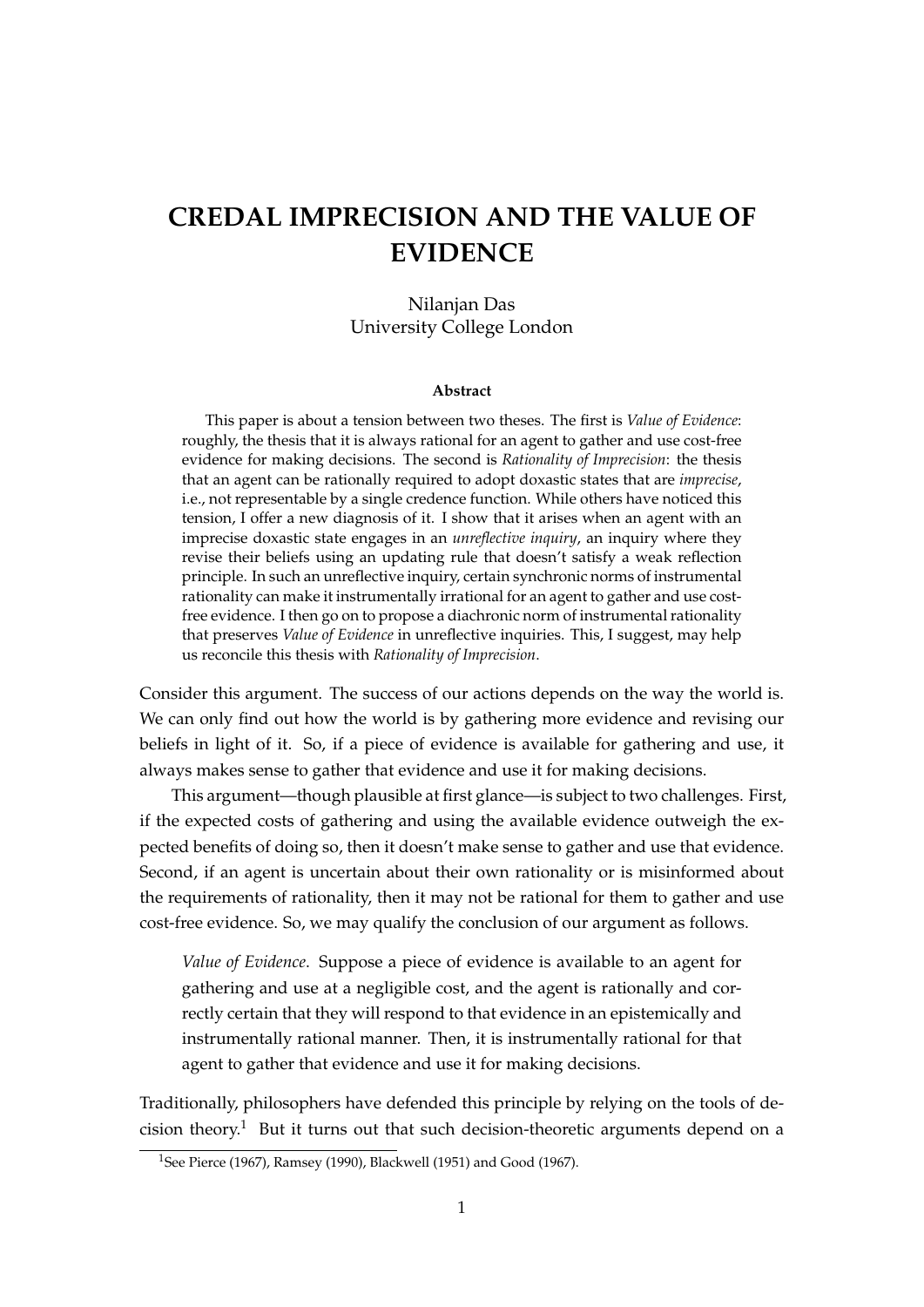number of non-trivial background assumptions. When we relax these assumptions, the arguments for *Value of Evidence* fail.

Here, I will focus on one such assumption: namely, that the relevant agent's doxastic state should be *precise*, i.e., their doxastic attitude towards any proposition should be representable by a single real number that reflects their *credence* or *degree of belief* in that proposition. Many people reject this assumption. They favour:

*Rationality of Imprecision*. In some cases, an agent may be required by epistemic rationality to adopt an imprecise doxastic state.<sup>2</sup>

Several writers have noticed that, given some background assumptions about rationality, a tension emerges between *Value of Evidence* and *Rationality of Imprecision*. 3 If these assumptions are right, then an agent with an imprecise doxastic state may find themself in a case of *dilation*, a case where their doxastic attitude towards a proposition rationally goes from being precise to being imprecise (i.e., from being representable by a precise real number to being representable only by a non-singleton set of real numbers) in response to some evidence. In these cases, certain decision rules can make it irrational for such an agent to gather and use cost-free evidence. So, *Value of Evidence* will be false.

In this paper, I will do three things. First, I will offer a diagnosis of this conflict between *Value of Evidence* and *Rationality of Imprecision*. I will show that this conflict arises when an agent with an imprecise doxastic state revises their beliefs according to a generalized version of Bayesian conditionalization and, as a result, fails to satisfy a weak reflection principle. In such cases, they engage in what I call an *unreflective inquiry* (§§1-4). In such an unreflective inquiry, a range of synchronic norms of instrumental rationality—norms according to which what an agent is permitted to do at a time doesn't directly depend on what they do (or are disposed to do) at other times can lead to failures of *Value of Evidence* (§§5-9).

Second, I will propose a diachronic norm of instrumental rationality—called *Practical Stability*—that helps us preserve *Value of Evidence* in these cases (§10). According to *Practical Stability*, an agent should act in a diachronically stable manner in the course of any inquiry: roughly speaking, they should pick a credence function from the set that represents their doxastic state at the beginning of their inquiry and choose acts that are optimal by lights of that credence function, or rationally revised versions of that credence function, throughout their inquiry.

Third, I will go on to explain how *Practical Stability* can be defended. On the one hand, it can independently supported by means of a *Dutch book argument*, which shows that an agent who violates this norm will be predictably vulnerable to a sure loss of

<sup>2</sup>For a defence of this view in philosophy, see Levi (1974, 1980), Kaplan (1983), Joyce (2005, 2010), and Sturgeon (2008).

<sup>3</sup>See, for example, Good (1974), Grünwald and Halpern (2004), Kadane, Schervish and Seidenfeld (2008), Pedersen and Wheeler (2015), and Bradley and Steele (2016).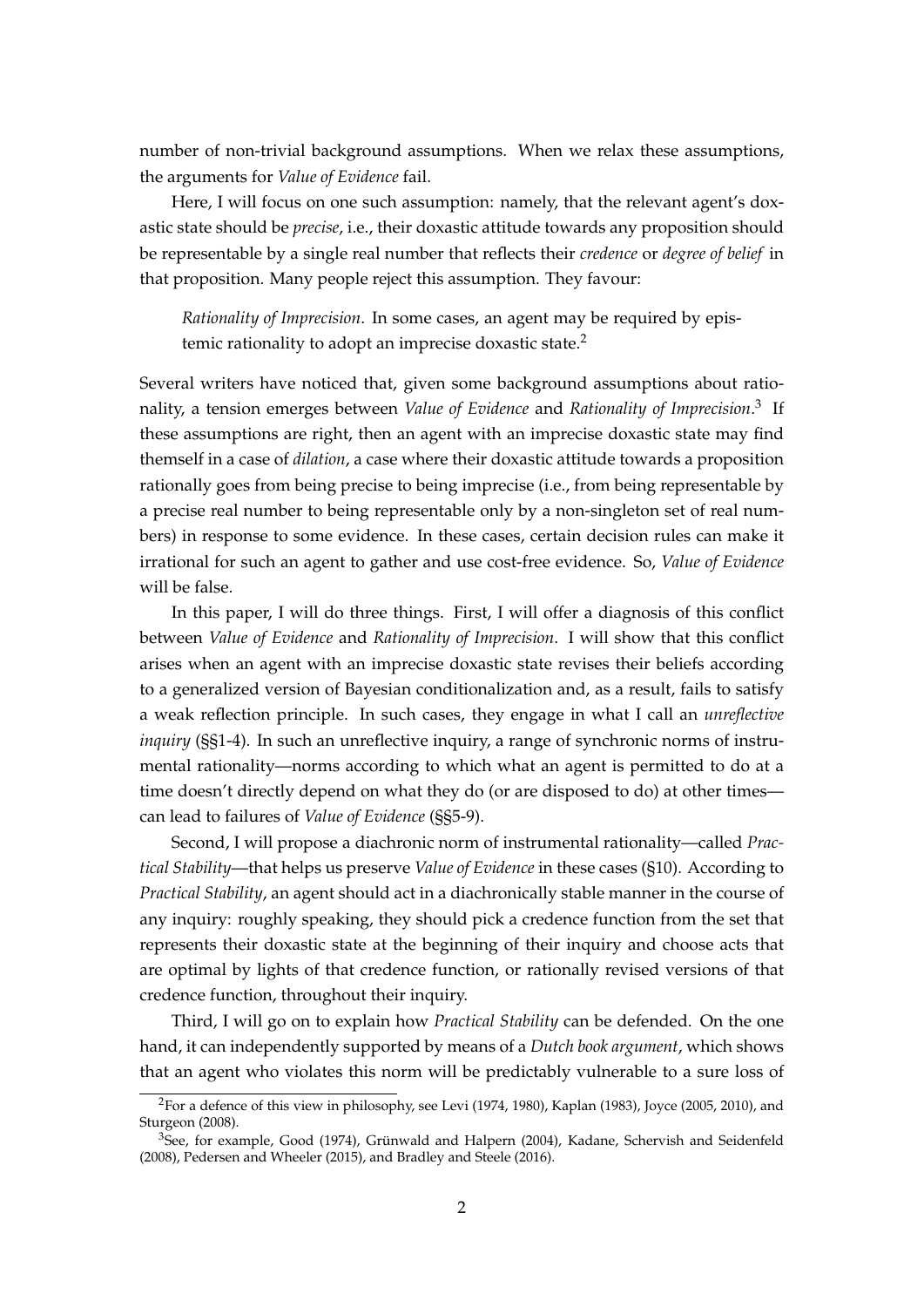utility (§11). On the other hand, it can be defended against a number of salient objections (§§12-14). This, in turn, might give us hope that the tension between *Value of Evidence* and *Rationality of Imprecision* can be resolved.

# **1 The Rationality of Imprecision**

In this section, I will motivate *Rationality of Imprecision* by appealing to the following case of *non-specific* or *incomplete* evidence.<sup>4</sup>

*Mystery Urn 1*. I am rationally certain that an opaque urn contains 10 balls that are either blue or green, and that a ball will be randomly picked from the urn. But I have no clue about what proportion of the balls are blue.

Call the proposition that the selected ball will be blue *B*. In this case, my evidence is non-specific or incomplete: I have no evidence about the distribution of balls in the urn. What should my doxastic attitude towards *B* be?

According to one answer, it should be precise; it should be representable by a single real number that reflects my credence or degree of belief in *B*. This answer is supported by two principles: the Principle of Indifference and Lewis' (1980) Principal Principle. In this case, there are eleven hypotheses about possible distributions of balls in the urn:

*H*<sub>0</sub>: There are ten green balls and no blue balls in the urn.

*H*<sub>1</sub>: There are nine green balls and one blue ball in the urn.

...

*H*<sub>10</sub>: There are no green balls and ten blue balls in the urn.

Note two facts. First, the Principle of Indifference says that, for any two propositions *X* and *Y*, if an agent has no reason to treat *X* or *Y* as more likely than the other, then they should assign the same credence to each of them.<sup>5</sup> Since I have no reason to treat any *Hi* to be more likely than any other *H<sup>j</sup>* (where *i* and *j* lie between 0 and 10), I should assign an equal credence of  $\frac{1}{11}$  to each  $H_i$  on the list. Second, the Principal Principle says that, given the evidence that the objective chance of a proposition *X* is *r*, an agent's credence in that proposition should be *r* (in the absence of inadmissible information). In this case, if any  $H_i$  is true, the objective chance of *B* is  $\frac{i}{10}$ . For, if there are *i* blue balls in the urn, the objective chance of a blue ball being picked is  $\frac{i}{10}$ . So, according to the Principal Principle, my conditional credence in *B* given any  $H_i$  should be  $\frac{i}{10}$ . Therefore, by the law of total probability, my unconditional credence in *B* should be  $\frac{0+0.1+...+0.9+1}{11} = 0.5.$ 

<sup>&</sup>lt;sup>4</sup>Versions of this argument have been considered by Walley (1991, p. 2), Joyce (2005, 2010) and Elga (2010).

<sup>5</sup>While the principle can be traced back to Laplace, it has been defended Jaynes (1957), White (2009), Hawthorne, Landes, Wallmann, and Williamson (2017), and Eva (2019).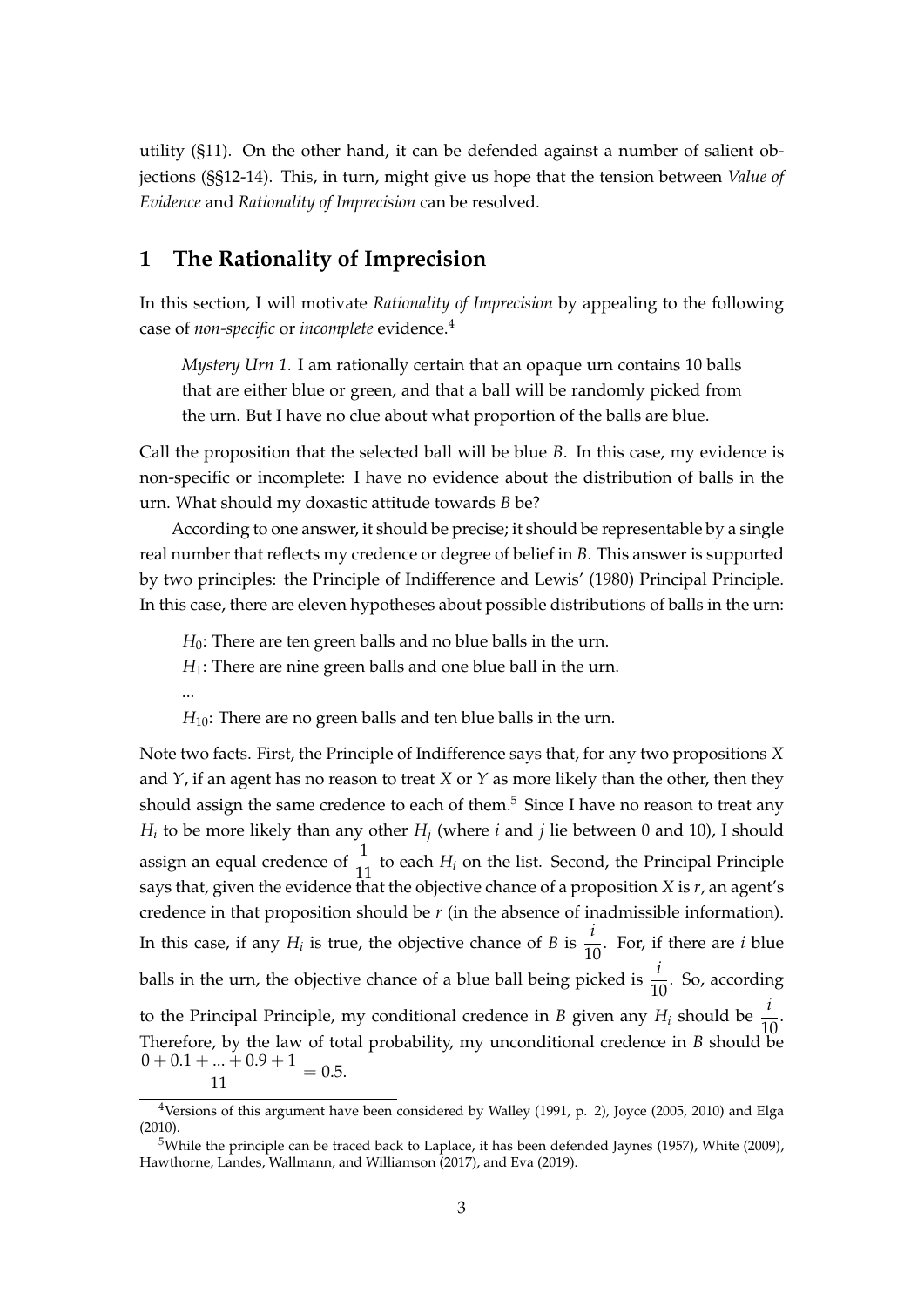The Principle of Indifference is unpopular: relative to distinct partitions of a possibility space, it can require an agent to assign different credences to the same proposition.<sup>6</sup> Suppose we reject the Principle of Indifference on these grounds. Should I then assign some other precise credence to *B*? The answer seems to be "No." I have no reason to treat any of  $H_i$ 's as more likely than any other. Thus, I can't assign any other precise credence to *B*.

Yet, if we think that there is a unique doxastic attitude that I am required to adopt towards  $B$ ,<sup>7</sup> then the only remaining option for us is to say that my doxastic attitude towards *B* should be imprecise: a range of real numbers lying between 0 and 1 (corresponding to all the possible assignments of credences to the *H<sup>i</sup>* 's). This will also make the overall doxasic state imprecise. It won't be representable by a single credence function, but rather by a set of credence functions Γ, such that the set of credences assigned to *B* by the credence functions in  $\Gamma$ —call it  $\Gamma(B)$ —is the interval [0,1]. This supports *Rationality of Imprecision*.

Following van Fraassen (1990), I will call the set of credence functions that represent an agent's precise or imprecise doxastic state their *representor*. Defenders of *Rationality of Imprecision* suggest that we think of an agent's representor as a *credal committee*. 8 In the case of an agent with a precise doxastic state, the credal committee contains only one member. But, in the case of an agent with an imprecise doxastic state, the committee contains several members, each of whom has a different opinion on some matter. While the opinions of an individual committee member don't reflect the beliefs of the agent themself, the committee as a whole can represent the doxastic state of the agent.

Defenders of *Rationality of Imprecision* often assume that an agent's rational representor satisfies two constraints. The first is *probabilistic coherence*: the representor of an epistemically rational agent only contains probability functions. The second is *convexity*: if  $p_1$  and  $p_2$  are any two probability functions in an epistemically rational agent's representor, then any probability function  $p_3$  that is a mixture of  $p_1$  and  $p_2$  is also a member of the representor.<sup>9</sup> I will assume the first, but not the second.

In the next three sections (§§2-4), I will show how *Rationality of Imprecision* clears room for the possibility of unreflective inquiries.

8 Joyce (2010) ascribes this idea to Adam Elga.

<sup>6</sup>This problem—sometimes called *problem of multiple partitions*—has been discussed by Keynes (1921), van Fraassen (1989) and White (2009).

<sup>7</sup>We may reject this assumption if we accept *permissivism*, the view that it can be rationally permissible for two different agents, or the same agent at different times, to adopt different doxastic attitudes towards the same proposition in response to the same body of evidence. For arguments against this view, see White (2005), Horowitz (2014, 2019), Greco and Hedden (2016), and Schultheis (2018). For some arguments in favour of permissivism, see Douven (2009), Titelbaum (2010), Schoenfield (2014, 2019), and Titelbaum and Kopec (ms).

 $^9$ In other words, if  $\Gamma$  is the relevant representor, then, for any two probability functions  $p_1$  and  $p_2$  in  $\Gamma$ ,  $\alpha$ .*p*<sub>1</sub> + (1 – *α*).*p*<sub>2</sub> must be also be in Γ for any *α* between 0 and 1 (inclusive). Levi (1974, 1980) defends this view.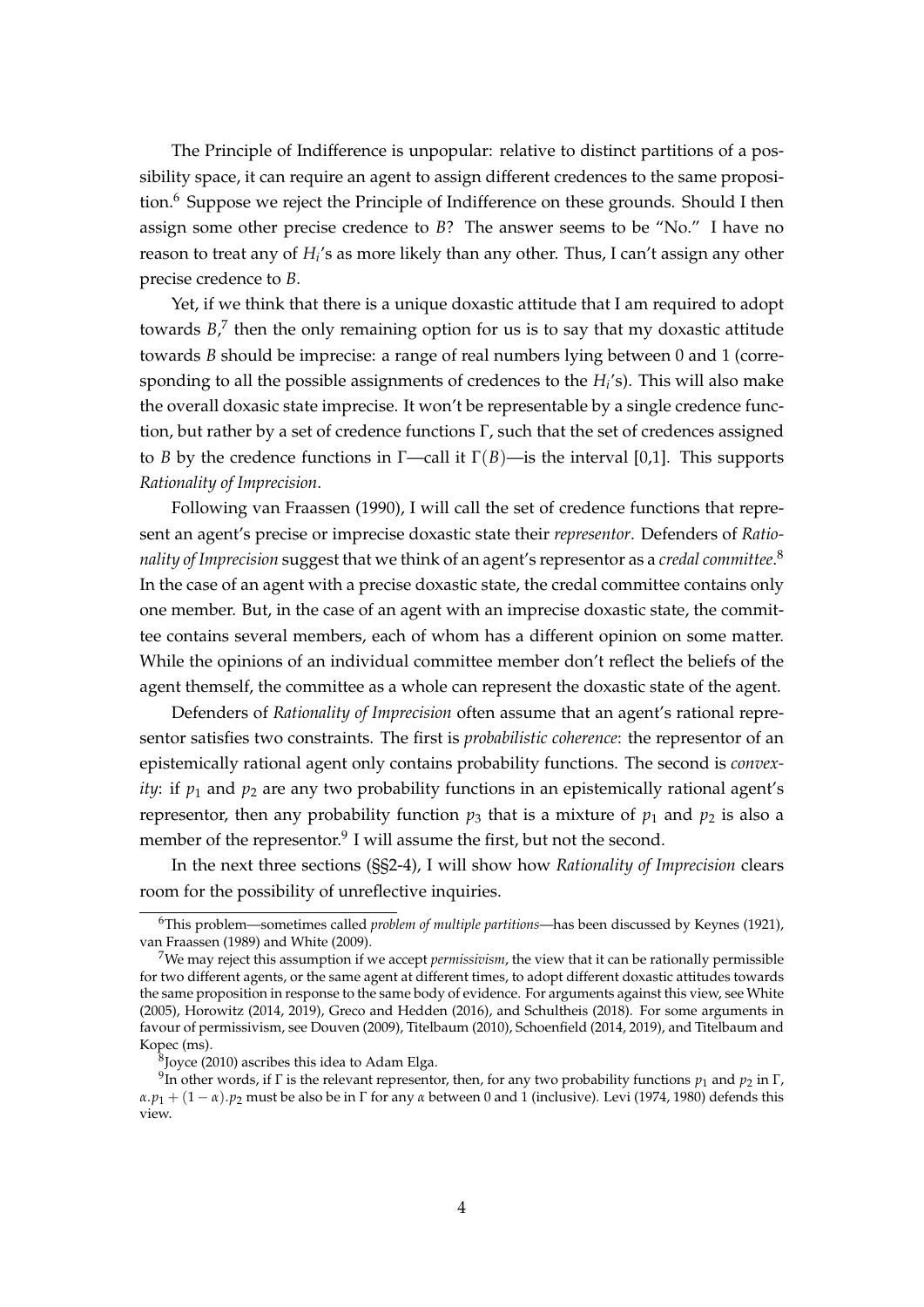#### **2 Unreflective Inquiries**

In this section, I will lay out the concept of a *unreflective inquiry*.

Let an *inquiry* be any evidence-gathering act or event that satisfies two conditions. First, prior to that act or event, the relevant agent is (or can be) rationally certain that they will engage in that act or undergo that event. Second, as a result of that act or event, the agent couldn't lose any evidence, but might gain some evidence. I will represent any such inquiry with a triple *⟨W*, *E*, Γ*⟩*. Here, *W* is a finite set of worlds that are compatible with the agent's *total prior evidence*, i.e., their total evidence before their inquiry.<sup>10</sup> *E* is a function that maps each world *w* in *W* to a proposition (or, a set of worlds in *W*) that reflects the agent's *total posterior evidence* in *w*, i.e., their total evidence in *w* after the inquiry. Finally, Γ is the agent's *rational prior representor*—a non-empty set of regular probability functions defined on subsets of *W*—which reflects the agent's rational doxastic state before the inquiry.<sup>11</sup> So, if an agent's rational doxastic state is precise before their inquiry, then Γ will contain a single probability function. But, for an agent whose rational prior doxastic state is imprecise, Γ will contain more than one probability function. Throughout this essay, I will assume that the agent's rational prior representor is the same at every world *w* in *W*. This means that, if the agent's rational prior representor is Γ, then their prior evidence before their inquiry also entails that their rational prior representor is Γ.

In the course of an inquiry, an agent may revise their beliefs in response to new evidence according to an *updating rule*, a rule that tells the agent what doxastic state they should adopt in response to the evidence they get. We can represent an updating rule as a function *U* that maps each world *w* in *W* to a posterior representor, i.e., a set of probability functions defined on subsets of *W*, which represents a recommended doxastic state the agent could have after their inquiry. I'll assume that updating rules don't discriminate between worlds where the agent's evidence remains the same. So, for any two worlds *w* and  $w^*$  in *W* and any updating rule *U*, if  $E(w) = E(w^*)$ , then  $U(w) = U(w^*)$ <sup>12</sup>

For the bulk of this essay, we shall concerned with a weak reflection principle that constrains updating rules. Here's a version of that principle that applies to agents with precise doxastic states: an agent with a precise doxastic state shouldn't update according to a rule *U* in the context of an inquiry if, by their own lights, *U* is guaranteed to lower their credence in some proposition in the course of that inquiry. For example,

<sup>10</sup>I am assuming that *W* is finite in order to avoid discussing certain failures of *Value of Evidence* that arise in infinitary cases due to violations of conglomerability; see, for discussion of this problem, Kadane, Schervish and Seidenfeld (2008) and Pedersen and Wheeler (2015). The problem we discuss here doesn't have the same solution as this other problem.

<sup>&</sup>lt;sup>11</sup>A regular probability function in this context is a probability function *p* such that, for any  $w \in W$ ,  $p({w}) > 0$ . In the rest of this essay, I will abuse this notation and write " $p(w)$ " instead of " $p({w})$ ."

 $12$ For some discussion of the same constraint on updating rules, see Greaves and Wallace (2006) and Schoenfield (2017).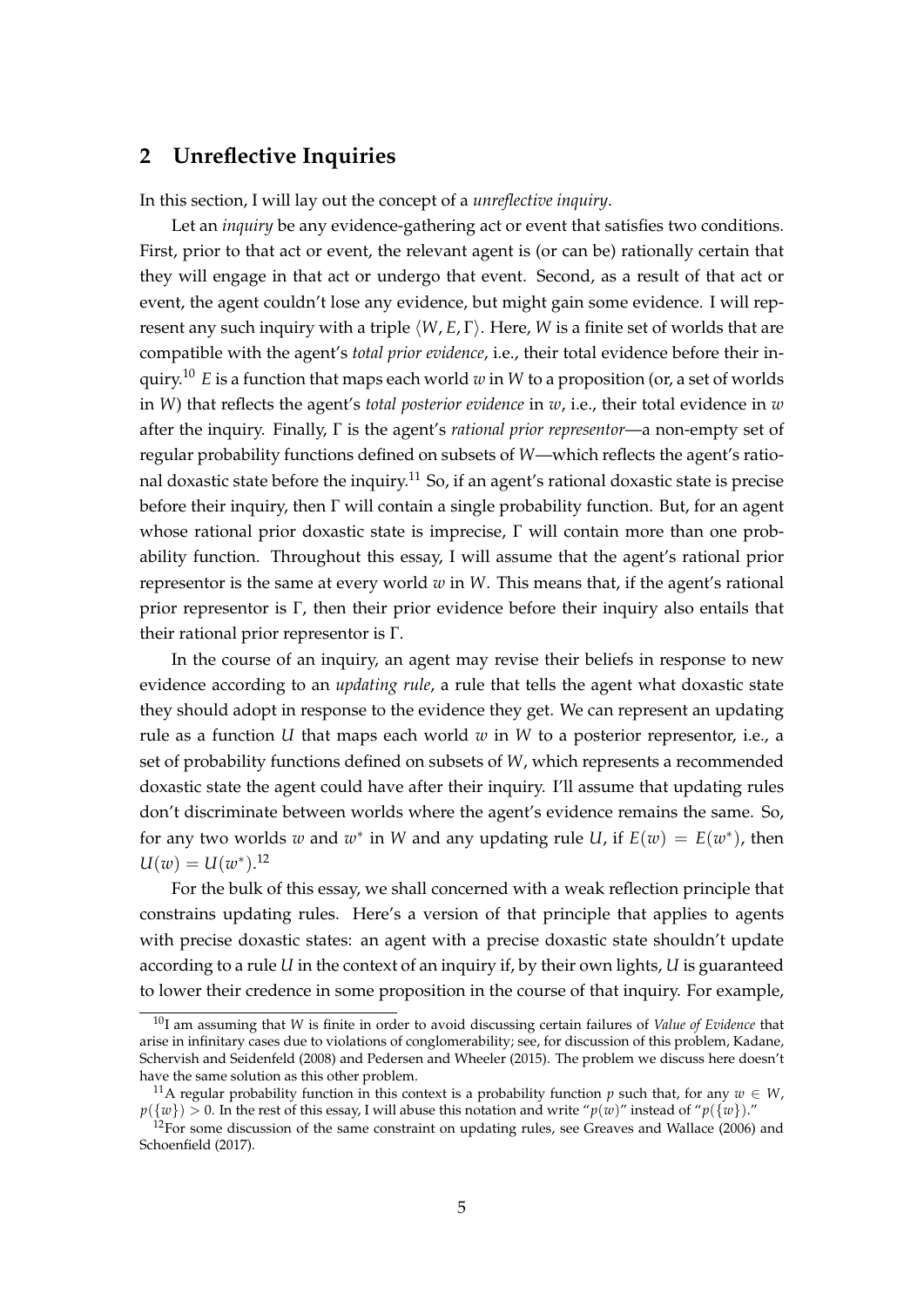imagine I rationally assign a credence of  $0.5$  in the proposition that I'm not popular.<sup>13</sup> I am about to consult my friend about my popularity. I am rationally sure that they will tell me that I'm popular. But I'm also extremely gullible, and I am aware of this. So, I am also rationally certain that I will take my friend's testimony at face value and become certain that I am popular. So, my credence that I'm not popular will drop to 0. Here, my updating rule will violate the weak reflection principle that I've sketched above.

We can formulate the principle a bit more carefully.

*Weak Reflection*. For any inquiry *⟨W*, *E*, Γ*⟩*, suppose that:

- Γ is a singleton set of probability functions, and
- *U* is an updating rule such that, for any *w* in *W*,  $U(w)$  is a singleton set of probability functions.

Then, the relevant agent is permitted by epistemic rationality to update according to *U* only if there is no proposition *X* such that, for any *p* in Γ and any world *w* in *W*, there is some  $p^*$  in  $U(w)$  for which  $p^*(X) < p(X)$ .

According to *Weak Reflection*, if an updating rule *U* is epistemically rational for an agent (with a precise doxastic state) to comply with, then there is no proposition *X* such that future credences in *X* recommended by *U* are uniformly lower than the agent's prior credence in *X*. It is motivated by the same idea that motivates other reflection principles: namely, that an epistemically rational agent should revise their beliefs according to an updating rule only if, by their own lights, their prior doxastic state coheres with the possible future doxastic states recommended by that rule.<sup>14</sup>

It is easy to generalize *Weak Reflection* to the case of agents with imprecise doxastic states. According to the generalized version of the principle, an agent should use an updating rule *U* in the course of an inquiry only if there isn't any proposition *X* such that, for any credence function *p* in an agent's rational prior representor, we can find a credence function  $p^*$  in any posterior representor recommended by *U* such that  $p(X)$  >

<sup>13</sup>Examples of this sort are discussed by Salow (2018).

<sup>14</sup>*Weak Reflection* is weaker than van Fraassen's (1984) reflection principle. According to the latter, an agent's prior credence in any proposition *X*—conditional on the proposition that their future credence in *X* recommended by their updating rule is *r*—should also be *r*. This implies that the agent's prior credence in any proposition *X* should be a weighted average of the possible future credences in *X* recommended by the relevant updating rule (where the weights are their prior credences that those will be the credences that the rule will actually recommend). So, the possible future credences in *X* recommended by the rule cannot be uniformly lower than the agent's prior credence in *X* by their own lights. Thus, this principle entails a version of our weak reflection principle. However, our weak reflection principle doesn't entail van Fraassen's principle. Take a case where an agent assigns a prior credence of 0.5 to a proposition *X*, but also assign non-zero prior credence to possibilities where the future credence in *X* (recommended by their updating rule) is either 0.4 or 0.5. Here, the relevant updating rule doesn't violate our *Weak Reflection*, since the future credences in *X* recommended by that rule aren't uniformly lower than their prior credence in *X*. But the agent's prior credence *X* cannot be expressed as a weighted average of 0.4 and 0.5 if the weights in question are positive. So, van Fraassen's reflection principle fails.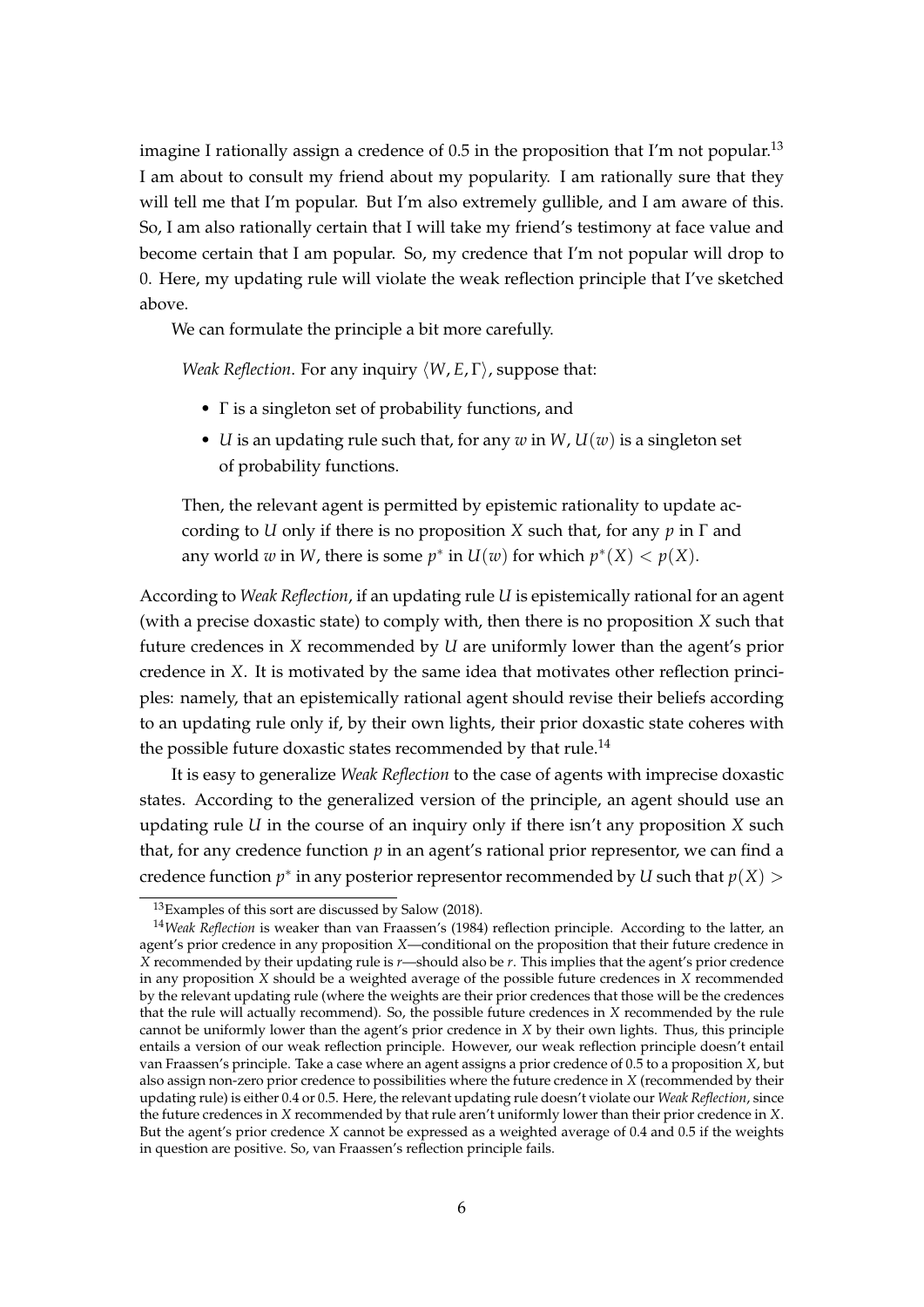*p ∗* (*X*). To see what this means, imagine again that I have a sharp credence of 0.5 that I am unpopular. I am also rationally certain that I will soon consult two friends about my popularity: one will say that I'm unpopular, while the other will deny this. I have no clue about how reliable they are. So, a bit strangely, after speaking to them, I will assign an interval of credences  $[0, 1]$  to the proposition that I'm unpopular. This is a case of dilation: if this were to happen, my doxastic attitude towards the proposition that I am unpopular would go from being precise to being imprecise. The generalized version of *Weak Reflection* says that I shouldn't update in this way. In this case, the only credence function *p* in my (rational) prior representor assigns a credence of 0.5 to the proposition that I am unpopular, but there are plenty of credence functions *p ∗* in my posterior representor, which assign a credence lower than 0.5 to the same proposition. Thus, my updating rule in this case violates the generalized version of *Weak Reflection*.

We can state the generalized version of *Weak Reflection* as follows.

*Generalized Weak Reflection*. For any inquiry *⟨W*, *E*, Γ*⟩*, an agent is permitted by epistemic rationality to update according to an updating rule *U* only if there is no proposition *X* such that, for any *p* in Γ and any world *w* in *W*, there is some  $p^*$  in  $U(w)$  such that  $p^*(X) < p(X)$ .

This is exactly like *Weak Reflection*, except that we have now dropped the restriction that the agent's prior and posterior representors should be singleton sets of probability functions. Let any updating rule that conforms to this constraint be *reflective*. More specifically, for any inquiry *⟨W*, *E*, Γ*⟩*, an updating rule *U* is reflective just in case there is no proposition *X* such that, for any  $p$  in  $\Gamma$  and any world  $w$  in  $W$ , there is some  $p^*$  in  $U(w)$  such that  $p^*(X) < p(X)$ . Let any updating rule that isn't reflective be *unreflective*. And let an inquiry be *unreflective* just in case, in the course of that inquiry, the agent revises their doxastic states using an unreflective updating rule.<sup>15</sup>

The idea of an unreflective inquiry will prove useful for us. In the next two sections (§§3-4), I will show that, if *Rationality of Imprecision* is right, then—given a plausible rule of rational belief revision—an agent with an imprecise doxastic state will sometimes rationally engage in an unreflective inquiry.

<sup>15</sup>White (2009) also notes that, in cases of dilation, a version of van Fraassen's reflection principle will fail. According to this version of the principle, if an agent rationally certain that they will adopt a certain doxastic attitude towards a proposition *X* after their inquiry by rationally responding to their evidence without any loss of information, then they should adopt that doxastic attitude towards *X* prior to the inquiry. This would imply that I can't be rationally certain that I will rationally assign an interval of credences [0,1] to the proposition that I am unpopular, while currently rationally assigning a sharp credence of 0.5 to this proposition. White's reflection principle entails the *Generalized Weak Reflection Principle* (given the assumption that the relevant agent is rationally certain of what epistemic rationality permits them to do). Moss (2020) argues such failures of reflection aren't a problem.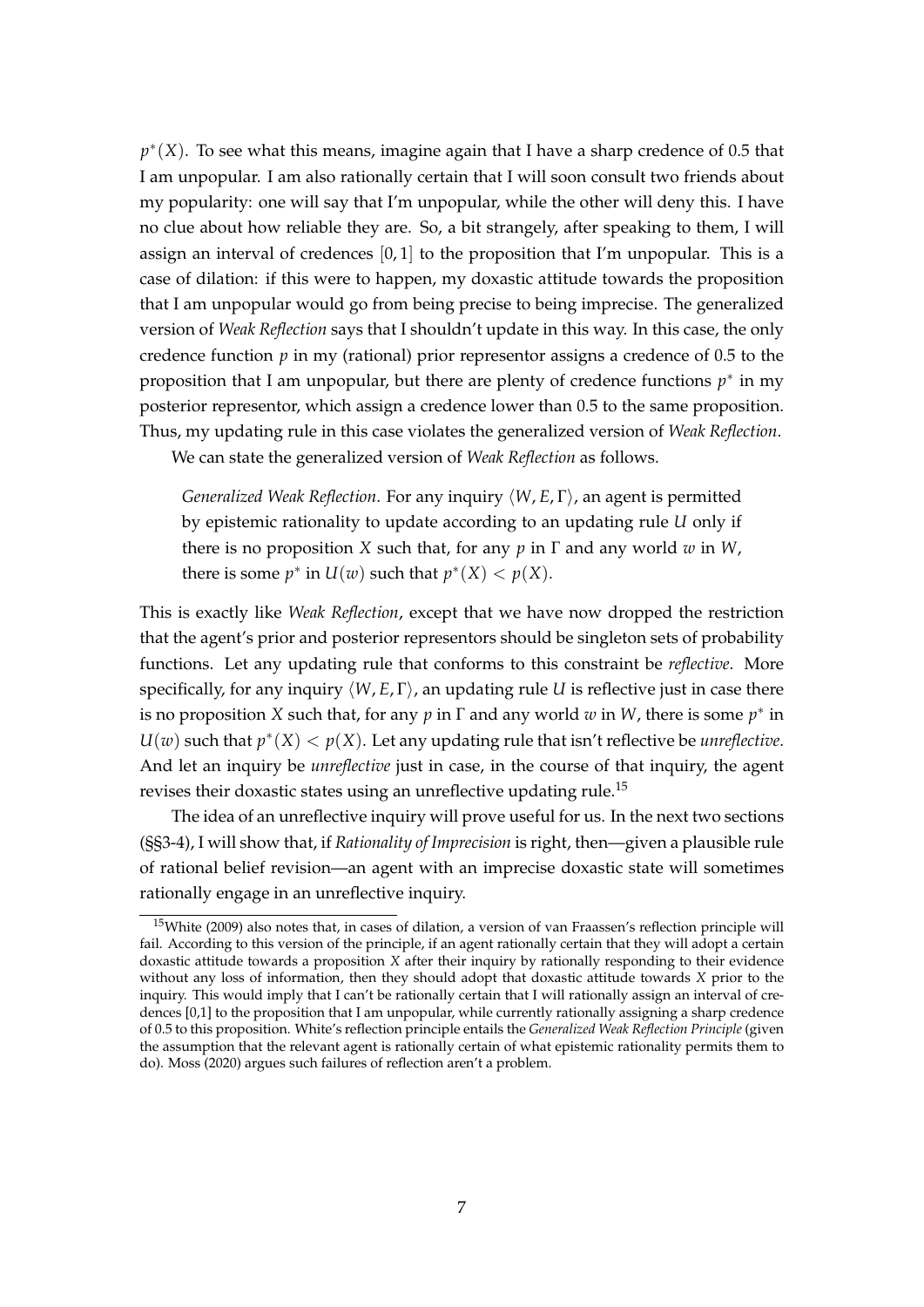# **3 Reflection and Conditionalization**

Bayesian conditionalization yields a rule of rational belief revision for agents with precise doxastic states. It says that, if an agent's credence function at a time *t* is *p* and the strongest evidence they gain between *t* and a later time *t ∗* (without losing any evidence) is a proposition *E*<sub>*i*</sub>, then their posterior credence in any proposition *H* at *t*<sup>∗</sup> should just be the conditional credence  $p(H|E_i)$  (provided that  $p(E_i) > 0$ ). Defenders of *Rationality of Imprecision* claim that an agent with an imprecise doxastic state should update their beliefs according to the following generalized version of Bayesian Conditionalization.

*Generalized Conditionalization*. Suppose Γ is an agent's rational representor at *t*, and the strongest evidence that the agent gains between *t* and a later time  $t^*$  (without losing any evidence) is a proposition  $E_i$ . Then, their doxastic attitude towards any proposition *H* at *t ∗* should be represented by  $\Gamma(H|E_i) = \{p(H|E_i) : p \in \Gamma\}$ , provided that  $p(E_i) > 0$  for every probability function *p* in Γ. 16

*Generalized Conditionalization* makes sense in light of the "credal committee" analogy. If an agent's prior representor is a committee whose members have different opinions on some matter, then the agent's posterior representor should simply be the same committee, except that its members should by now have rationally revised their earlier opinions in light of the new evidence. If Bayesian conditionalization is the right rule of rational belief revision for each committee member, then *Generalized Conditionalization* is true.

I'll call any updating rule that conforms to *Generalized Conditionalization* a *conditionalizing rule*. For any inquiry *⟨W*, *E*, Γ*⟩*, an updating rule *U* is a conditionalizing rule just in case, for any  $w$ ,  $U(w) = \{p(.|E(w)) : p \in \Gamma\}$ . The important question for us is this: Can conditionalizing rules be unreflective?

A few writers have shown that, at least for agents with precise doxastic states, a conditionalizing rule *U* can be unreflective when a condition called *partitionality* fails.<sup>17</sup>

<sup>&</sup>lt;sup>16</sup>Some version of this principle is assumed by Kadane, Schervish and Seidenfeld (2008), Pedersen and Wheeler (2015) and Bradley and Steele (2016). One standard worry— discussed by Levi (1980, ch. 13), Walley (1991, p. 93), Joyce (2010), Rinard (2013), Vallinder (2018), and Moss (2020)— about *Generalized Conditionalization* is that it gives rise to cases of belief inertia, where an agent who initially assigns an interval of credences [0,1] to a proposition cannot then rationally move to a sharper doxastic attitude. This makes inductive learning with such vacuous priors impossible. There are a few standard responses to this problem. Joyce (2010) and Rinard (2013) say that we shouldn't assign such vacuous priors to any proposition. For example, Joyce claims that an agent's representor is subject to some constraints of rationality that eliminate "pigheaded" and "extremist" elements from that representor. Vallinder (2018) argues that Joyce's proposal doesn't succeed. Moss (2020) solves the problem—satisfactorily I think—by proposing an updating rule that requires us to accommodate not only propositional evidence, but also evidence that is irreducibly probabilistic in form. So, in response to information about objective chances, some extreme members of the agent's representor may indeed drop out, and make way for inductive learning. But this doesn't create trouble for *Generalized Conditionalization*, since it only applies to cases where the strongest evidence that agent gains is a proposition.

<sup>17</sup>See Williamson (2000, ch. 10), Salow (2018), and Das (2020).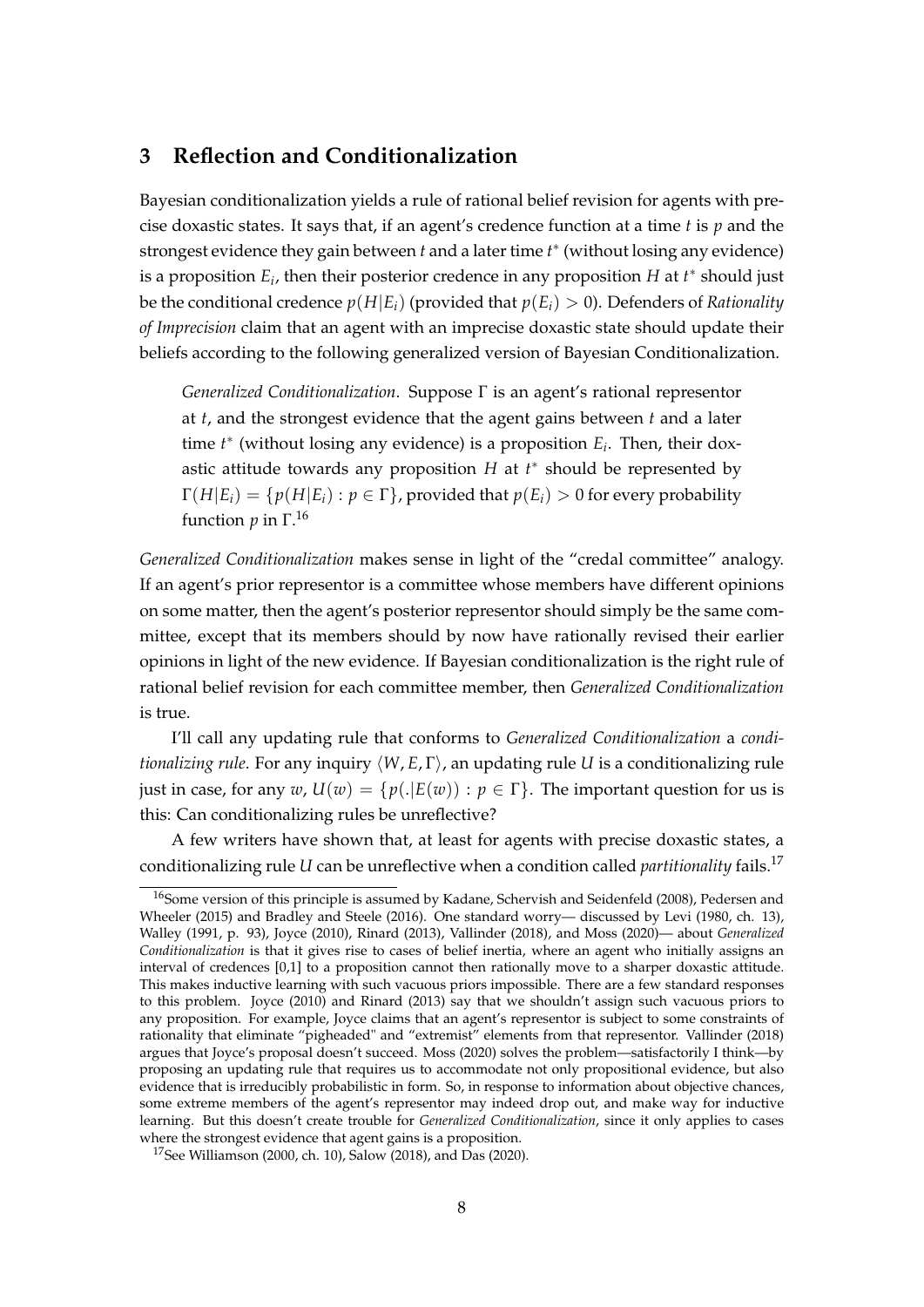An inquiry *⟨W*, *E*, Γ*⟩* is partitional just in case the agent's posterior total evidence has two features. First, it is *factive*: it only entails truths. So, for any world *w* in *W*, *w* is in  $E(w)$ . Second, it is *perfectly introspective*: if the agent's posterior evidence is  $E_i$ , it entails that their posterior evidence is exactly  $E_i$ . So, for any two worlds  $w$  and  $w^*$  in  $W$ , if  $w^*$  is in  $E(w)$ ,  $E(w) = E(w^*)$ . Together, these two features imply that, if  $E_1, E_2, ...E_k$ are the strongest pieces of posterior evidence that the agent could get in the course of their inquiry, then these evidence propositions form a partition over *W* such that the agent's posterior evidence in any *E<sup>i</sup>* -world is *E<sup>i</sup>* . But if the agent's posterior evidence isn't factive or doesn't have perfect introspective access to itself, a conditionalizing rule can indeed end up being unreflective.

As Das (2020) shows, since failures of partitionality can give rise to unreflective inquiries, they can lead to failures of *Value of Evidence*. But this phenomenon has nothing much to do with *Rationality of Imprecision*. So, we shall set aside non-partitional inquiries. Thus, our question becomes: Can conditionalizing rules be unreflective in the case of partitional inquiries? For agents with precise doxastic states, the answer is "No. $^{\prime\prime}$ <sup>18</sup> But, for agents with imprecise doxastic states, it is "Yes." In the next section, I will describe an example where a conditionalizing rule is unreflective even though the inquiry is partitional.

#### **4 An Unreflective Inquiry**

The example, once again, is a case of dilation.<sup>19</sup>

*Mystery Urn 2*. There are two opaque urns, *H* and *T*. I am rationally certain that *H* and *T* together contain twenty balls, ten of which are blue while the rest are green. But I have no clue about how many balls in each urn are blue. I am also rationally certain that a fair coin has been flipped: if the coin landed heads, a ball will be randomly drawn from *H*, and, if it landed tails, a ball will be randomly drawn from *T*. I am about to learn what the outcome of the coin flip was. $20$ 

Let *B* be the proposition that the selected ball is blue. Let *Heads* be the proposition that the coin has landed heads, and let *Tails* be the proposition that the coin has landed tails. This inquiry is partitional. The strongest pieces of evidence that I could get in the

<sup>18</sup>This is easy to check. Suppose for *reductio* that there is a partitional inquiry *⟨W*, *E*, Γ*⟩* such that Γ contains a single probability function and *U* is a conditionalizing rule that is unreflective. Suppose Γ =  ${p}$ . Since *U* is a conditionalizing rule, for any *w*,  $U(w) = {p(.|E(w))}$ . Since the inquiry is partitional, for any *X* (that is a subset of *W*),  $p(X) = \sum p(w)p(X|E(w))$ . But, since *U* is unreflective, for every *w*,

 $p(X) > p(X|E(w)).$  These two claims are incompatible. So, if *U* is a conditionalizing rule, then either the inquiry isn't partitional or *U* isn't unreflective.

<sup>&</sup>lt;sup>19</sup>Some writers such as White (2009) argue that dilation is problematic. Hart and Titelbaum (2015) argue that the case that White relies on is independently questionable, while Pedersen and Wheeler (2014) distinguish good cases of dilation from bad ones.

 $20$ The example is adapted from Bradley and Steele (2016).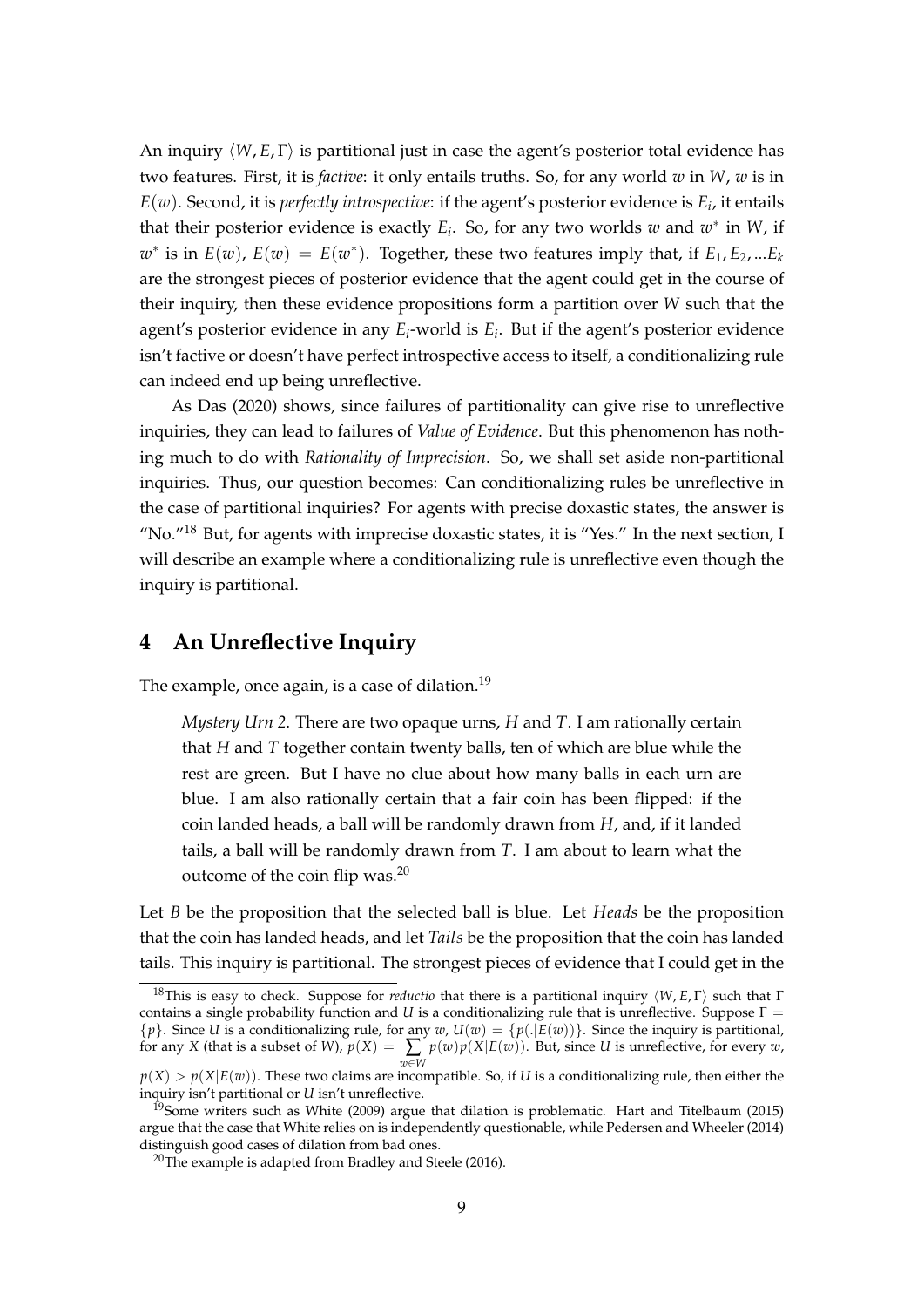course of my inquiry are *Heads* and *Tails*. These form a partition over the possibility space, such that, in any *Heads*-world, I learn *Heads* and, in any *Tails*-world, I learn *Tails*. We can show that, in this case, before I learn about the outcome of the coin flip, my rational doxastic attitude towards *B* should be precise: every member of my rational prior representor will assign a credence of 0.5 to *B*. But, if I update according to *Generalized Conditionalization*, my posterior doxastic attitude should be represented by the interval [0, 1]. Below, I explain why.

Suppose *W* is the space of possibilities over which I distribute my credences. We can partition *W* into twenty-two cells  $H_0$ ,  $H_1$ , ...,  $H_{10}$  and  $T_1$ , ...,  $T_{10}$ . For any *i* between 0 and  $10$  (inclusive), any  $H_i$  is the set of worlds where a ball is drawn from urn  $H$  and the number of blue balls in that urn is *i*. By contrast, for any *i* between 0 and 10 (inclusive), *Ti* is the set of worlds where a ball is drawn from urn *T* and the number of blue balls in that urn is *i*. Since a ball will be drawn from urn *H* if and only if the coin landed heads, *Heads* is simply the union of all the *H<sup>i</sup>* 's: <sup>∪</sup> 10 *i*=0 *Hi* . Similarly, since a ball will be drawn

from urn *T* if and only if the coin landed tails, *Tails* is the union of all the  $T_i$ 's:  $\bigcup T_i$ . 10

*i*=0 Suppose my rational representor, before I learn anything, is Γ. We know four facts about it.

*Fact 1*. I have no idea about what the actual distribution of blue and green balls is across the two urns. So, for any *i* between 0 and 1 (inclusive),  $\Gamma(H_i) = \Gamma(T_i) = [0, 1].$ 

*Fact 2*. I am rationally certain that the coin is fair. So, for any probability function *p* in  $\Gamma$ ,  $p(Heads) = p(Tails) = 0.5$ .

*Fact 3.* The objective chance that a blue ball will be picked from an urn, given that it contains contains *i* blue balls, should be  $\frac{i}{10}$ . So, by the Principal Principle, for any *p* in  $\Gamma$  and any *i* between 1 and 10 (inclusive),  $p(B|H_i)$  =  $p(B|T_i) = \frac{i}{10}$ .

*Fact 4.* I am rationally certain that there are exactly ten blue balls in the two urns put together, and that the probability of any particular distribution of balls across the two urns is independent of the outcome of the coin flip. So, any *p* in  $\Gamma$ ,  $p(H_i) = p(T_{10-i}).$ 

Let's see what follows from these four facts. First, consider my prior doxastic state. For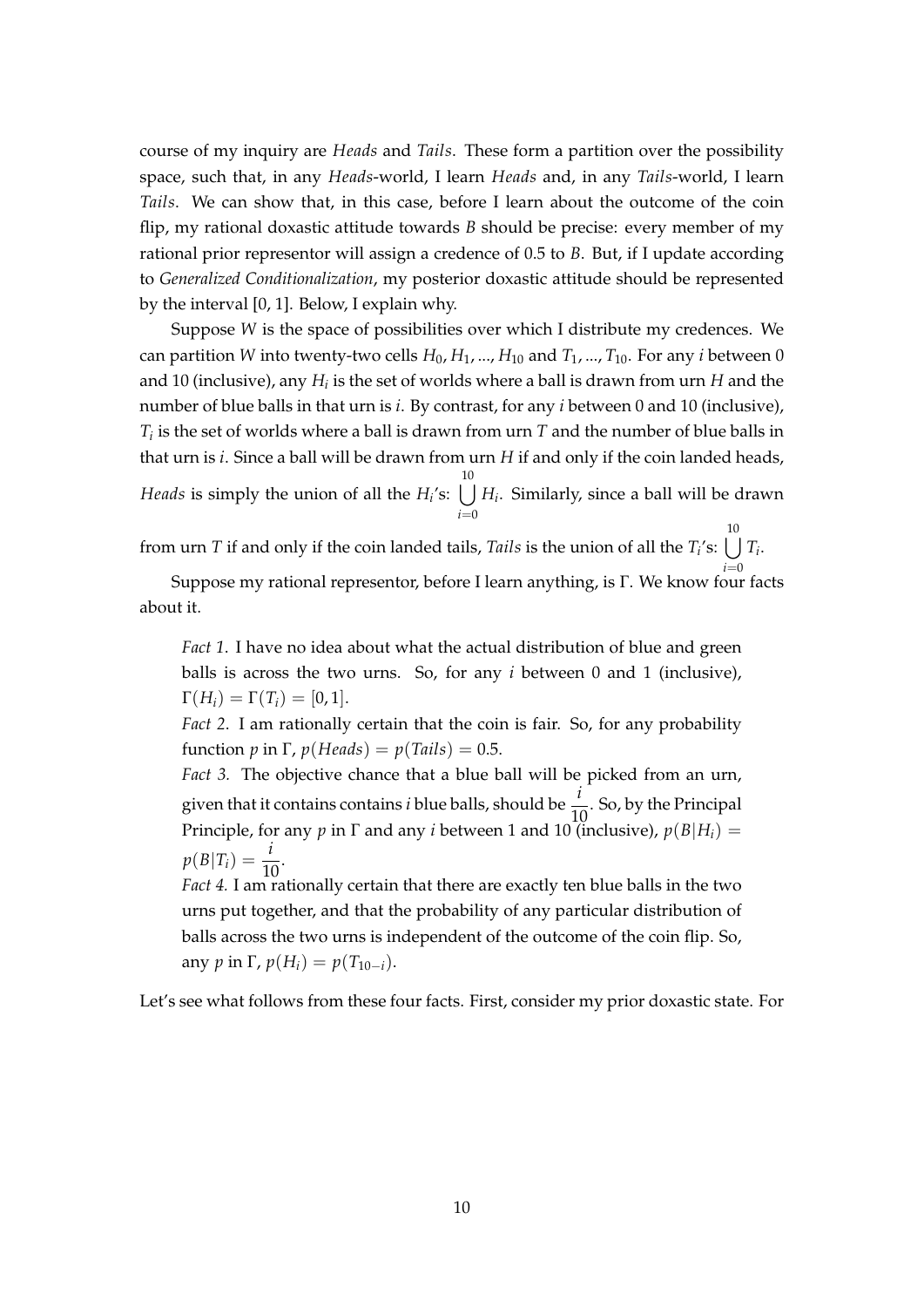*p* in Γ,

$$
p(B) = p(B|Heads)p(Heads) + p(B|Tails)p(Tails)
$$
  
\n
$$
= \frac{1}{2} \left[ \sum_{i=0}^{10} p(B|H_i)p(H_i|Heads) + \sum_{i=0}^{10} p(B|T_{10-i})p(T_{10-i}|Tails) \right]
$$
  
\n
$$
= \frac{1}{2} \left[ \sum_{i=0}^{10} \frac{i \cdot p(H_i|Heads)}{10} + \sum_{i=0}^{10} \frac{(10-i) \cdot p(T_{10-i}|Tails)}{10} \right]
$$
  
\n
$$
= \frac{1}{2} \left[ \sum_{i=0}^{10} \frac{i \cdot p(H_i)}{10p(Heads)} + \sum_{i=0}^{10} \frac{(10-i) \cdot p(T_{10-i})}{10p(Tails)} \right]
$$
  
\n
$$
= \frac{1}{2} \sum_{i=0}^{10} \frac{(i+10-i)p(H_i)}{10p(Heads)}
$$
  
\n
$$
= \frac{1}{2} \sum_{i=0}^{10} \frac{p(H_i)}{p(Heads)}
$$
  
\n
$$
= \frac{1}{2}.
$$

This means that every probability function in Γ assigns a credence of 0.5 to *B*. Thus, my prior doxastic attitude towards *B* should be precise.

Next, consider my posterior doxastic state. Since I update according to *Generalized Conditionalization*, my posterior doxastic attitude towards *B* in *Heads*-worlds should be represented by  $\Gamma(B|Heads) = \{p(B|Heads): p \in \Gamma\}$ , while my posterior doxastic towards *B* in *Tails*-worlds should be represented by  $\Gamma(B|Tails) = \{p(B|Tails) : p \in \Gamma\}.$ But note that, for any *p* in Γ,

$$
p(B|Heads) = \sum_{i=0}^{10} p(B|H_i)p(H_i|Heads)
$$

$$
= \sum_{i=0}^{10} \frac{i}{10} p(H_i|Heads)
$$

From *Fact 1* and the fact that the coin flip is independent of the distribution of balls in the two urns, it follows that, for any *i*, *p*(*H<sup>i</sup> |Heads*) can be any real number between 0 and 1. So, *p*(*B|Heads*) can lie anywhere between 0 and 1. The same is true of *p*(*B|Tails*). Thus, my posterior doxastic attitude towards *B* should be represented by the interval [0,1] irrespective of what I learn. Therefore, if I update my beliefs in this case according to *Generalized Conditionalization*, my doxastic attitude towards *B* will go from being precise to being imprecise. So, this is a case of dilation.

In this scenario, suppose I am rationally certain before my inquiry that I will update my beliefs according to a conditionalizing rule. So, I can be rationally certain that every probability function in my prior representor assigns a credence of 0.5 to *B*, and that the minimum credence that *B* will receive from the posterior representor recommended by my updating rule is 0. In other words, I can be rationally certain that, for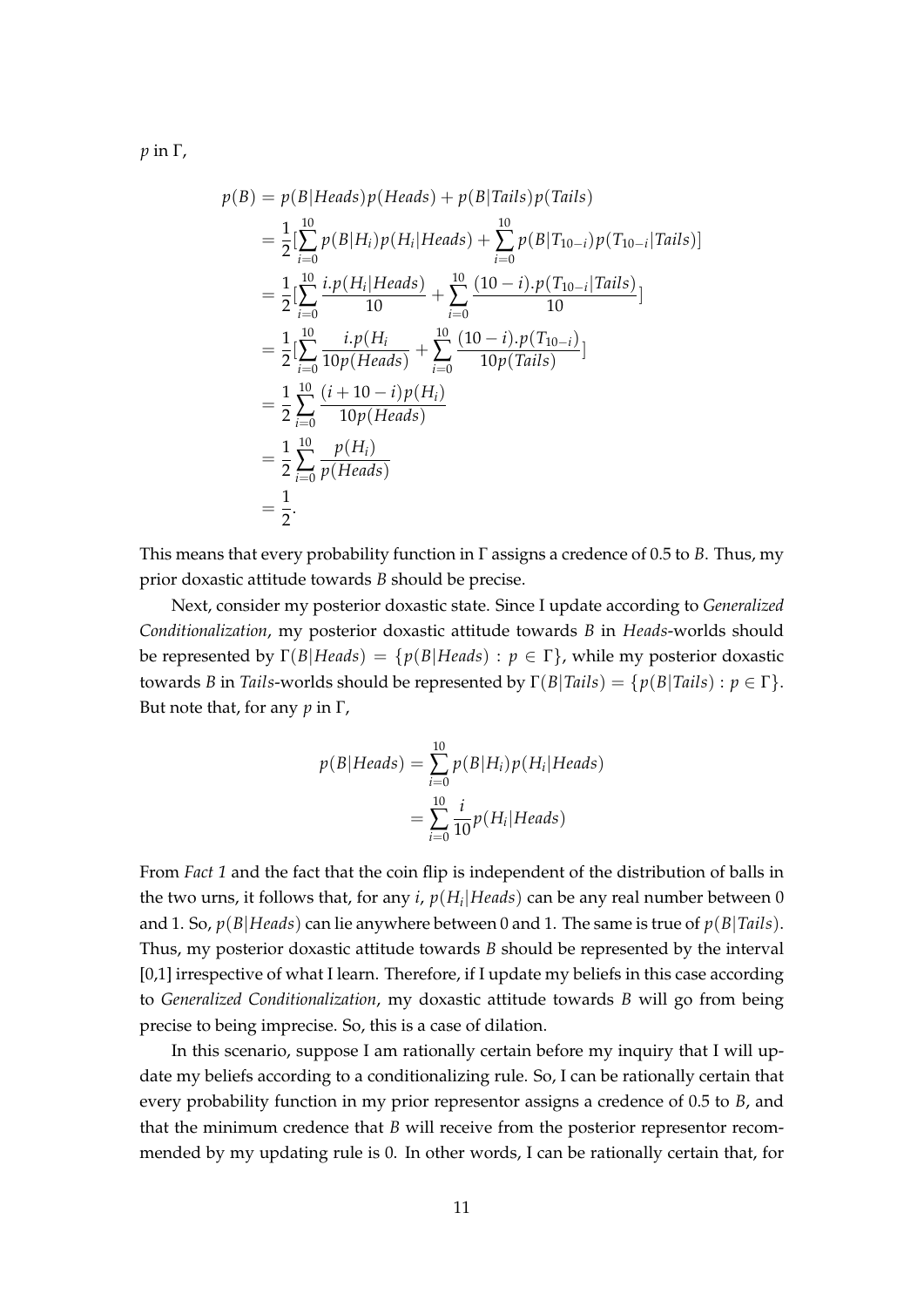any credence that *B* might get from a member of my prior representor, a member of the posterior representor recommended by my updating rule will assign a lower credence to *B*. Therefore, in this case, the conditionalizing rule will be unreflective. I will show in the next four sections (§§5-8) that this failure of *Generalized Weak Reflection* leads to failures of *Value of Evidence*.

#### **5 Good's Theorem**

I will begin with Good's (1967) theorem. It is significant, because it entails a restricted version of *Value of Evidence* along with other assumptions.

To state Good's theorem, I need two notions: the notion of a *decision problem* and the notion of an *decision rule*. A *decision problem* is a situation where an agent has to choose amongst a number of available acts. We can represent any such situation with a triple  $\langle W, A, v \rangle$ , where *W* is a finite possibility space, *A* is a set of available acts, and *v* is a value function that maps any act *a* in *A* and any world *w* in *W* to a real number which reflects the value of performing *a* in *w* by lights of the agent. When an agent makes a choice in relation to a decision problem, they may comply with an *decision rule*, a rule that tells them how to act relative to any decision problem in light of any doxastic state. Such a rule can be represented using a function *R* that maps a decision problem *⟨W*, *A*, *v⟩* and a representor Γ to an act *a* in *A*.

Such decision rules will be subject to constraints of instrumental rationality. For example, suppose we take expected value maximization to be the norm of instrumental rationality for agents with precise doxastic states. Then, we should think that an agent should only comply with a decision rule which, relative to any decision problem *⟨W*, *A*, *v⟩* and any rational representor *{p}*, recommends acts that maximize expected value relative to the probability function *p*. Here, the expected value of an act *a* in *A* relative to *p*—written as  $Exp_p(a)$ —is a weighted average of *a*'s values in different worlds, where the weights are probabilities assigned to those worlds by *p*. That is,

$$
Exp_p(a) = \sum_{w \in W} p(w)v(a, w).^{21}
$$

More generally, we will call a decision rule *EV-maximizing* just in case, relative to any decision problem and any rational representor, the rule always recommends an act that maximizes expected value relative to some probability function in that representor.

 $^{21}$ I will assume throughout this essay that, in any decision problem, the states of the world don't depend (either epistemically or causally) on the acts that an agent deliberates about. In fact, complications arise when we relax this assumption and accept either evidential or causal decision theory: evidential decision theorists are led to reject *Value of Evidence* in Newcomb-style cases where states of the world epistemically depend on the acts that an agent deliberates about, while causal decision theorists have to reject it in cases where states of the world causally depend on the acts the agent deliberates about. See Skyrms (1990) for discussion of a Newcomb-style case where the evidential decision theorist must reject *Value of Evidence*, and Rabinowicz (2009) and Ahmed (2014, §7.4.1) for an example about buying a suit of armour, where gathering and using cost-free evidence is suboptimal according to causal decision theory.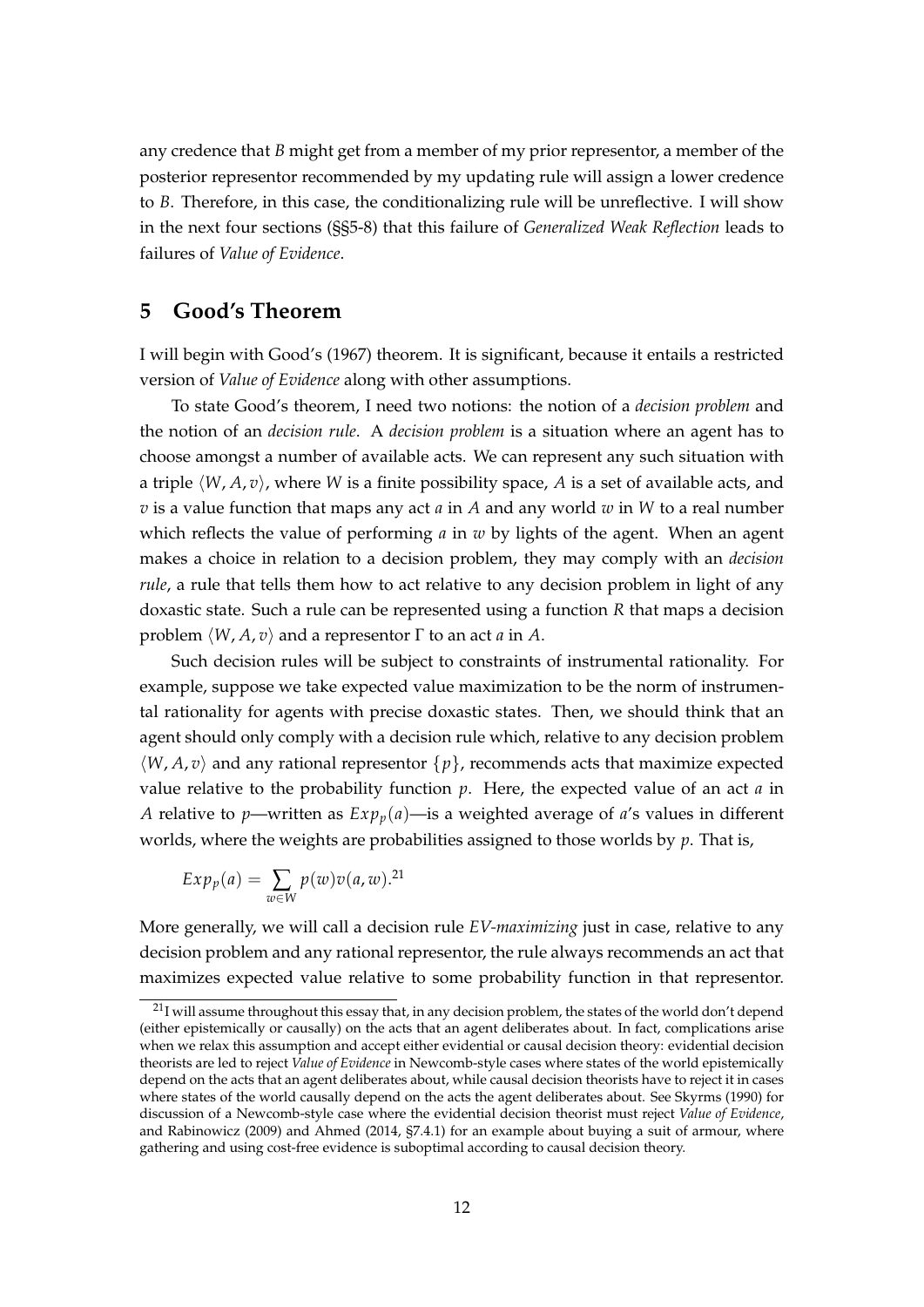Thus, if *R* is an EV-maximizing decision rule, then, for any rational representor Γ, there is a probability function *p* in  $\Gamma$  such that, for any decision problem  $D = \langle W, A, v \rangle$ ,  $R(D,\Gamma) = a$  for any act *a* in *A* just in case there is no other act *b* in *A* such that  $Exp_p(b)$  *>*  $Exp_p(a)$ .

Good (1967) proved the following claim.<sup>22</sup> Take any partitional inquiry  $\langle W, E, \Gamma \rangle$ involving an agent with a precise doxastic state. Suppose that the agent is rationally certain before the inquiry that they will update according to a conditionalizing rule *U* and will act according to an EV-maximizing rule *R* throughout. If *p* is the sole probability function in Γ, then, relative to *p*, the expected value of acting in light of the posterior doxastic state recommended by *U* isn't lower than the expected value of acting in light of the prior doxastic state. In other words, the following inequality holds for any decision problem  $D = \langle W, A, v \rangle$ .

*Good's Inequality*. For some probability function *p* in Γ,

$$
\sum_{w \in W} p(w)v(R(D,\Gamma),w) \leq \sum_{w \in W} p(w)v(R(D,U(w)),w).
$$

This supports a restricted version of *Value of Evidence*.

Assume that *Generalized Conditionalization* is true, and that expected value maximization is norm of instrumental rationality for agents with precise doxastic states. Then, Good's theorem entails the following claim.

*Restricted Value of Evidence*. Suppose a piece of evidence is available to an agent with a precise doxastic state for gathering and use at a negligible cost through a partitional inquiry, and the agent is rationally and correctly certain that they will respond to that evidence in an epistemically and instrumentally rational manner. Then, it is instrumentally rational for that agent to gather that evidence and use it for making decisions.

This claim is more restricted than *Value of Evidence* in two ways: it applies only to cases where (i) the agent's inquiry is partitional, and (ii) the agent's prior doxastic state is precise.<sup>23</sup> Below, I will explore whether we can preserve a similarly restricted version of *Value of Evidence* without the second assumption.

#### **6 Three Norms of Instrumental Rationality**

In the case of agents with precise doxastic states, expected value maximization may indeed be the norm of instrumental rationality. But it's not obvious which norms of

 $22$ For a more precise statement of the theorem and its proof, see Appendix A.

<sup>&</sup>lt;sup>23</sup>For the observation that failures of partitionality lead to failures of Good's inequality, see Ahmed and Salow (forthcoming), Dorst (forthcoming), and Das (forthco2020). See the earlier footnote 3 for references to discusssions of how Good's inequality can fail in cases of dilation. Buchak (2010) and Campbell-Moore and Salow (2020) have also shown that, if a risk-averse agent doesn't comply with an EV-maximizing rule, then Good's inequality can fail.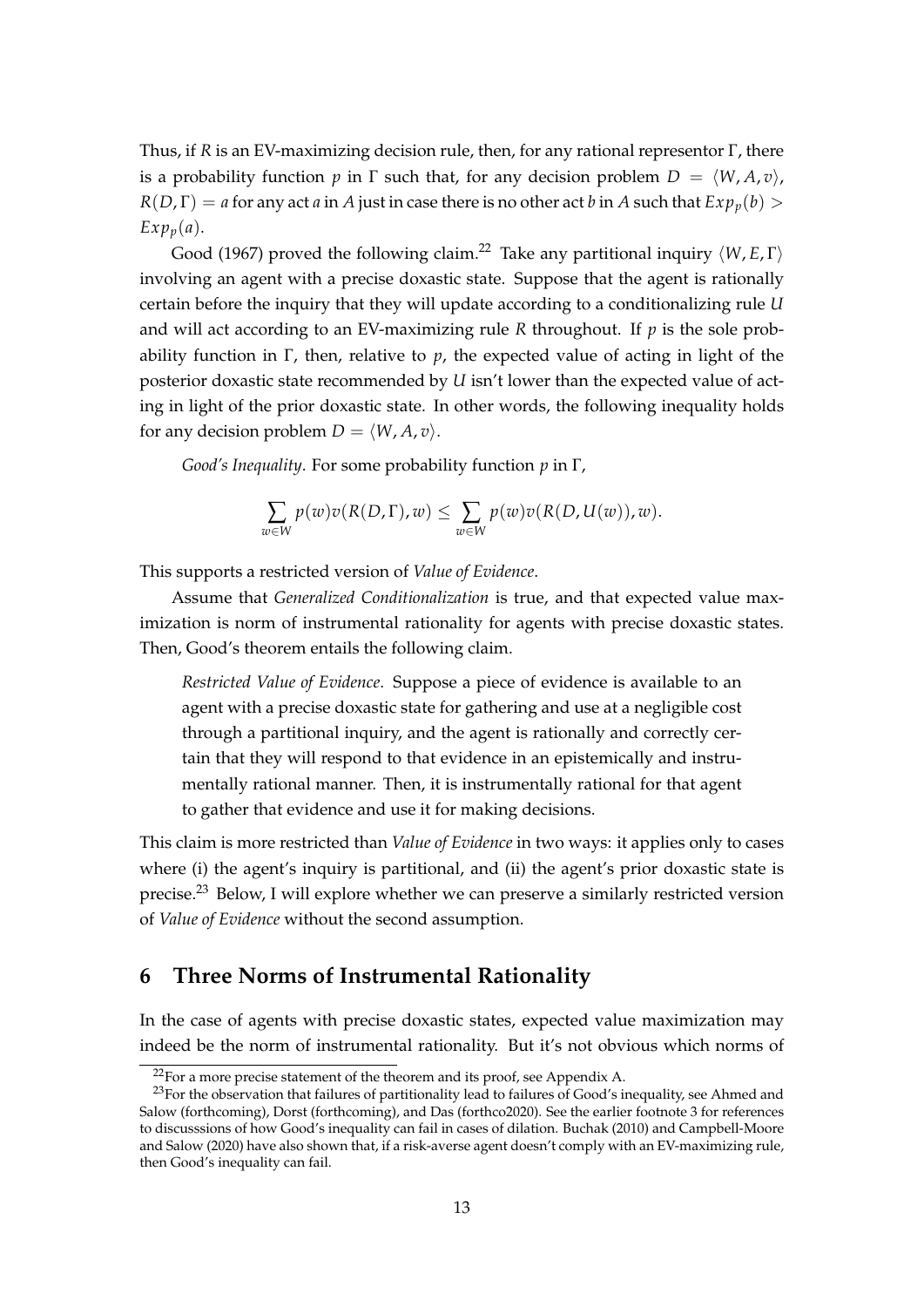instrumental rationality apply to agents with imprecise doxastic states. I will focus on three norms of instrumental rationality that are sometimes taken to be suitable for imprecise agents: Γ-*Maximin*, *E-Admissibility*, and *Maximality*. <sup>24</sup> All these constraints are *synchronic* in character: according to them, what an agent is permitted to do at a time doesn't directly depend on what they do (or are disposed to do) at other times.

Start with Γ-*Maximin*. Think of an agent's representor as a credal committee, where each member has a different opinion from the others on some matter. When an agent makes a choice in a decision problem, a member of their credal committee may complain that there is another available action whose worst expected value (by lights of some committee member) is better than the worst expected value of the action chosen by the agent. Γ-*Maximin* says that an agent should eliminate such complaints. Thus, Γ-*Maximin* requires an agent to choose an act that maximizes minimum expected value. This implies the following constraint on decision rules.

Γ*-Maximin*. An agent is permitted by instrumental rationality to comply with a decision rule *R* only if *R* maximizes minimum expected value. That is, for any set of probability functions  $\Gamma$  and any decision problem  $D =$  $\langle W, A, v \rangle$ , and for any act *a* in *A*, if  $R(D, \Gamma) = a$ , then there is no other act *b* in *A* such that inf $\{Exp_p(b) : p \in \Gamma\} > \inf\{Exp_p(a) : p \in \Gamma\}.$ 

*E-Admissibility* gives different advice. It says that, when faced with any decision problem, the credal committee should delegate the choice to one of its members, which can then pick an action that is optimal by its own lights. Thus, according to *E-Admissibility*, an agent is rationally permitted to perform a certain action relative to a decision problem only if there is some probability function in their representor, relative to which this action maximizes expected value. This yields the following constraint on decision rules.

*E-Admissibility*. An agent is permitted by instrumental rationality to comply with a decision rule *R* only if *R* is EV-maximizing. That is, for any set of probability functions Γ, there is a probability function *p* in Γ such that, for any decision problem  $\langle W, A, v \rangle$  and any act *a* in *A*, if  $R(D, \Gamma) = a$ , there is no other act *b* in *A* such that  $Exp_p(b) > Exp_p(a)$ .

The third constraint—*Maximality*—says something even weaker: namely, that if a certain option *b* has greater expected value than another option *a* for every member of an agent's credal committee, then the agent shouldn't choose *a* over *b*. In other words, an agent shouldn't choose an option which is strictly dominated by another option with respect to expected value. We can state the constraint as follows.

<sup>24</sup>Gilboa and Schmeidler (1989) prove a representation theorem for Γ-Maximin while Berger (1985, §4.7.6) and Grünwald and Dawid (2004) defend it. For discussion of *E-Admissibility*, see Levi (1974, 1980, 1986). For discussion of *Maximality*, see Walley (1991). While discussing *Value of Evidence*, Kadane, Schervish and Seidenfeld (2008) examine all three norms, while Bradley and Steele (2016) focus on Γ-*Maximin* and *Maximality*.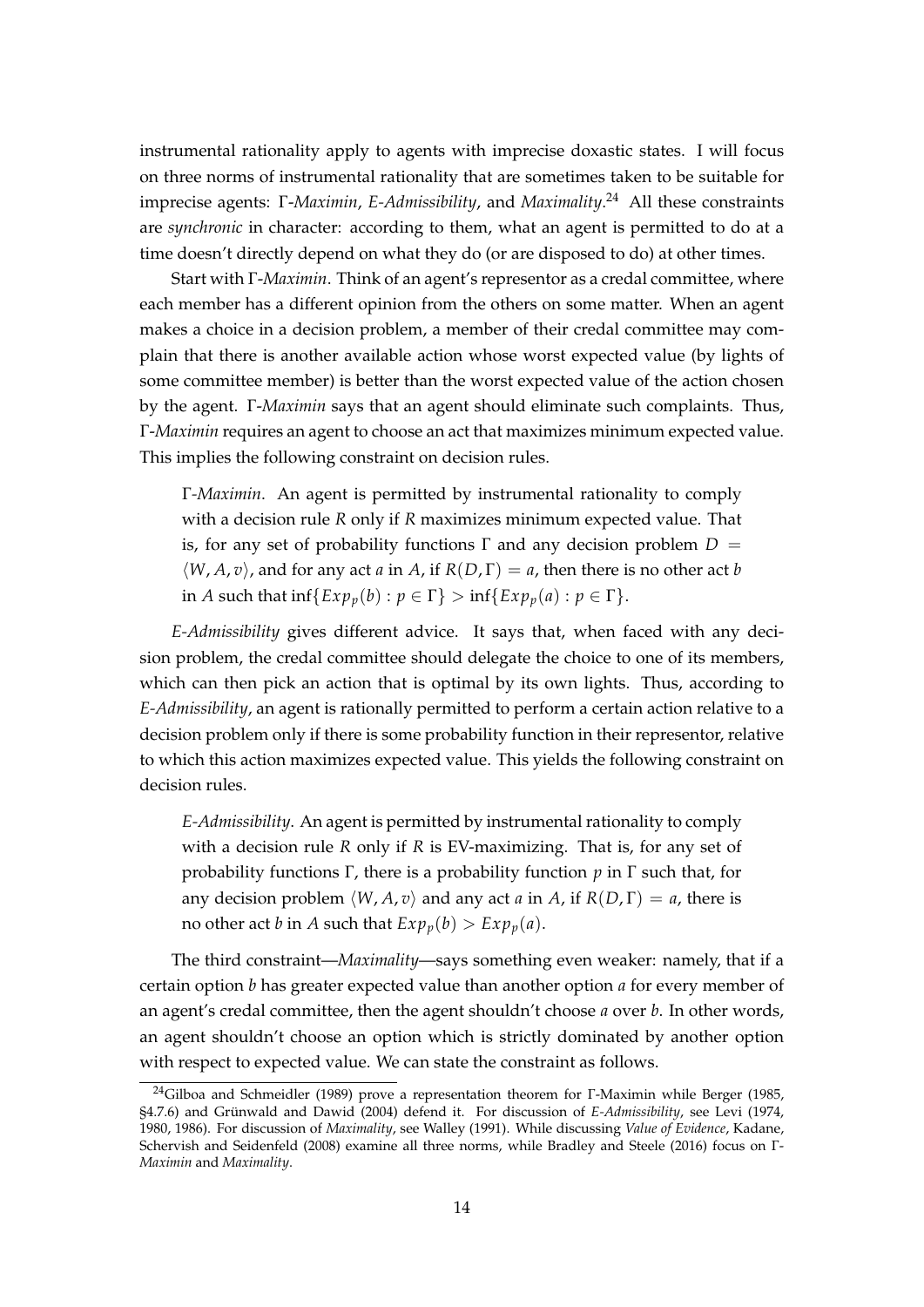*Maximality*. An agent is permitted by instrumental rationality to comply with a decision rule *R* only if *R* recommends acts that are strictly undominated with respect to their expected value. That is, for any set of probability functions Γ, any decision problem *⟨W*, *A*, *v⟩*, and any act *a* in *A*, if *R*(*D*, Γ) = *a*, there is no other act *b* in *A* such that, for any *p* in  $\Gamma$ ,  $Exp_p(b) > Exp_p(a)$ .

If an agent complies with a decision rule that satisfies either Γ-*Maximin* or *E-Admissibility*, they will also comply with a decision rule that satisfies *Maximality*. If an act were strictly dominated by another with respect to expected value, then it couldn't maximize minimum expected value. For there would be another act that has higher minimum expected value than it. Similarly, if an act were strictly dominated by another act with respect to expected value, then it couldn't maximize expected value relative to any probability function in the agent's representor. For there would be another act that has higher expected value than it relative to any probability function in the agent's representor.

For agents with rational precise doxastic states, Γ-*Maximin*, *E-Admissibility*, and *Maximality* yield the same predictions: they require the agent to conform to an EVmaximizing decision rule. But they diverge in other cases. Take a decision problem, involving three options *a*, *b*, and *c*, whose payoffs are given in Table 1.<sup>25</sup>

|   |     | $\sim$ |
|---|-----|--------|
| а |     | 0      |
| b | ۱)  |        |
| C | 0.4 | 0.4    |

Table1: A Case where Γ-*Maximin* and *E-Admissibility* Diverge

Suppose my doxastic state is imprecise, so I assign an interval of credences [0.1, 0.9] to *X*. If a decision rule *R* satisfies Γ-*Maximin*, then, relative to my prior doxastic state, *R* will recommend option *c*. This is because the set of expected values for both *a* and *b* is [0.1, 0.9] relative to my representor, and the set of expected values for *c* is *{*0.4*}*. So, *c* maximizes minimum expected value. By contrast, if *R* satisfies *E-Admissibility*, then *R* will recommend either *a* or *b*, but definitely not *c*. This is because, relative to any probability function in Γ, either *a* or *b* maximizes expected value, since the expected value of at least one of these options is always greater than or equal to 0.5. Thus, decision rules that satisfy Γ-*Maximin* and *E-Admissibility* will recommend different options in this case. Finally, if *R* satisfies *Maximality*, then *R* could recommend all three options, since none of the options are strictly dominated by the others.

<sup>&</sup>lt;sup>25</sup>This example is due to Seidenfeld (2004).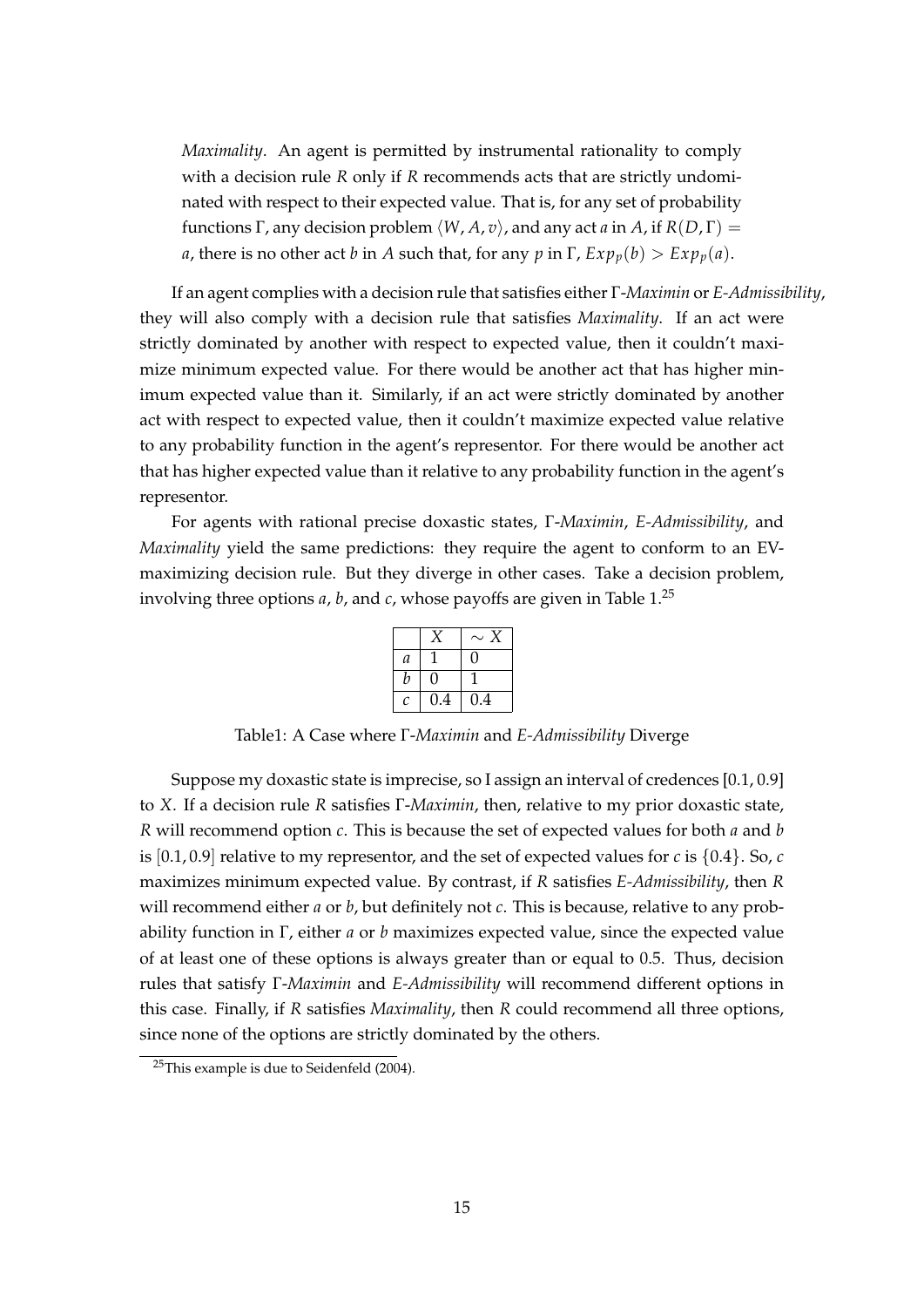# **7 A Failure of Good's Inequality**

I want to show that, in cases where *Generalized Weak Reflection* fails, decision rules that satisfy these constraints can lead to failures of a weakly restricted version of *Value of Evidence*:

*Weakly Restricted Value of Evidence*. Suppose a piece of evidence is available to an agent for gathering and use at a negligible cost through a partitional inquiry, and the agent is rationally and correctly certain that they will respond to that evidence in an epistemically and instrumentally rational manner. Then, it is instrumentally rational for that agent to gather that evidence and use it for making decisions.

The difference between *Weakly Restricted Value of Evidence* and *Restricted Value of Evidence* is that the latter only applies to agents with precise doxastic states, but the former doesn't. To show how *Weakly Restricted Evidence* can be false, I will focus on a version of *Mystery Urn 2* where I am rationally certain before my inquiry about which decision rule I will comply with.

In *Mystery Urn 2*, every member of my rational prior representor assigns a precise credence of 0.5 to the proposition that a blue ball will be chosen. But, after I update my beliefs according to *Generalized Conditionalization*, I can only rationally assign an interval of credences [0, 1] to that proposition. Suppose that, before I engage in this inquiry, I am offered a bet. If I accept it, I gain 2 units of utility when a blue ball is chosen but lose 1 unit of utility when a green ball is chosen. If I reject the bet, I get nothing. Thus, the relevant decision problem involves two options: *Accept* (the option of accepting the bet) or *Reject* (the option of rejecting the bet. The payoffs for these options are given in Table 2. Suppose I can either make a decision about this bet before

|        | B | B |
|--------|---|---|
| Accept |   |   |
| Reject |   |   |

Table2: A Decision Problem for *Mystery Urn 2*

my inquiry, or after. So, I have the option of delaying my decision until after my inquiry. Should I take it?

Let *R* be any decision rule that satisfies Γ-maximin. For any member of my rational prior representor, the expected value of *Accept* is 0.5 *×* 2 + 0.5 *× −*1 = 0.5 and the expected value of *Reject* is 0. So, *R* will recommend that I accept the bet in light of my prior doxastic state. Things are different relative to my posterior doxastic state. Since my posterior doxastic attitude towards *B* should be represented by the interval  $[0, 1]$ , the set of expected values of *Accept* is [*−*1, 2] while the set of expected values of *Reject* is *{*0*}*. So, the minimum expected value of *Reject* is 0, while the minimum expected value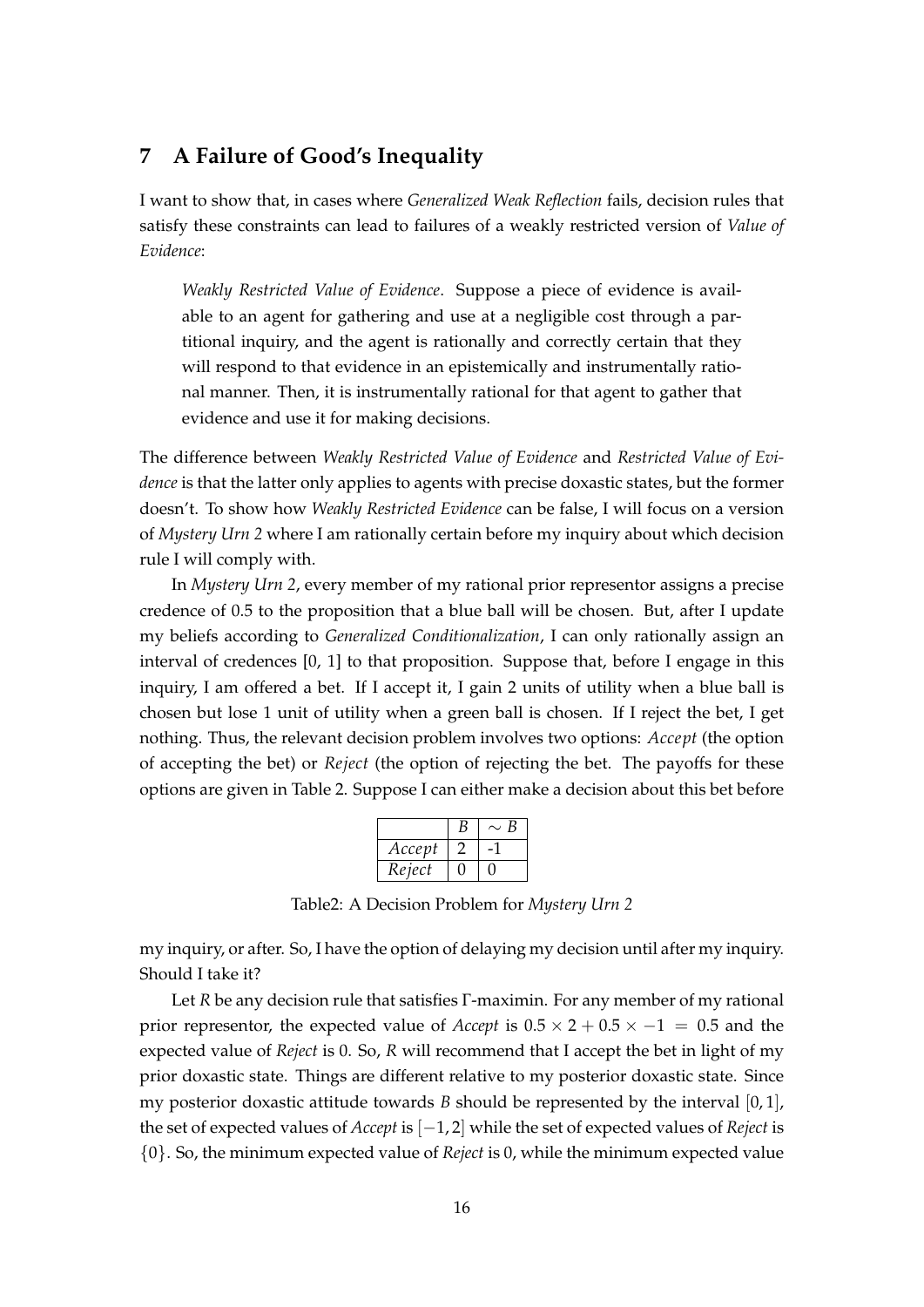of *Accept* is -1. Therefore, *R* will recommend that I reject the bet in light of my posterior doxastic state.

Suppose *Generalized Conditionalization* is right, and Γ-maximin is a norm of instrumental rationality. And suppose that, before my inquiry, I am rationally and correctly certain that I will rationally revise my beliefs according to a conditionalizing rule and that I will rationally act according to *R*. So, I can be rationally certain of two things: (i) that, relative to my prior doxastic state, I will accept the bet, and (ii) that, relative to my posterior doxastic state, I will reject the bet no matter what I learn. So, relative to every probability function in my rational prior representor, the expected value of acting in light of my prior doxastic state will be the same as that of *Accept*: 0.5. By contrast, the expected value of acting in light of my posterior doxastic state will be the same as that of *Reject*: 0. Therefore, *Good's Inequality* will fail. So, by *Maximality*, it will be irrational for me to gather the available evidence and use it for making a decision about the bet even though the evidence is cost-free and I am rationally certain of my own rationality. Thus, *Weakly Restricted Value of Evidence* will be false.

Something similar, but weaker, is true of *E-Admissibility* and *Maximality*. Notice that the Γ-*Maximin*-satisfying decision rule *R* is EV-maximizing: it maximizes expected value relative to some probability function in my representor at every stage. So, it satisfies both *E-Admissibility* and *Maximality*. Therefore, in *Mystery Urn 2*, there is a decision rule *R* that satisfies *E-Admissibility* and *Maximality* such that, if I am antecendently rationally certain that I will comply with *R*, *Good's Inequality* will fail. If *Generalized Conditionalization* is right and *R* is rational for me to comply with it, then it can be instrumentally irrational for me in this case to gather and use cost-free evidence before making my decision, even though I may be rationally and correctly certain that I will rationally respond to my evidence throughout. Thus, *E-Admissibility* and *Maximality* will allow *Weakly Restricted Value of Evidence* to be false.

# **8 A Diagnosis**

We can generalize our observations from the previous section.

*Proposition 1*. For any inquiry *⟨W*, *E*, Γ*⟩*, suppose the relevant agent is rationally certain that they will update according to an unreflective rule *U*. Then, the following claims are true.

- *Claim 1.1*. For any decision rule *R* that satisfies Γ-*Maximin*, Good's inequality fails for *R* and some decision problem *D*.
- *Claim 1.2*. There exists a decision rule *R* that satisfies *E*-*Admissibility* and *Maximality* such that Good's inequality fails for *R* and some decision problem *D*. 26

<sup>26</sup>All proofs are in Appendix B.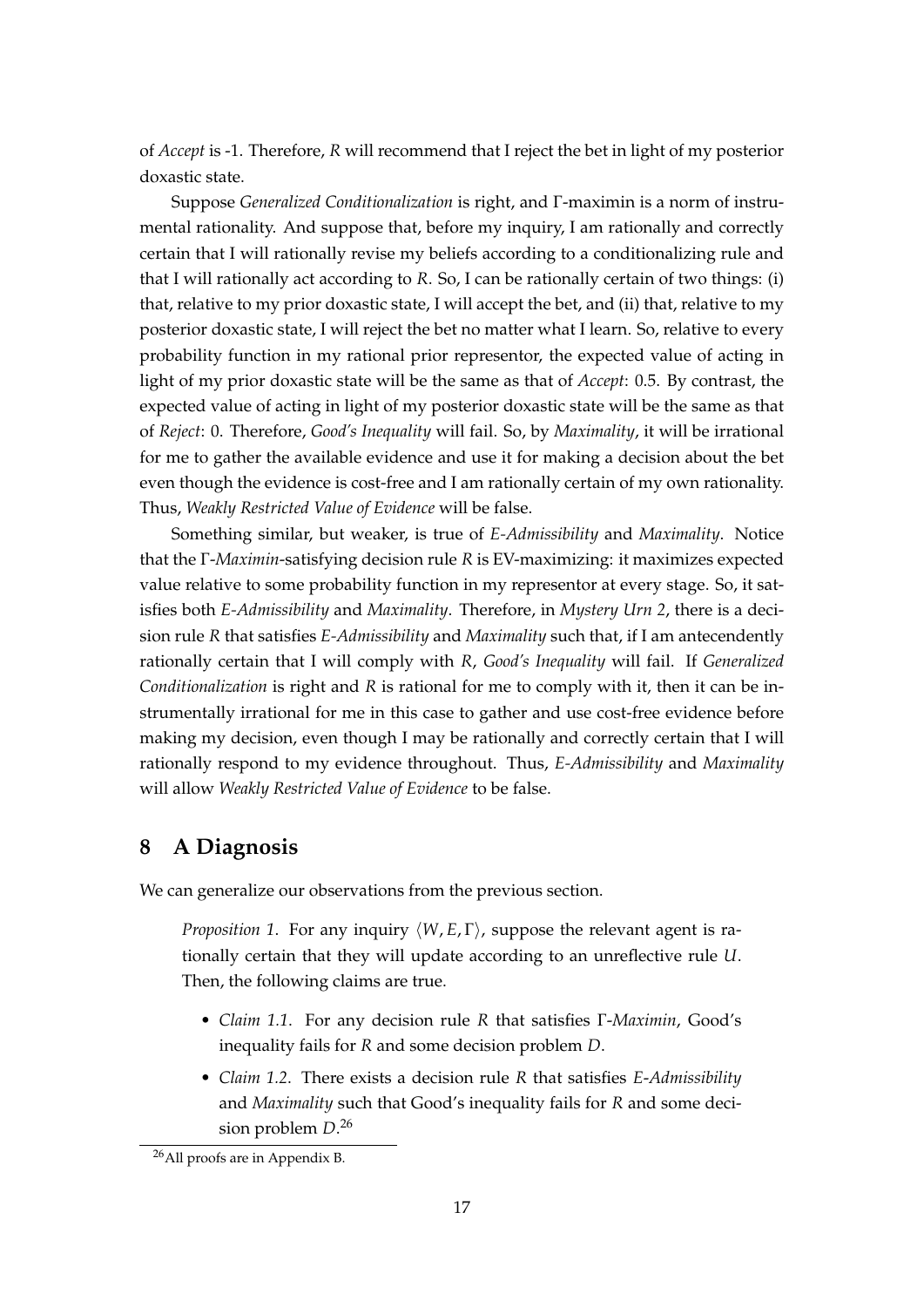Let's flesh out the significance of the two claims. *Claim 1.1* implies that, if an agent is rationally certain before their inquiry that they will update according to an unreflective rule and that they will comply with Γ-maximin, there is a decision problem relative to which Good's inequality will fail. Thus, *Claim 1.1* confirms a point that Kadane, Schervish and Seidenfeld (2008) and Bradley and Steele (2016) have already made. It shows us that, given *Generalized Conditionalization* and Γ-Maximin, *Rationality of Imprecision* can conflict with *Value of Evidence*. Suppose *Rationality of Imprecision*, *Generalized Conditionalization*, and Γ-*Maximin* are true. Then, an agent can indeed be correctly and rationally certain that they will rationally revise their beliefs using an unreflective conditionalizing rule and that they will rationally act according to a decision rule that satisfies Γ-*Maximin*. Then, according to every member of their prior rational representor, the option of acting in light of their prior doxastic state will have greater expected value than the option of acting in light of their posterior doxastic state. As a result, they will be rationally required not to gather and use a piece of available evidence even if it is cost-free. Thus, *Weakly Restricted Value of Evidence* will be false.

Kadane, Schervish and Seidenfeld (2008) and Bradley and Steele (2016) are more optimistic about *E-Admissibility* and *Maximality* respectively: they think that *E-Admissibility* or *Maximality* can help us reconcile *Rationality of Imprecision* with *Value of Evidence*. This is because they focus on agents who have no clue about what their future choices in different possible situations will be.<sup>27</sup> By contrast, I have focused on agents who are rationally certain about which decision rule they will comply with. There is nothing irrational about such an agent: in a situation where there are multiple decision rules that an agent is rationally permitted to use, the agent may indeed arbitrarily commit themself to one and thereby become rationally certain that they will comply with that decision rule.

*Claim 1.2* shows that Good's inequality may fail for such an agent. It implies that, if such an agent is rationally certain that they will revise their beliefs according to an unreflective updating rule and act according to a *certain* decision rule that satis-

<sup>27</sup>See, especially, Bradley and Steele (2016, §3.2). Their strategy (given in §4 of their paper) for defending something like *Weakly Restricted Value of Evidence* is roughly this. In a case where the agent has no clue about what their future choices will be, they at best will be able to single out a set of permissible acts that they could perform when they receive a certain piece of evidence. For example, this could be the set of Eadmissible or maximal options. Since the agent cannot pin down exactly how they will act, they won't be able to assign a precise expected value to the option of acting in light of their future doxastic state. Rather, they will assign a set of expected values. Bradley and Steele (2014) then appeal to a a principle, which is more commonly known as *Interval Dominance* but they call the "non-dominated set" rule. The basic idea is that the agent can strictly prefer to act in light of their prior doxastic state only if each number in the set of expected values of that option is higher than each number in the set of expected values of acting in light of their future doxastic state. This cannot happen given Good's theorem, because, for each probability function *p* in the agent's representor, the expected value of performing acts that maximize expected value relative to conditionalized versions of *p* will at least be as high as the expected value of performing acts that maximize expected value relative to *p*. So, Bradley and Steele claim that *E-Admissibility* or *Maximality* can preserve *Weakly Restricted Value of Evidence*. I am trying to argue that this isn't quite right, since they have overlooked the case of agents who are antecedently rationally certain about which decision rule they will comply with. For such agents, at least, the possibility that Good's inequality might fail is left open.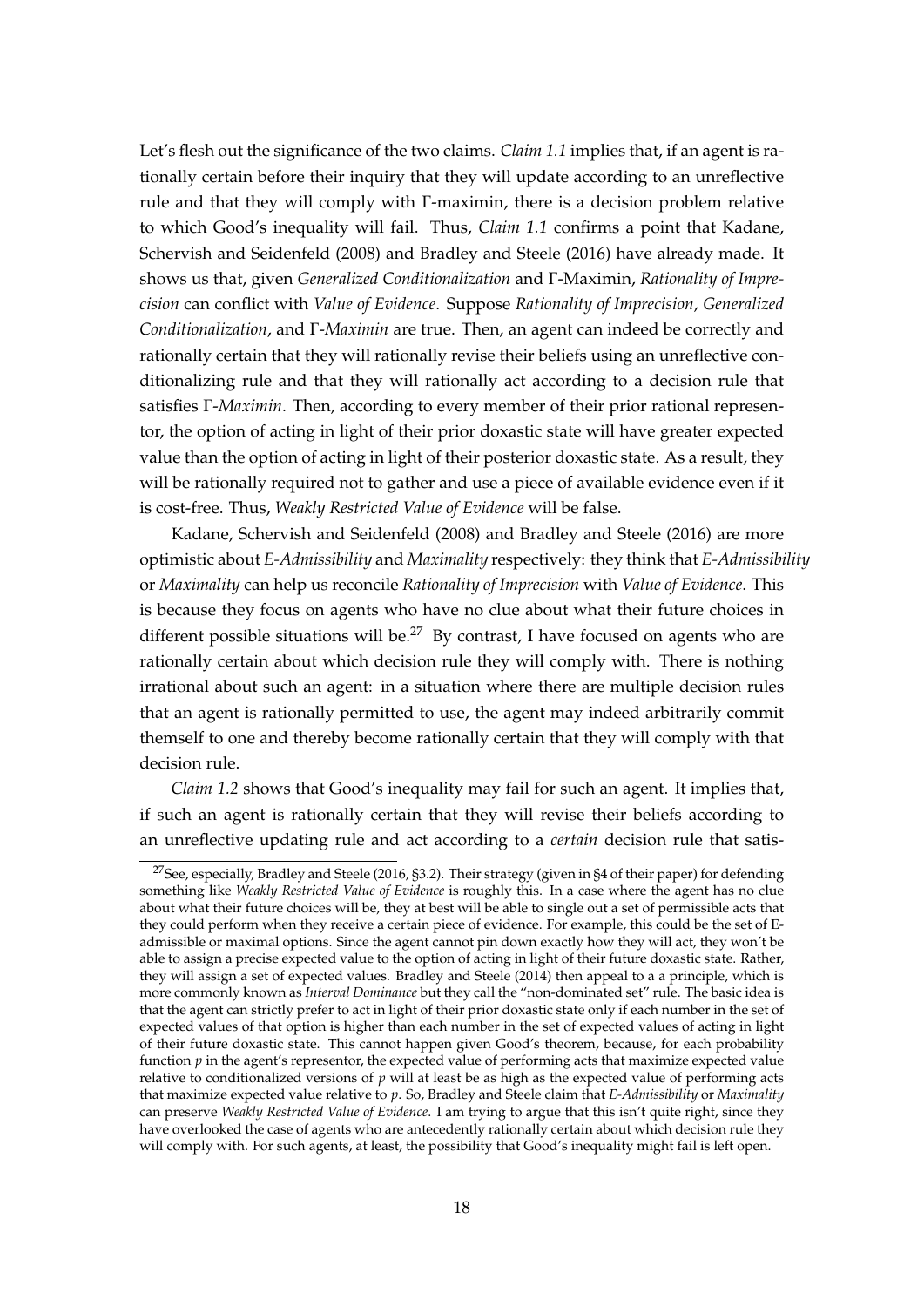fies *E-Admissibility* and *Maximality*, then there will be a decision problem relative to which Good's inequality will fail. So, if *Generalized Conditionalization* is true and *E-Admissibility* or *Maximality* are norms of instrumental rationality, then there *may* be a tension amongst *Rationality of Imprecision* and *Value of Evidence*. If *Rationality of Imprecision* and *Generalized Conditionalization* are true, an agent can rationally engage in an unreflective inquiry. Assume that it is also instrumentally rational for that agent to comply with an *E-Admissibility*- or *Maximality*-satisfying decision rule that violates Good's inequality in such an unreflective inquiry. Then, if the agent is rationally and correctly certain that they will rationally revise their beliefs using an unreflective updating rule and will rationally comply with the relevant decision rule, then they will be rationally required not to gather cost-free evidence and use it for making decisions. So, *Weakly Restricted Value of Evidence* will be false.

Can defenders of *E-Admissibility* and *Maximality* block this argument? I think they can. They can simply reject the assumption that it can be instrumentally rational for an agent to comply with an *E-Admissibility*- or *Maximality*-satisfying decision rule that violates Good's inequality in an unreflective inquiry. If that assumption is false, it will be instrumentally irrational for an agent to comply with such a decision rule. So, an agent who is rationally and correctly certain of their own rationality can't also be rationally certain that they will comply with such a rule. For, if they were rationally certain that they would comply with such a decision rule, then their certainty regarding their own rationality would be misplaced; they would be wrong to be certain that they would respond to their evidence in an instrumentally rational manner. But no one—as far as I know—has explored this strategy. In §§10-11, I do this.

# **9 Consequences of the Diagnosis**

Before I do this, I want to address an objection. One might worry that *Proposition 1* is too weak: it cannot rule out the possibility that there are other norms of instrumental rationality that can reconcile *Rationality of Imprecision* with *Weakly Restricted Value of Evidence*.

I agree. What *Proposition 1* shows is that there is no obvious *synchronic* norm of instrumental rationality that can help us resolve the tension between *Rationality of Imprecision* and *Weakly Restricted Value of Evidence*. We can begin to see this simply by considering three other synchronic norms that are either stronger than or compatible with *E-Admissibility* and *Maximality*.

The first norm I want to consider is *Levi's Rule*. <sup>28</sup> It combines *E-Admissibility* with Γ-*Maximin*. It says that an agent should choose an option *a* just in case (a) *a* is Eadmissible (i.e., maximizes expected value relative to some probability function in the agent's representor), and (b) *a* maximizes minimum expected value amongst all the

<sup>28</sup>It is defended by Levi (1974, 1980, 1986).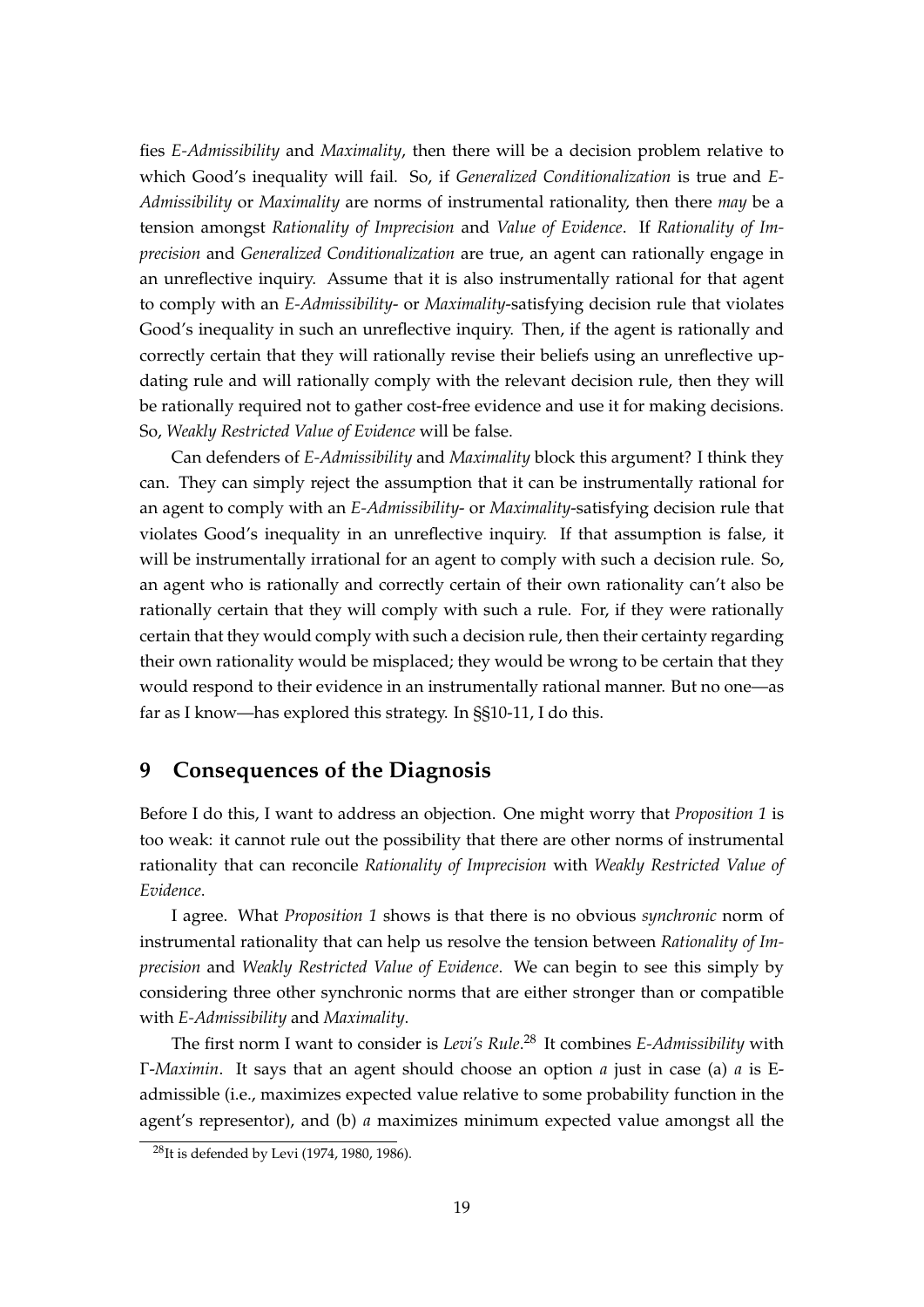E-admissible options. We can state this rule more precisely as follows.

*Levi's Rule.* An agent is permitted by instrumental rationality to comply with a decision rule *R* iff *R* recommends an E-admissible act that maximizes minimum expected value amongst E-admissible acts. That is, for any set of probability functions  $\Gamma$ , any decision problem  $D = \langle W, A, v \rangle$  and any act *a* in *A*,  $R(D, \Gamma) = a$  iff two conditions are satisfied:

- *R* is EV-maximizing.
- If *A ∗* is the set of E-admissible options in *A*, there is a Γ-maximinsatisfying decision rule  $R^*$  such that  $R^*({\langle} W, A^*, v{\rangle}, \Gamma) = a$ .

This norm is stronger than *E-Admissibility*. But, insofar as it incorporates a version of Γ-*Maximin*, it inherits the problems of Γ-*Maximin*. For example, in *Mystery Urn 2*, if I am offered the bet that pays 2 if *B* is true and -1 otherwise, both accepting the bet and rejecting it are E-admissible relative to my future doxastic state (since both maximize expected value relative to some member of my posterior representor). But the set of expected values of accepting the bet is [-1,2] while the set of expected values of rejecting the bet is *{*0*}*. So, only rejecting the bet maximizes minimum expected value. But, as we know, if I am antecedently rationally certain that I will reject the bet in light of my posterior doxastic state in this case, then Good's inequality will fail. Thus, Levi's rule cannot help us preserve Good's inequality. We can in fact derive the following corollary from *Proposition 1*.

*Corollary 1*. For any partitional inquiry *⟨W*, *E*, Γ*⟩*, suppose the relevant agent is rationally certain that they will update according to an unreflective rule *U*. Then, if a decision rule *R* satisfies *Levi's Rule*, then Good's inequality fails for *R* and some decision problem *D*.

So, we cannot hope to reconcile *Weakly Restricted Value of Evidence* with *Rationality of Imprecision* by appealing to *Levi's Rule*.

One might think that the culprit here is Γ-maximin. So, consider another norm called *Caprice*—proposed by Weatherson (1998) and discussed by Williams (2014) and Moss (2015)—which doesn't involve any application of Γ-maximin. According to this norm, an agent is rationally permitted to perform an act if and only if some members of their credal committee regard it as optimal. This suggests a relatively simple constraint on decision rules.

*Caprice.* An agent is permitted by instrumental rationality to comply with a decision rule *R* iff *R* is EV-maximizing.

Like *Levi's Rule*, this norm is stronger than *E-Admissibility*. But *Claim 1.2* in *Proposition 1* shows why this can't preserve *Weakly Restricted Value of Evidence*. In *Mystery Urn 2*, the decision rule *R* that I comply with is an EV-maximizing rule. So, if *Caprice* is right,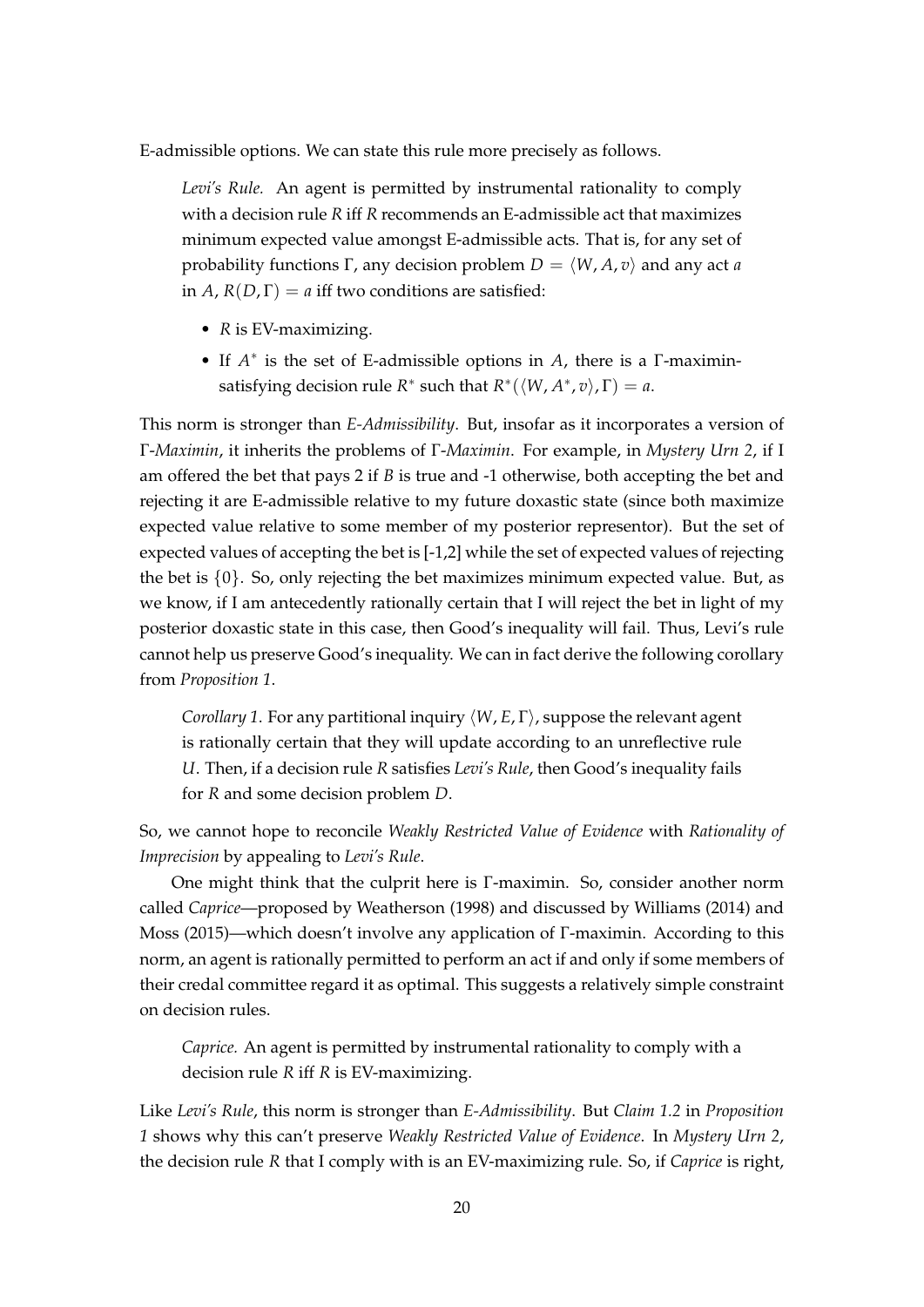then it can be instrumentally irrational for an agent who is rationally certain of their own rationality to gather and use cost-free evidence.

Finally, take the norm—proposed originally by Hurwicz (1951)—called the *Hurwicz Criterion*. This norm can be stated in terms of the *Hurwicz expected value* of an act, which is just a weighted average of its minimum expected value and its maximum expected value according to probability functions in the agent's representor. In other words, for any decision problem *⟨W*, *A*, *v⟩* and any set of probability functions Γ, if *a* is an act in *A*, then its Hurwicz expected value relative to Γ is given by:

$$
HExp_{\Gamma,\alpha}(a) = \alpha \cdot (\inf\{Exp_p(a) : p \in \Gamma\}) + (1 - \alpha) \cdot (\sup\{Exp_p(a) : p \in \Gamma\}),
$$

for some *α* between 0 and 1 (inclusive). The *Hurwicz Criterion* says that an agent should an act just in case it maximizes Hurwicz expected value. This yields the following constraint.

*The Hurwicz Criterion*. An agent is permitted by instrumental rationality to comply with a decision rule *R* iff *R* maximizes Hurwicz expected value. That is, for any set of probability functions Γ, any decision problem *D* =  $\langle W, A, v \rangle$ , and any act *a* in *A*,  $R(D, \Gamma) = a$  iff there is no other act *b* in *A* such that  $HExp_{\Gamma,\alpha}(b) > HExp_{\Gamma,\alpha}(a)$  for some  $\alpha$  between 0 and 1 (inclusive).

In some cases where an agent's rational representor is convex, the *Hurwicz Criterion* can be compatible with *E-Admissibility* (given certain values of *α*). In those cases, it only recommends acts that maximize expected value according to some probability function in the agent's representor. For example, in *Mystery Urn 2*, the set of expected values of accepting the bet relative to my prior doxastic state is *{*0.5*}*. So, its Hurwicz expected value is 0.5, which is greater than than Hurwicz expected value of rejecting the bet (i.e., 0). So, a decision rule that satisfies the *Hurwicz Criterion* for any *α* will recommend that I act the bet relative to my prior doxastic state. By contrast, the set of expected values of accepting the bet relative to my posterior doxastic state is [*−*1, 2]. So, for any *α* between 0 and 1 (inclusive), the Hurwicz expected value of accepting the bet is  $\alpha.(-1) + (1 - \alpha).2 = 2 - 3\alpha$ . If  $\alpha$  is greater than  $\frac{2}{3}$ , the Hurwicz expected value of accepting the bet will be negative. So, a decision rule that satisfies the *Hurwicz Criterion* for such an *α* will recommend that I reject the bet relative to my posterior doxastic state. This rule is exactly like the EV-maximizing rule that I described in the last section. So, the problem remains the same: if I am rationally certain in advance that I shall comply with such a rule, then Good's inequality fail. This observation can be generalized.

*Corollary 2*. For any partitional inquiry *⟨W*, *E*, Γ*⟩*, suppose the relevant agent is rationally certain that they will update according to an unreflective rule *U*. Then, there is a decision rule *R* that satisfies the *Hurwicz Criterion* for some *α* between 0.5 and 1 (exclusive), such that Good's inequality fails for *R* and some decision problem *D*.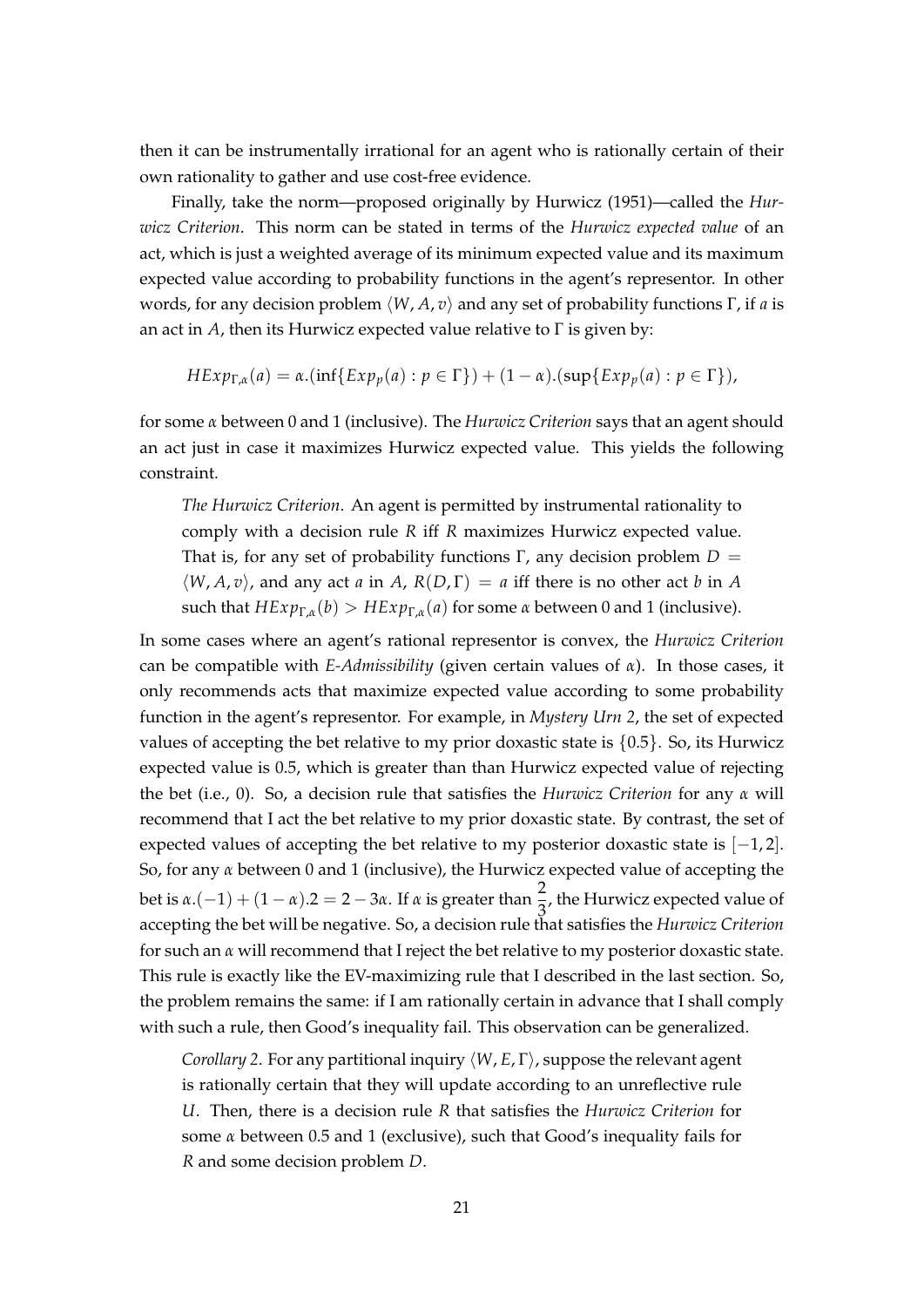This shows that the *Hurwicz Criterion* can't preserve Good's inequality.<sup>29</sup>

All these norms are synchronic in character: according to them, what an agent is permitted to do at a time doesn't directly depend on how they act (or are disposed to act) at other times. In the next section, I show that there is a diachronic norm of instrumental rationality which escapes the problems that arise for these synchronic norms.

# **10 A Diachronic Norm of Rationality**

The diachronic norm I have in mind is *Practical Stability*.

Call a decision rule *stable* just in case it recommends actions that maximize expected value relative to probability functions that diachronically cohere with each other in the course of an inquiry. a decision rule is stable relative to a probability function *p* in the agent's rational prior representator—in other words, *p*-stable—just in case it satisfies two conditions. First, prior to the inquiry, it recommends an action that maximizes expected value relative to *p*. Second, given evidence *E<sup>i</sup>* , it recommends an action that maximizes expected value relative to a probability function  $p(.|E_i)$ . As usual, we can state the idea more formally.

*Stable Decision Rules*. For any inquiry *⟨W*, *E*, Γ*⟩* and for any probability function *p* in Γ, a decision rule *R* is *p*-stable iff:

- For any decision problem  $D = \langle W, A, v \rangle$  and any act *b* in *A*,  $R(D, \Gamma) =$  $b$  iff  $b \in \arg \max_{a \in A} Exp_p(a)$ .
- For any decision problem  $D = \langle W, A, v \rangle$ , any world *w* in *W* and any  $\operatorname{act} b$  in *A*,  $R(D, U(w)) = b$  iff  $b \in \arg\max_{a \in A} Exp_{p(.|E(w))}(a).$

It's easy to see that the recommendations of a stable decision rule will diachronically cohere in a certain way. For any probability function *p* in the agent's rational prior representor, if a decision rule is *p*-stable, then it will not only recommend an action that

<sup>&</sup>lt;sup>29</sup>This point also extends to a similar decision rule proposed by Ellsberg (1961, pp. 664). Ellsberg's rule appeals to two notions: the *estimated value* of an act and the *index value* of an act. The estimated value of an act is simply its expected value calculated according to a weighted average of the probability functions in the relevant agent's rational representor. Let this be *Est*(*a*). The index value of an action *a* is the weighted average of the minimum expected value of *a* and the estimated value of *a*: *α*. inf{*Exp<sub>p</sub>*(*a*) : *p ∈* Γ*}* + (1 *− α*).*Est*(*a*), where *α* lies between 0 and 1 (inclusive). According to Ellsberg's rule, an agent should perform acts that maximize this index value. In *Mystery Coin 2*, before I gather my evidence, since *Accept* maximizes expected value according to every member of my rational representor, that option will maximize the index value. But, after I gather my evidence, if the estimated value is calculated according to the weighted average of my posterior representor (such that I assign equal weight to each member of my representor), the estimated value of *Accept* will be 0.5. But, as we know, the minimum expected value of *Accept* is -1. For any *α* between 0 and 1, then the index value of *Accept* will be 0.5 *−* 1.5*α*, which is negative if *α* is greater than  $\frac{1}{3}$ . In that case, *Reject* will maximize the index value of the act. So, Ellsberg's rule will recommend that I reject the bet after I gain new evidence. Suppose I comply with Ellsberg's rule. Then, since I can be rationally certain in this case that I initially accept the bet but will later reject it, Good's inequality will fail.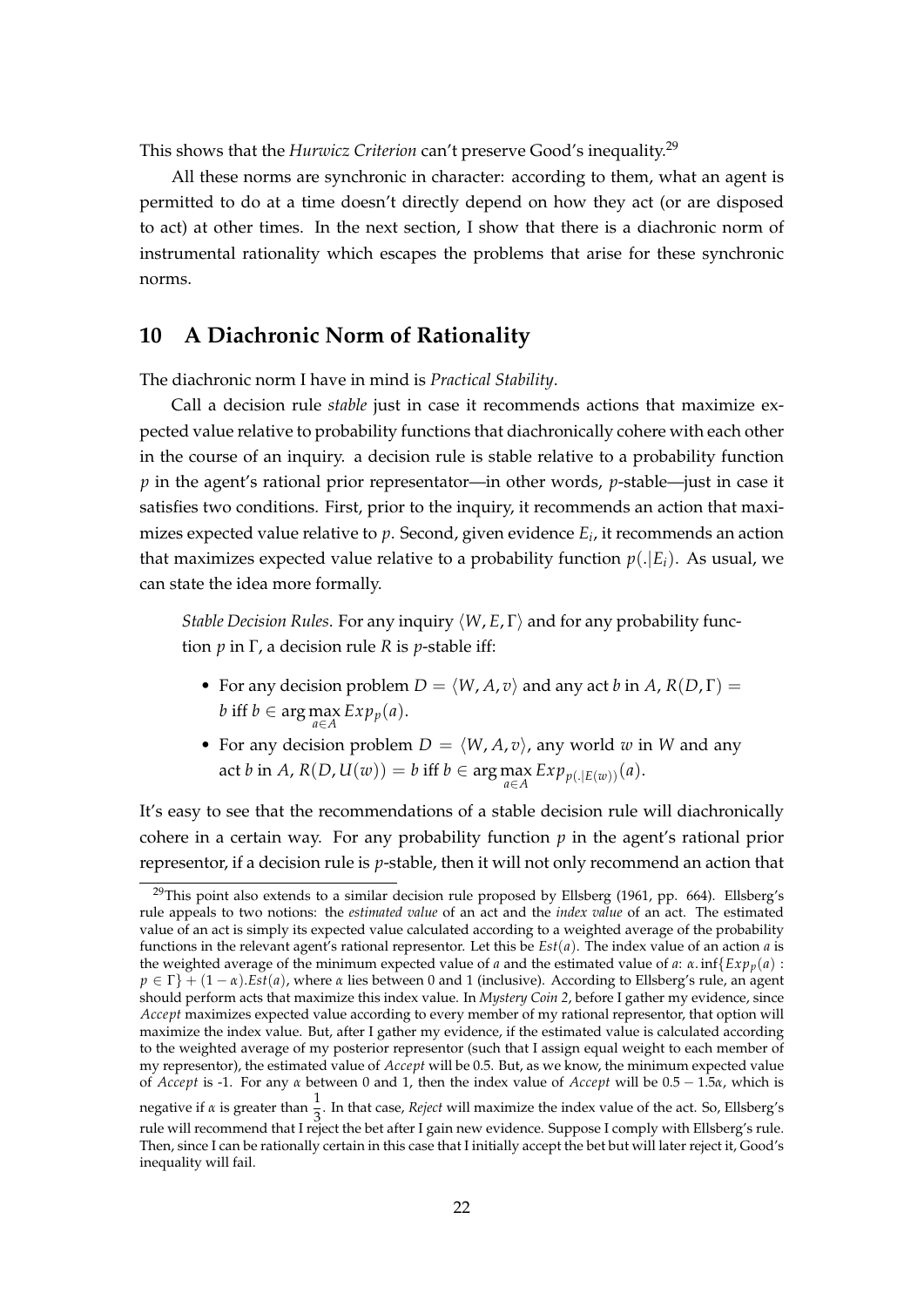maximizes expected value according to *p* relative to the agent's prior doxastic state, but also, given evidence *E<sup>i</sup>* , it won't recommend an action that fails to maximize expected value relative to  $p(.|E_i)$ . We can now show that Good's inequality fails for the decision rules we've discussed so far because they are not stable in the relevant sense.

In *Mystery Urn 2*, suppose that I am rationally certain before the inquiry that I will comply with a *p*-stable decision rule *R*. So, there is some probability function *p* in my representor, such that (i) relative to my prior doxastic state, *R* recommends an action that maximizes expected value relative to *p*; (ii) when I learn *Heads*, *R* recommends an action that maximizes expected value relative to *p*(.*|Heads*); and (iii) when I learn *Tails*, *R* recommends an action that maximizes expected value relative to *p*(.*|Tails*).

First, consider what *R* recommends relative to my prior representor when I face the bet that pays 2 if *B* is true and -1 otherwise. Since accepting the bet uniquely maximizes expected value relative to each member of my representor, *R* will recommend that I accept the bet. Next, consider what *R* recommends relative to my posterior representor. If *R* recommends that I reject the bet when I learn *Heads*, this can only be because, relative to *p*(.*|Heads*), rejecting the bet maximizes expected value. And this can only happen if  $p(B|Heads) \leq \frac{1}{2}$  $\frac{1}{3}$ . But, then,  $p(B|Tails) \geq \frac{2}{3}$  $\frac{2}{3}$ .<sup>30</sup> Thus, relative to *p*(.*|Tails*), rejecting the bet won't maximize expected value. So, since *R* is *p*-stable, it won't recommend that I reject the bet when I learn *Tails* (provided that it recommends that I reject the bet when I learn *Heads*). Thus, in this case, I cannot be rationally certain that I will reject the bet relative to my posterior doxastic state regardless of what I learn.

This can help us preserve Good's inequality. For example, suppose  $p(B|Heads) \le$ 1  $\frac{1}{3}$  and  $p(B|Tails) \geq \frac{2}{3}$ 3 . So, let *R* recommend that I turn down the bet when I learn *Heads* but accept it when I learn *Tails*. According to  $p$ , the expected value of acting in light of my future doxastic state will be at least be  $0.5 \times 0 + 0.5 \times (\frac{2}{3})$  $\frac{2}{3} \times 2 + \frac{1}{3}$  $\frac{1}{3} \times (-1) = 0.5.$ Thus, the expected value of acting in light of my future doxastic state will be at least as great as the expected value of acting in light of my prior doxastic state. So, Good's inequality won't fail.

The norm of rationality that I wish to endorse is this.

*Practical Stability.* In the context of any partitional inquiry *⟨W*, *E*, Γ*⟩*, if *R* is a decision rule that an agent is able to comply with, then they are permitted by instrumental rationality to comply with *R* iff *R* is *p*-stable for some probability function *p* in Γ.

<sup>30</sup>This is because:

 $p(B) = p(Heads)p(B|Heads) + p(Tails)p(B|Tails)$  $\Rightarrow$  0.5 = 0.5( $p(B|Heads) + p(B|Tails)$ ) *⇒ p*(*∼ B|Heads*) = *p*(*B|Tails*)

If  $p(B|Heads) \leq \frac{1}{2}$  $\frac{1}{3}$ , then  $p(\sim B|Heads) \geq \frac{2}{3}$  $\frac{2}{3}$ . So,  $p(B|Tails) \ge \frac{2}{3}$  $\frac{1}{3}$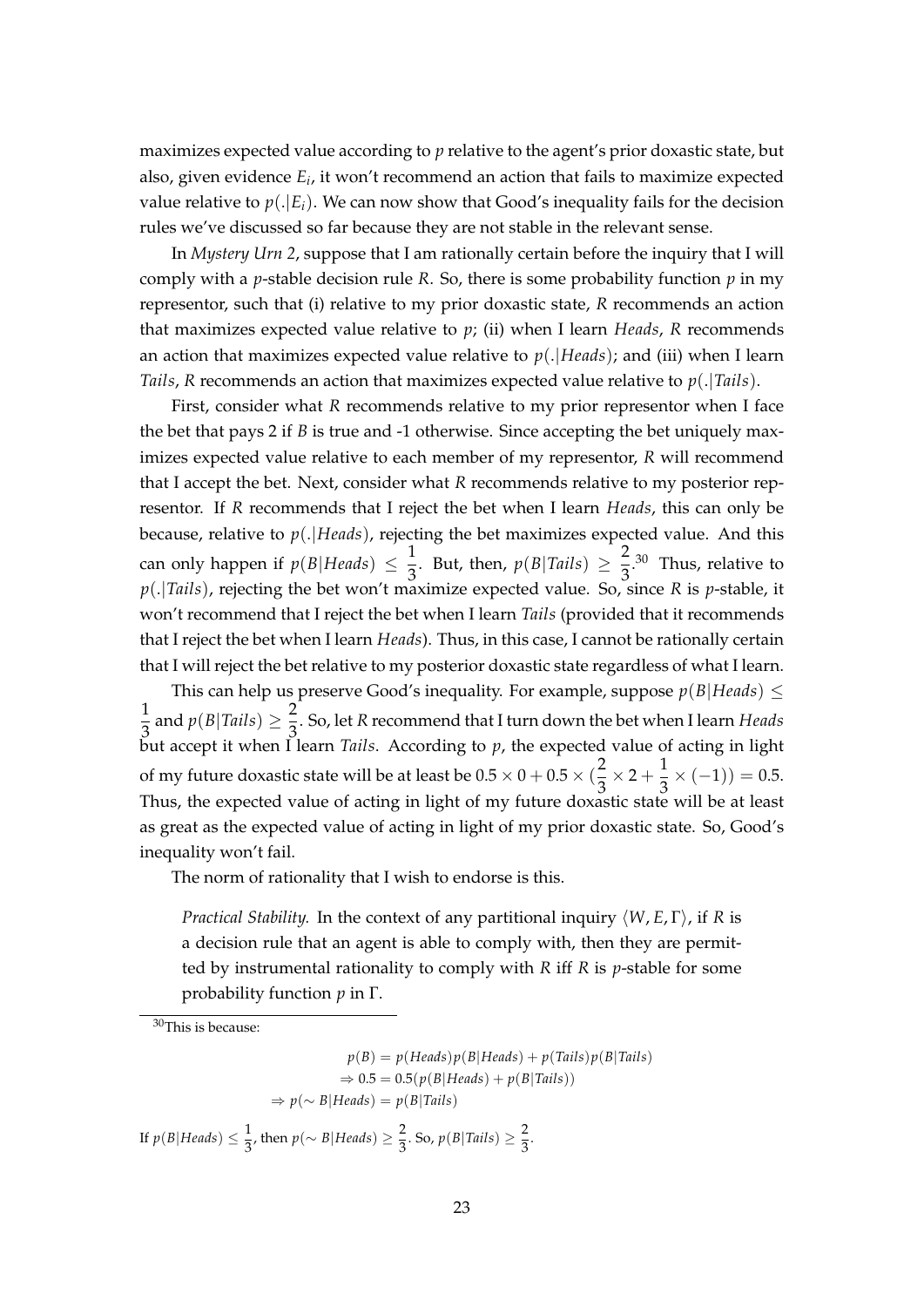This is a diachronic norm of rationality: according to this norm, what an agent is permitted to do at a certain stage of an inquiry depends on what they do (or are disposed to do) at other stages of that inquiry. Note what *Practical Stability* doesn't say. First, it doesn't say that an agent is *always* required to comply with stable decision rules. That would be too strong: indeed, in a case where an agent has no control over what their future self would do, complying with a stable decision rule may not be an available option. *Practical Stability* includes a proviso to rule out such cases: it only applies to decision rules that the agent is able to comply with. Second, it doesn't say that that an agent who is able to comply with a stable decision rule across different inquiries must comply with the same stable decision rules across different inquiries. That would collapse the distinction between a rational agent with a precise doxastic state and a rational agent with an imprecise doxastic state, since both would be performing actions that maximize expected value relative to conditionalized versions of the same prior probability function. Rather, *Practical Stability* says that, *in the context of a partitional inquiry*, an agent is permitted by rationality only to comply with stable decision rules (provided that they are able to do so). So, in different inquiries, the agent may comply with different stable decision rules.

We can show that *Practical Stability* preserves Good's inequality.

*Proposition 2*. For any partitional inquiry *⟨W*, *E*, Γ*⟩*, any *p* in Γ, any *p*-stable decision rule *R* and any decision problem *D*, Good's inequality will hold relative to *p*.

*Proposition 2* sheds light on a connection between *Practical Stability* and *Value of Evidence*. Suppose *Practical Stability* is true. Suppose that an agent is able to comply with a stable decision rule in the context of a partitional inquiry, and is rationally certain about which decision rule they will comply with. If that agent is rationally and correctly certain of their own rationality, then they will be rationally certain that they will comply with a *p*-stable decision rule throughout their inquiry (for some *p* in their rational prior representor). *Proposition 2* shows that Good's inequality will hold for the relevant *p*. In other words, by lights of *p*, it will be optimal for the agent gather the available cost-free evidence and use it for making their decision. So, the relevant *p*stable decision rule will recommend that the agent do so. Then, by *Practical Stability*, it will be instrumentally rational for the agent to gather the available evidence and use it for making their decision. In this way, *Practical Stability* preserves *Weakly Restricted Value of Evidence* for agents who are able to comply with stable decision rules and are rationally certain about which decision rules they will comply with.

# **11 Can Practical Stability Be Defended?**

I have shown that *Practical Stability* will help us preserve a restricted version of *Value of Evidence*. But I haven't considered whether a defender of *Rationality of Imprecision*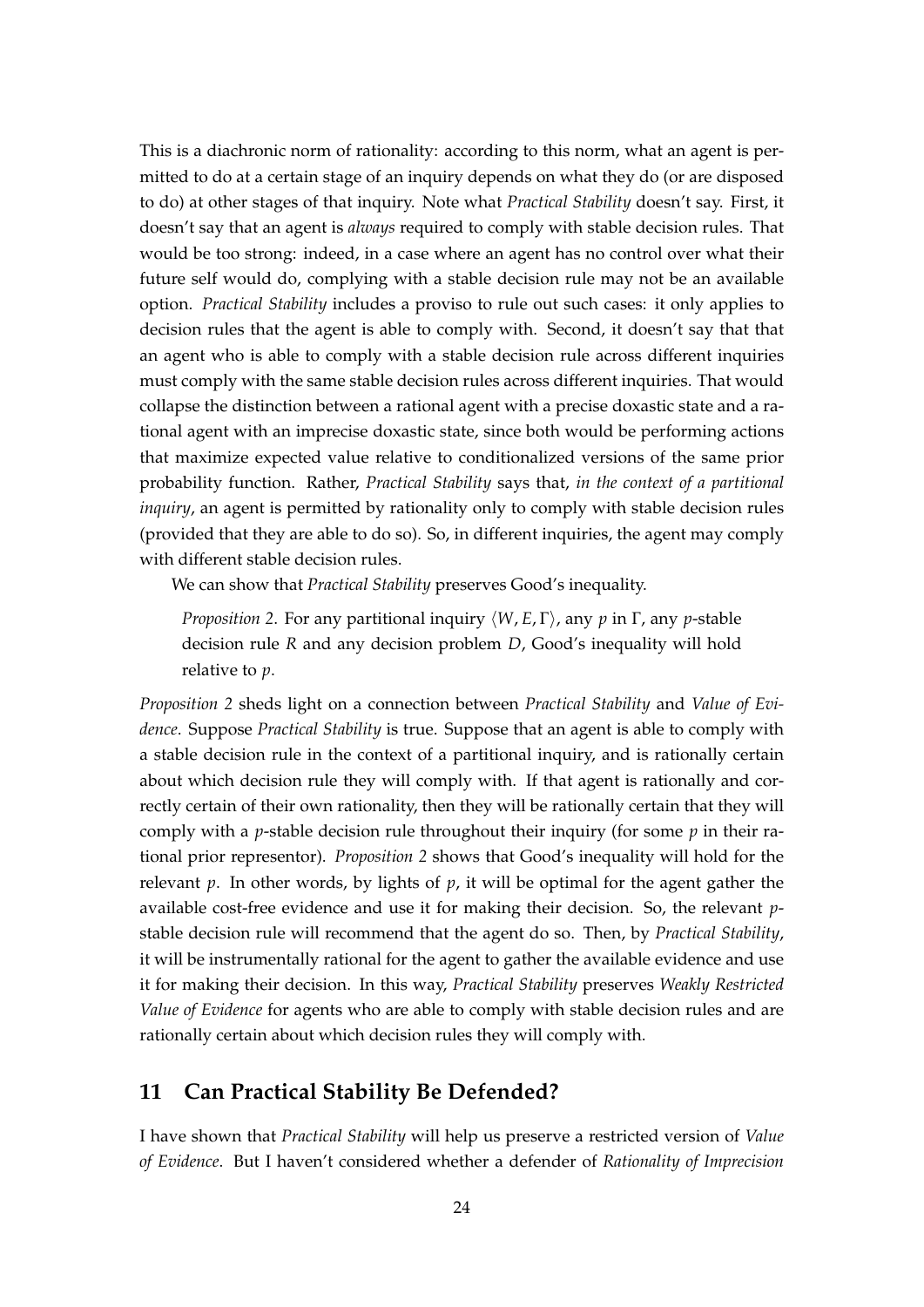should accept *Practical Stability*.

In this section, I wish to argue that we can partially defend this norm by appealing to a more general principle about instrumental rationality:

*The Principle of Exploitability*. If *R* is a decision rule that an agent is able to comply with, then they are permitted by instrumental rationality to comply with *R* only if complying with *R* doesn't make them predictably exploitable.<sup>31</sup>

If *E-Admissibility* is a genuine norm of rationality and the *Principle of Exploitability* is right, then *Practical Stability* must be true. This is because complying with an unstable but EV-maximizing rule makes an agent predictably vulnerable to a *diachronic Dutch book*, i.e., a series of bets which are offered at different times and, when accepted, result in a net loss of utility.

To see why this is true, consider *Mystery Urn 2* once more. Suppose—for *reductio* that, in this case, I am rationally and correctly certain that I will rationally act according to an unstable EV-maximizing rule *R* such that, irrespective of whether I learn *Heads* or *Tails*, *R* requires me to maximize expected value according to a probability function *p* in my posterior representor that assigns 0.1 to *B*. <sup>32</sup> Then, I can be offered a bet *a* before my inquiry and a bet *b* after my inquiry, with the payoffs given in Table 3. In my

|   | B   | B<br>$\sim$ |
|---|-----|-------------|
| а | 0.6 | -0.4        |
| n | 1.8 | י ו         |

Table3: A Diachronic Dutch book for the Practically Unstable Decision Rule *R* in *Mystery Urn 2*

prior doxastic state, every probability function in my representor assigns a credence of 0.5 to *B*. So, for any such probability function, the expected value of accepting *a* is  $0.6 \times (0.5) + 0.5 \times (-0.4) = 0.1$ , which is greater than the expected value of rejecting *a* (i.e., 0). So, if I comply with an EV-maximizing rule, I will accept *a*. When I learn about the outcome of the coin flip, my doxastic attitude towards *B* becomes imprecise; it can now be represented by the interval [0, 1]. We know that *R* maximizes expected value relative to a probability function that assigns a credence of 0.1 to *B*. According to any such probability function, the expected value of accepting *b* will be  $0.1 \times (-0.8) + 0.9 \times$ 0.2 = 0.1, which is greater than the expected value of rejecting that bet (i.e., 0). So, *R* will recommend that I accept that bet. But, if I accept both bets, I am subject to a net loss

<sup>31</sup>Versions of the *Principle of Exploitability* are somewhat popular amongst epistemologists and decision theorists. Proponents of money pump arguments for norms of instrumental rationality and Dutch book arguments for norms of epistemic rationality typically assume that a rational agent cannot be predictably exploitable. See, for example, Ramsey (1926), de Finetti (1992), and Davidson, McKinsey and Suppes (1955).

<sup>&</sup>lt;sup>32</sup>This rule is unstable because, for any *p* in my prior representor, if  $p(B|Heads) = 0.1$ , then  $p(B|Tails) = 0.1$ 0.9.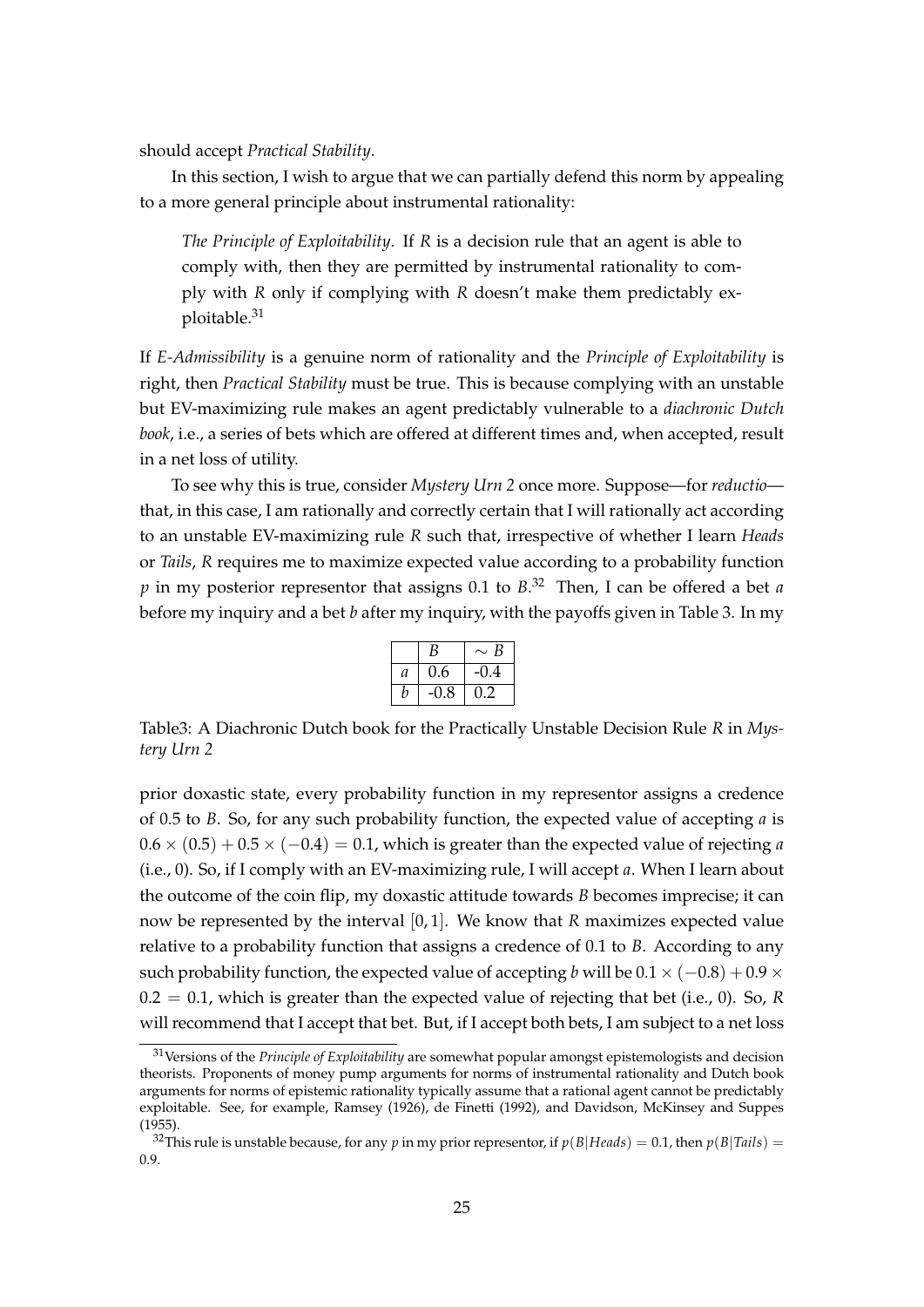of 0.2. Then, according to the *Principle of Exploitability*, if I am able to comply with *R* in the course of this inquiry, it cannot be instrumentally rational for me to comply with *R*. So, I cannot be rationally and correctly certain that I will rationally act according to *R*. This contradicts our initial assumption.<sup>33</sup>

However, if I am able to comply with a stable decision rule in this case, then *Practical Stability* will permit me to act according to such a rule throughout the inquiry. If I comply with such a rule, I won't accept *b* irrespective of what I learn. To check this, suppose my decision rule is *p*-stable for some *p* in my rational prior representor. Since  $p(B) = 0.5$ , the expected value of accepting *a* is positive according to *p*. So, I will initially accept bet *a*. But if I learn that the coin landed heads, I can only accept *b* if the expected value of accepting *b* is non-negative according to *p*(.*|Heads*). And that can happen only if  $p(B|Heads) \leq \frac{1}{\pi}$  $\frac{1}{5}$ . But then  $p(B|Tails) \geq \frac{4}{5}$  $\frac{1}{5}$  (by the reasoning given in footnote 30). In that case, the expected value of accepting  $\overrightarrow{b}$  will be negative according to *p*(.*|Tails*). So, I must turn down the bet when I learn that the coin landed tails. Similarly, if I learn that the coin landed tails, I can only accept *b* if  $p(B|Tails) \leq \frac{1}{\pi}$  $\frac{1}{5}$ . But, then,  $p(B|Heads) \geq \frac{4}{5}$  $\frac{1}{5}$ . So, I must turn down the bet when I learn that the coin landed heads. In other words, if I comply with a stable decision rule, I won't necessarily accept bet *b* after my inquiry is over. As a result, I won't be predictably exploitable.

The point can be generalized. Suppose the strongest pieces of evidence that an agent could get in the course of an inquiry are *E*1, *E*2, ..., *E<sup>k</sup>* . Let a decision rule *R* be subject to a diachronic Dutch book just in case there is a series of bets  $b, b_1, ..., b_k$  such that (i)  $b$  is offered to the agent before their inquiry and each  $b_i$  is offered just in case the agent receives *E<sup>i</sup>* as their posterior evidence, and (ii) if the agent complies with *R* relative to her prior and posterior doxastic state, then they will accept all the bets and undergo a net loss of utility. We can show that:

*Proposition 3*. For any partitional inquiry *⟨W*, *E*, Γ*⟩*, suppose the agent is rationally certain that they will update according to a conditionalizing rule *U*. Then, if *R* is an EV-maximizing rule, it is not subject to a diachronic Dutch book iff it is *p*-stable for some *p* in Γ.

This is significant. If *E-Admissibility* is a genuine norm of instrumental rationality, then an agent who updates according to *Generalized Conditionalization* is permitted only to comply with an EV-maximizing decision rule in the context of a partitional inquiry.

 $33$ An interesting feature of this Dutch book argument is that it is immune to a response that Schick (1986) offer. Schick points out that a *sophisticated chooser*—who sees the Dutch book coming and is rationally certain that they will accept one (or more) of the subsequent bets—will turn down the initial bet(s) of the Dutch book (by engaging in a form of backward induction). So, they won't be exploitable. This strategy fails in this case. Suppose, before my inquiry, I am rationally certain that I will face choices pertaining to both *a* and *b* before and after my inquiry, and that I will accept bet *b*. Given this, I can either accept or reject *a* at the initial stage. By my lights, the expected value of accepting *a* (and then *b* later) is -0.2, since I will lose 0.2 no matter what happens. By contrast, the expected value of rejecting *a* (and then accepting *b* later) is  $0.5 \times (-0.8) + 0.5 \times 0.2 = -0.3$ . So, I will accept *a*. Thus, I will be predictably exploitable.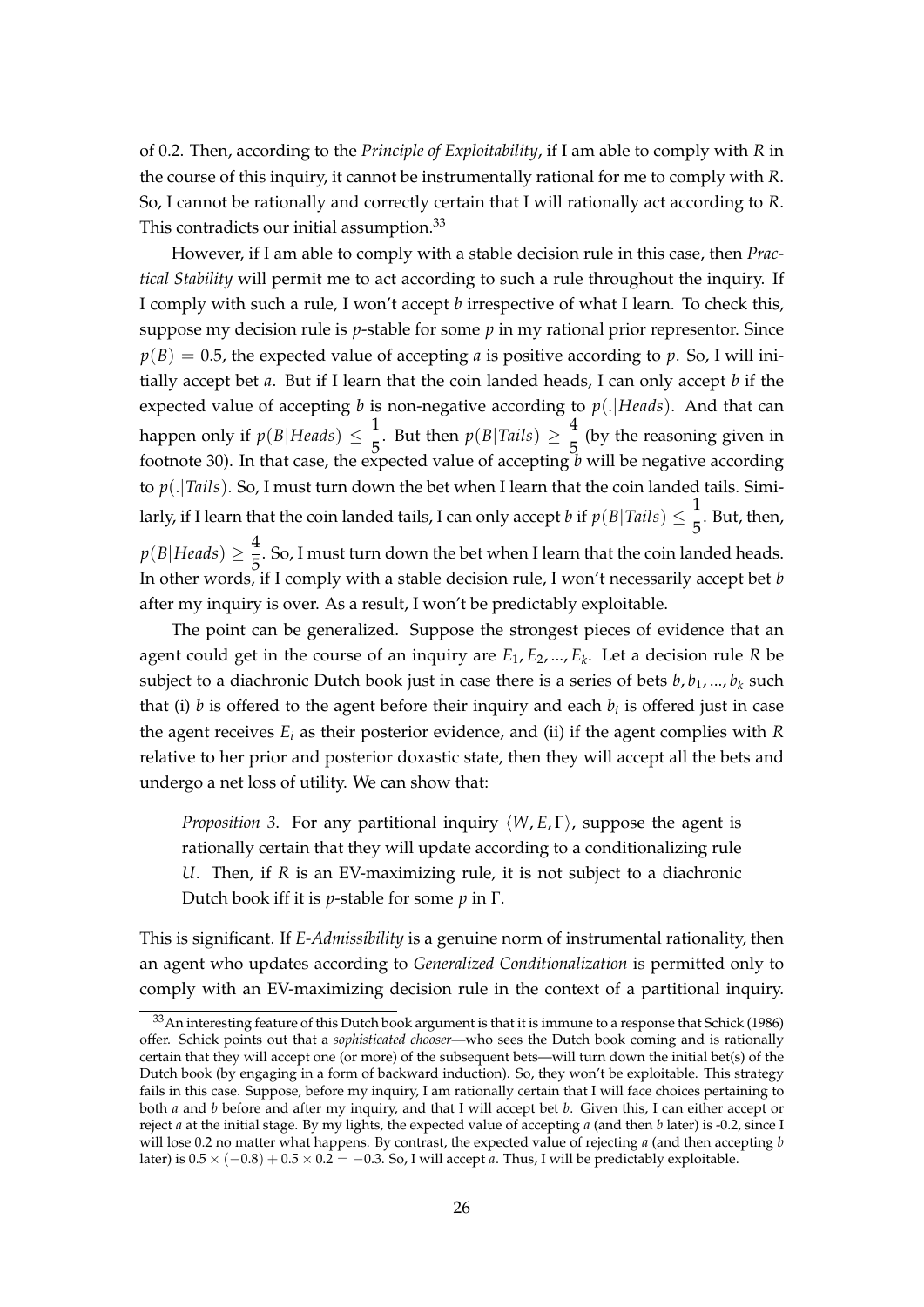But, unless such a decision rule is stable, the agent will be predictably exploitable. So, in such an inquiry, the agent is permitted only to act according to a stable decision rule (provided that they are able to comply with it). This partly supports what *Practical Stability* says.

In the next three sections (§§12-14), I want to address three challenges for *Practical Stability*.

# **12 Challenge 1: Exploitation**

In §11, I motivated *Practical Stability* by appealing to the idea that using stable decisions rules helps us avoid being predictably exploitable. But this may not be convincing: using stable decision rules *merely* within the context of an inquiry cannot prevent an agent from being subject to a diachronic Dutch book. This, in turn, may undercut the motivation for *Practical Stability*. 34

Recall *Mystery Coin 1* from §1. There, I assigned an interval of credences [0,1] to *B*, i.e., the proposition that the ball selected from the urn will be blue. Let's extend the story. Suppose there are two fair coins, 1 and 2, that will be flipped in succession. By observing the coin flips, I will first learn whether coin 1 lands heads or tails, and then whether coin 2 lands heads or tails. Since the coin flips are independent of the colour of the ball drawn from the urn, my doxastic attitude towards *B* will remain unchanged throughout. Assume that these two episodes of learning are distinct partitional inquiries. Then, *Practical Stability* will allow me pick a member of my representor, *p*, to make decisions in the context of the first inquiry, and then switch another member of my representor, p<sup>\*</sup>, at the beginning of the second. In this extended version of *Mystery Coin 1*, there are four possible bodies of evidence I could end up with as a result of the two inquiries (since there are four combinations of outcomes of the two coin flips). Let *HH* be the proposition that both coins land heads, and let  $p(B) \neq p^*(B|HH)$ . Then, if I accept bets at the beginning of the first inquiry by using *p* and at the end of the second inquiry by using *p ∗* (.*|HH*) after I have learnt *HH*, I will be subject to a diachronic Dutch book (by the same reasoning that underlies *Proposition 3*). Therefore, even though I conform to *Practical Stability* in this case, it doesn't prevent me from being exploitable. So, the motivation for *Practical Stability*—namely, that adhering to stable decision rules prevents us from being exploitable—turns out to be wrong.

This challenge can be resolved. To do this, we need to distinguish two versions of this example: a version where the two episodes of learning are part of a single partitional inquiry and a version where they are not.

Begin with the first version of the case. On my conception of an inquiry, in order to count as an inquiry, an evidence-gathering act or event must satisfy two conditions: (i) prior to that act or event, the relevant agent can be rationally certain that they will

<sup>&</sup>lt;sup>34</sup>Thanks to an anonymous referee for suggesting this objection.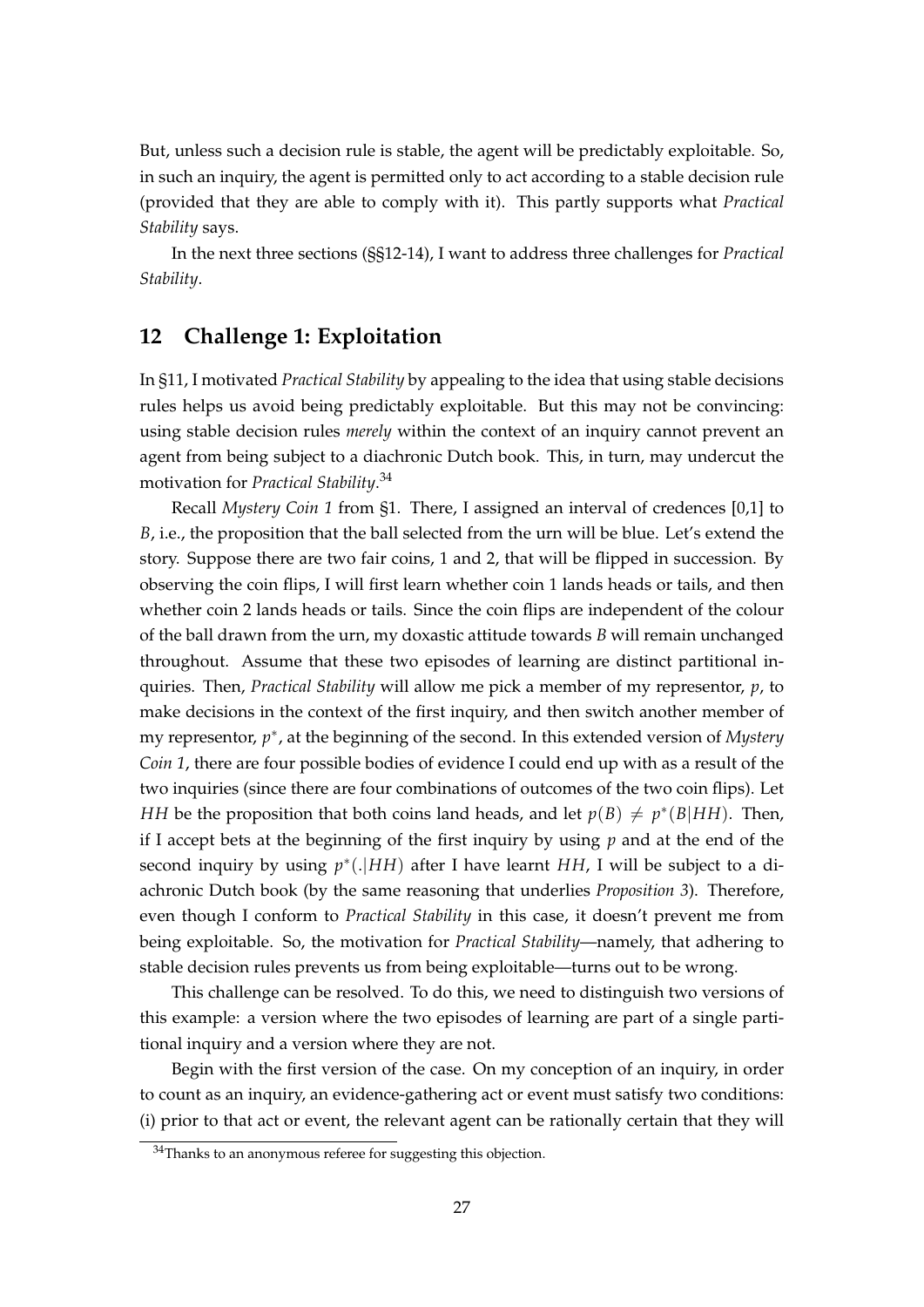engage in that act or undergo that event, and (ii) the relevant agent won't lose any evidence in the course of that evidence-gathering act or event (but might gain some evidence). Imagine a version of this case where, before the coin clips, I am or can be rationally certain that I will engage in some evidence-gathering act or event, as part of which I will (or might) observe these coin flips. Suppose also that, in the course of observing the coin flips, I won't lose any evidence I already possess, and that my posterior evidence will both be factive and have perfect introspective access to itself. Then, according to conditions (i) and (ii), the longer evidence-gathering act or event that includes the two observations of the coin flips should also be treated as a partitional inquiry. Then, *Practical Stability* will say that I should (if I can) comply with a stable decision rule relative to this longer inquiry. If I comply with such a rule, I won't be predictably exploitable.

This shows that the aforementioned problem of exploitability can only arise if these two episodes of learning cannot be embedded within a single partitional inquiry. And that can happen if (a) I am not or can't be antecendently rationally certain that I will take part in some evidence-gathering act or event, in the course of which I will (or might) observe these two coin flips, or if (b) I lose evidence in the course of making these two observations, or if (c) my posterior evidence is either not factive or lacks perfect introspective access to itself.

Take a case where (a) is true. In such a case, I am not or can't be rationally certain that I will participate in an evidence-gathering act or event in the course of which I will (or might) observe these coin flips. For example, before the first coin flip, I might be rationally certain that I will observe it, without anticipating or even entertaining the possibility that I might observe the second coin flip. But, then, once I've observed the first coin flip, I might learn that I will observe a second coin flip. As a result, the two observations I make might end up being distinct inquiries that cannot be embedded within the same inquiry. If that happens, I might be permitted by *Practical Stability* to use a decision rule that doesn't remain stable across those two inquiries. However, while this might make me *actually* exploitable, I may not be able to foresee that I will undergo a sure loss of utility if my decision rule doesn't remain stable in the course of observing the two coin flips. Thus, I won't be *predictably* exploitable. So, I won't be required by the *Principle of Exploitability* to comply with a decision rule that remains stable across the two inquiries.

Consider a case where (b) is true. This will be a case of evidence loss, e.g., a case where I will forget some piece of evidence *X* when I gain the new evidence *E<sup>i</sup>* . Suppose that I am epistemically rational. Since I lose the relevant piece of evidence, the set of credences I assign to *X* in this case should go from being *{*1*}* to being some interval of credences lower than 1 when I learn  $E_i$ <sup>35</sup> As a result, my posterior set of credences

 $35$ I am assuming that, when the agent distributes credences over a finite possibility space, the credence functions in the agent's posterior representor are required by epistemic rationality to assign non-zero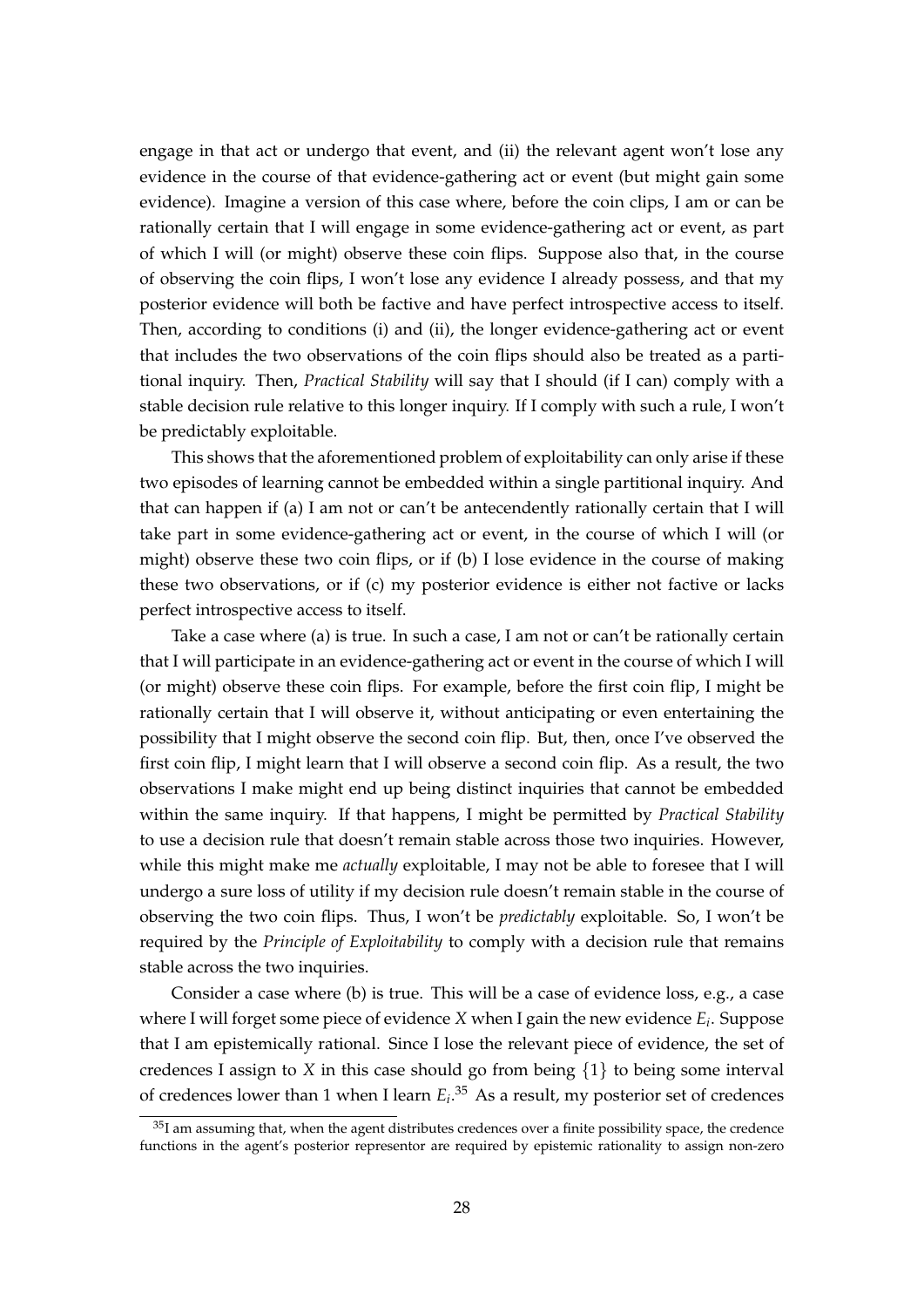in *X* cannot be expressed simply as a set of my prior conditional credences in *X* given the evidence *E<sup>i</sup>* . If I now rationally comply with an EV-maximizing decision rule in light of my new representor, I will vulnerable to a diachronic Dutch book in this case (by the reasoning underlying *Proposition 3*). But it's unclear whether this kind of exploitability is a mark of irrationality. In this case, since I lose evidence and comply with other constraints of epistemic and instrumental rationality, I am unable to comply with a decision rule that makes me invulnerable to exploitation. But the *Principle of Exploitability* requires an agent to comply with a decision rule that makes them invulnerable to predictable exploitation *if* they are able to comply with that rule. So, my predictable exploitability in this case won't necessarily indicate irrationality.

Finally, consider a case where (c) is true. This will be a case where partitionality fails: my posterior evidence after observing the coin flips is either not factive (i.e., entails falsehoods), or lacks perfect introspective access itself. In such a case, if I update according to a conditionalizing rule and act according to an EV-maximizing decision rule, I may be predictably vulnerable to a diachronic Dutch book.<sup>36</sup> But, once again, it's unclear whether this kind of exploitability indicates irrationality. Suppose that updating according to *Generalized Conditionalization* and complying with an EV-maximizing rule are requirements of rationality. When partitionality fails, an epistemically rational agent who updates by conditionalization will update either on a falsehood or on misleading evidence about their own evidence. If the agent is instrumentally rational in other respects and therefore complies with an EV-maximizing rule, they will be unable to comply with any decision rule that could prevent them from being predictably exploitable. Since the agent is unable to comply with such a decision rule in virtue of being epistemically and instrumentally rational in other respects, predictable exploitability in cases of this sort won't necessarily indicate irrationality.

The result is this. According to the *Principle of Exploitability*, if an agent is able to comply with a decision rule, then it is instrumentally rational for that agent to comply with a decision rule only if it doesn't make them predictably exploitable. In cases where *Practical Stability* doesn't prevent an agent (who satisfies other requirements of epistemic and instrumental rationality) from being exploitable, the relevant exploitability is either unpredictable or due to the agent's inability to comply with a decision rule that will prevent them from being exploitable (provided that the agent is epistemically and instrumentally rational in other respects). Neither kind of exploitability—according to *Principle of Exploitability*—is indicative of irrationality.

credences to the possibilities compatible with my evidence.

<sup>36</sup>For recent discussions of this point, see Gallow (2019) and Das (2022).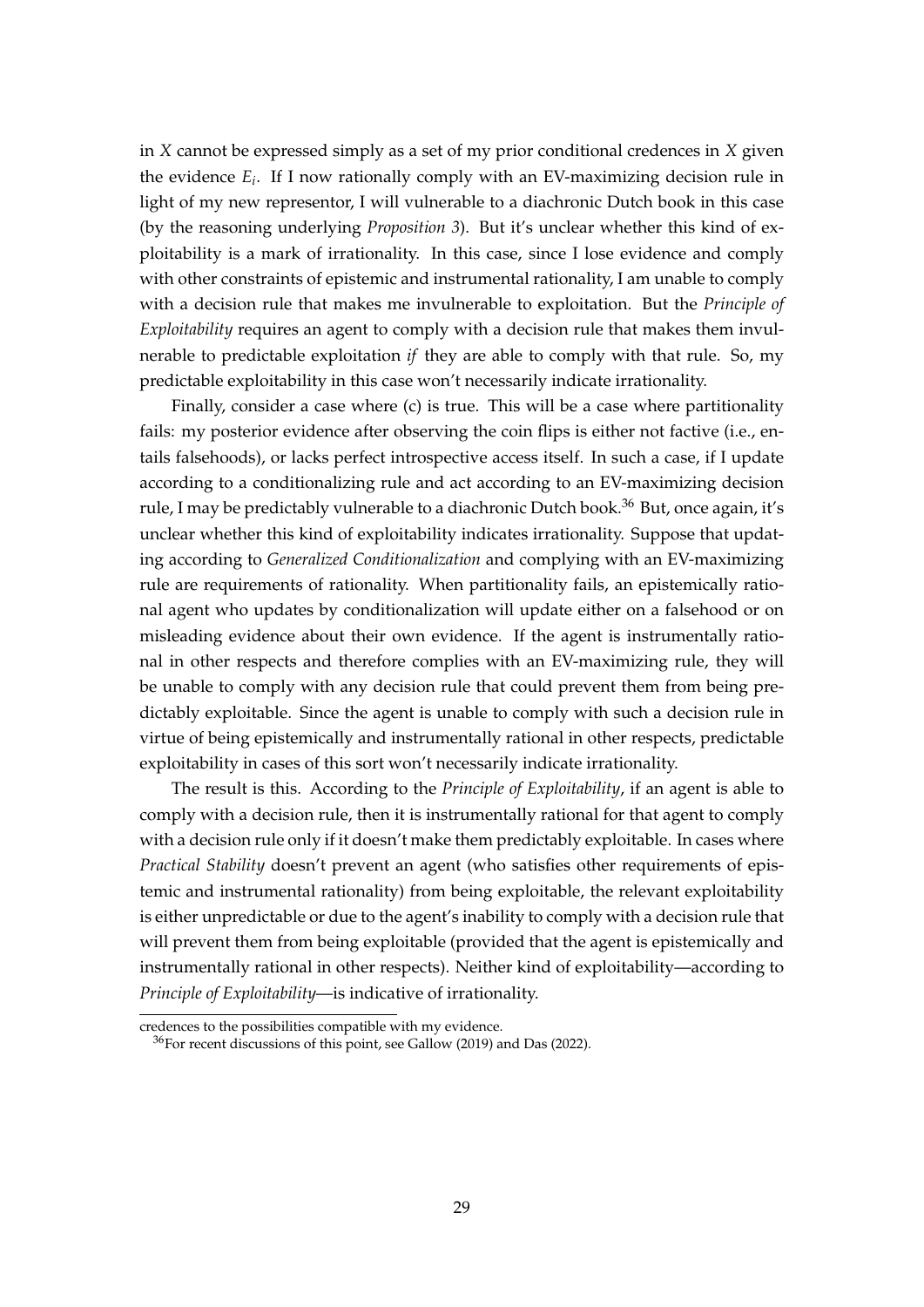# **13 Challenge 2: Collapse**

The second challenge targets a feature of *Practical Stability* that we have already considered. *Practical Stability* requires an agent with an imprecise doxastic state to pick a probability function from their representor, and to use that probability function—and conditionalized versions of that function—for making decisions within the context of an inquiry (provided that they do so). Thus, it requires an agent with an imprecise doxastic state make choices within the context of an inquiry in the same way in which an agent with a precise doxastic state would.

The problem is this. If any two inquiries within an agent's life could be treated as part of a single partitional inquiry, then any segment of their life—stretching from the present to a future moment—could be represented as a single inquiry. Then, *Practical Stability* would say that they should (if they can) just pick a probability function from their current rational representor and make decisions throughout that inquiry using that function or suitably conditionalized versions of that function. An agent who complies with this constraint would make choices exactly like a rational agent with a precise doxastic state. So, there would be no functional difference between the doxastic state of this agent and a precise doxastic state. Suppose we accept functionalism about doxastic states and, therefore, think that doxastic states are individuated in terms of the functional role that they play in relation to other mental states and behaviour. Then, we will be compelled to say that a rational agent whose doxastic state we were originally treating as imprecise in fact has the same doxastic state as a rational agent with a precise doxastic state (since it interacts with other mental states and influences behaviour in the same way). Thus, the worry is that *Practical Stability* collapses the distinction between rational agents with precise doxastic states and rational agents with imprecise ones.<sup>37</sup>

This worry is based on the assumption that it is possible to treat any segment of an agent's life as a partitional inquiry. But that's implausible. Of course, there may be ideal agents who can anticipate all the possible evidence-gathering acts or events that lie ahead of them, or who never lose any evidence as they are gain more evidence, or whose evidence is always factive and always has perfect introspective access to itself. We are not like that. We often cannot conceive–let alone rationally anticipate—which evidence-gathering acts or events we may perform or undergo in the future. We often lose evidence, e.g., through forgetting, in the course of acquiring new evidence. And we often lack perfect access to our own evidence. So, not every segment of our lives from the present to some future moment—can be treated as a single partitional inquiry. In fact, we are best represented as agents who, at different stages of our lives, engage in distinct inquiries that cannot be embedded within a single partitional inquiry. That is why *Practical Stability* doesn't require us to comply with any decision rule that remains

<sup>&</sup>lt;sup>37</sup>Thanks to Brian Weatherson for suggesting this worry.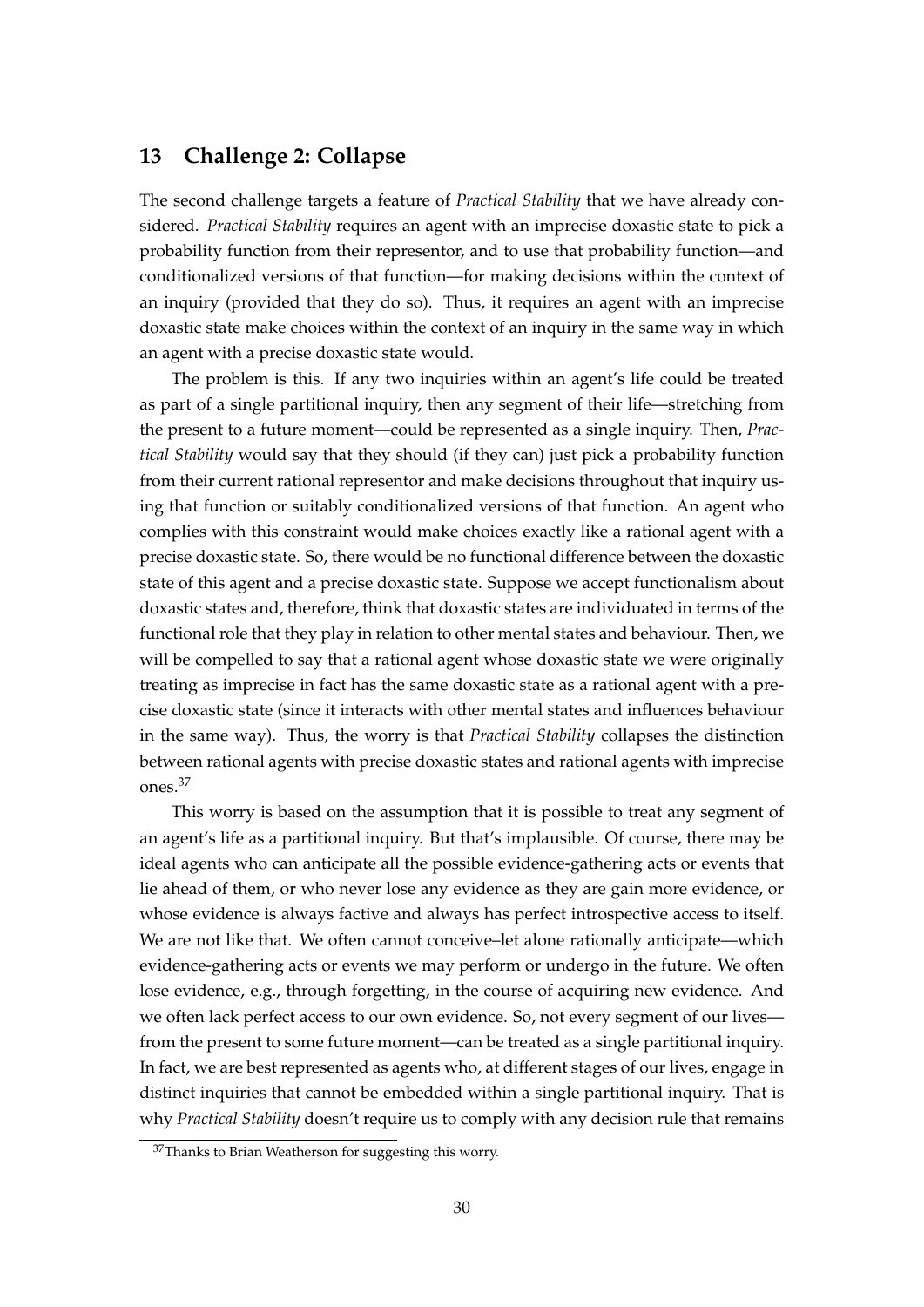stable throughout our lives even if we are able to do so. So, it preserves—at least for non-ideal agents like us—the distinction between rational agents with precise doxastic states and rational agents with imprecise doxastic states.<sup>38</sup>

# **14 Challenge 3: Against the Dutch Book Argument**

A different, but I think more serious, challenge for *Practical Stability* targets the Dutch book argument sketched in §11. Recall the diachronic Dutch book laid out in Table 3. If I comply with a stable decision rule in *Mystery Urn 2*, I will initially accept bet *a*, but won't necessarily accept *b* after my inquiry. If I accept *b* on learning that the coin landed heads (or tails), I must turn it down on learning that the coin landed tails (or heads). But, on reflection, this might seem arbitrary. Irrespective of what I learn about the coin flip, *b* will look pretty much the same to me. I will assign an interval of credences  $[0, 1]$ to *B* and *∼ B*, and *b* yields a payoff of *−*0.8 if *B* is true and of 0.2 if *∼ B* is false. Why should my future self make different choices with regard to *b* in these two situations, given that its attitudes towards *b* are the same?

Appealing to the threat of exploitation won't help here. Before the inquiry begins, if I see the diachronic Dutch book coming, I will prefer to comply with a stable decision rule, because complying with an unstable rule will make me exploitable. So, I may decide to comply with a stable decision rule in the future. But, even if my past self made such a decision, it's not obvious why that earlier decision should give my future self any reason to use a stable decision rule. Arguably, instrumental rationality is a matter of doing what is optimal in light of one's current doxastic state and preferences. If my future self doesn't care about honouring the decisions of my past self, it's not clear why my future self is required by instrumental rationality to act according to a stable decision rule and therefore act differently in two situations where it has pretty much the same attitudes with respect to bet *b*. <sup>39</sup> So, even in a case where an agent faces

<sup>&</sup>lt;sup>38</sup>It's worth noting that the success of this response depends partly on the background assumption that *intrapersonal permissivism*—the view that it can be rational for the same agent at different times to adopt different doxastic attitudes towards the same proposition in response to the same body of evidence—is false. If intrapersonal permissivism were true, then an agent would be rationally permitted to switch the epistemic standards by which they weigh their evidence in the context of different inquiries. We could simply represent a rational agent whose doxastic state can be represented by a set of credence functions as a rational agent who has a precise doxastic state at any time but changes her epistemic standards across different inquiries. This would help one resurrect the collapse challenge. I have two brief responses. First, our initial argument for the *Rationality of Imprecision* in §1 presupposed that permissivism is false (see fn. 7). So, if one found that argument plausible, one shouldn't resurrect the collapse challenge by appealing to permissivism. Second, even if permissivism is true, it seems to me—given arguments offered by White (2005) and Schultheis (2018)—that intrapersonal permissivism is much less plausible than *interpersonal* permissivism, the view that it can be rational for the two agents to adopt different doxastic attitudes towards the same proposition in response to the same body of evidence. If one accepts this, one shouldn't rely on interpersonal permissivism to resurrect the collapse challenge.

 $39A$  version of this worry is raised by Adam Elga (2010) in response to what he calls "the planning proposal," the proposal according to which—in situations where an agent anticipates that she might act in a suboptimal manner unless otherwise constrained—they should make a plan not to act in those ways and stick to it in the future. This proposal is closely related to a stronger view—endorsed by *resolute choice*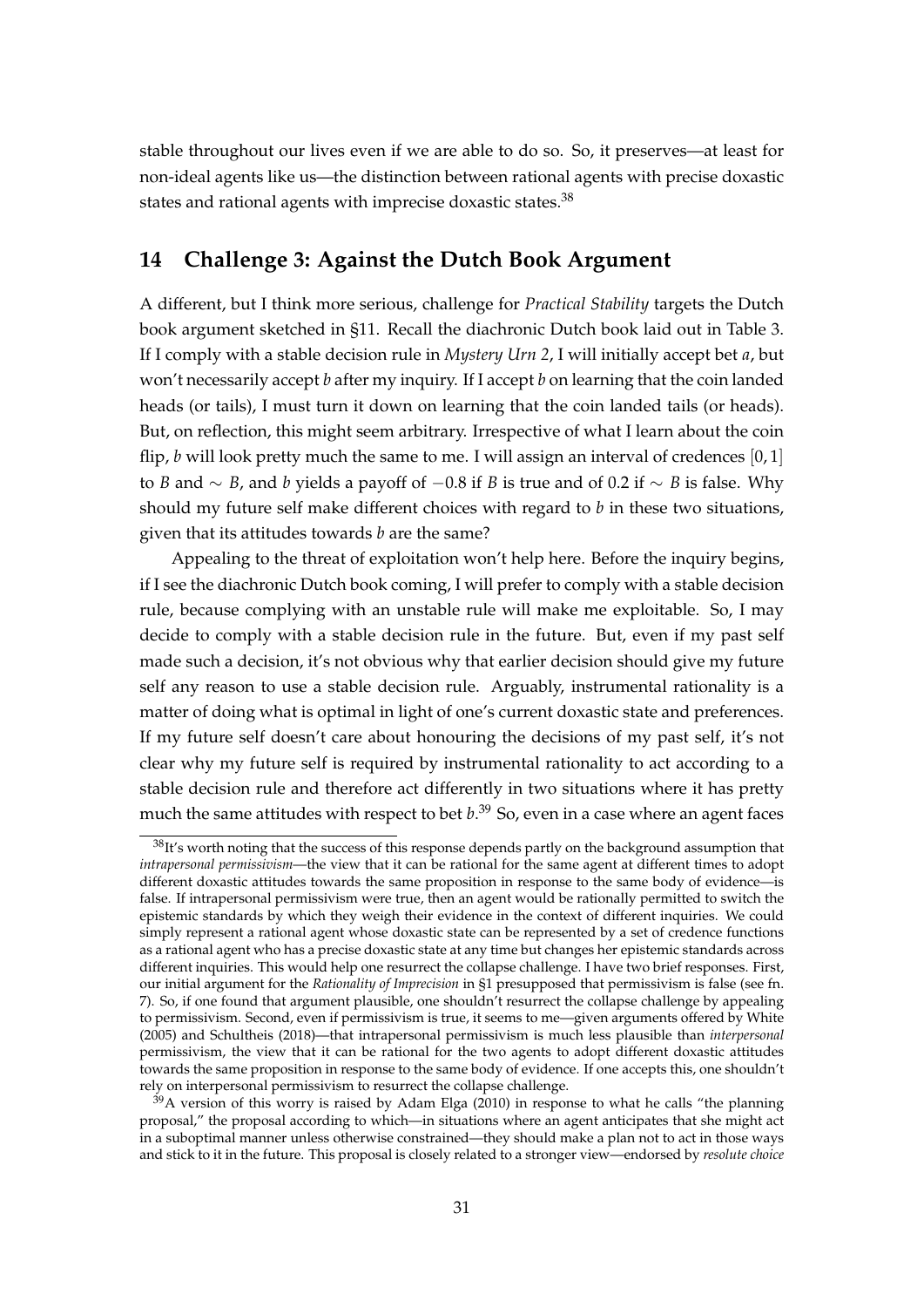a diachronic Dutch book, they may not be required by instrumental rationality to act according to a stable decision rule *throughout* their inquiry.

It's worth noticing that this argument is motivated by a restrictive conception of instrumental rationality that is incompatible with the *Principle of Exploitability*. The *Principle of Exploitability* says that, if an agent is able to comply with a decision rule, they are permitted by instrumental rationality to comply with it only if it doesn't make them predictably exploitable. On the restrictive conception of instrumental rationality, there is no such connection between instrumental irrationality and predictable exploitability. Instrumental rationality is a matter of doing what is optimal according to one's current doxastic state and preferences. So, even though acting according to a unstable decision rule makes an agent predictably vulnerable to exploitation, it can be instrumentally rational for them to comply with such a rule at later stages of their inquiry as long as doing so is optimal according to their doxastic states and preferences at those times.

It seems to me that the requirements of instrumental rationality aren't quite as narrow as this view makes them out to be. Instrumental rationality requires us not only to choose acts that are optimal given our current doxastic states and preferences, but also to cultivate practical dispositions that help us escape predictable exploitation. So, consider:

*The Principle of Exploitability for Dispositions*. If making choices of a certain pattern makes an agent predictably exploitable, then the agent is required by instrumental rationality to be disposed not to make choices of that pattern.

This principle arguably underlies the standard money arguments in favour of putative constraints of instrumental rationality like the requirement of having transitive preferences. For instance, the money pump argument for the transitivity of preferences starts out with the observation that choosing according to intransitive preferences can make an agent predictably exploitable. Given this, the *Principle of Exploitability for Dispositions* says that an agent is required by instrumental rationality to be disposed not to choose as an agent with intransitive preferences would. But, arguably, preferences are just dispositions to choose in certain ways. This means that instrumental rationality requires us not to have intransitive preferences. Since the *Principle of Exploitability for Dispositions* helps us vindicate independently plausible constraints of instrumental rationality on preferences, it seems quite plausible.

Turn now to the case of unstable decision rules. Since complying with unstable rules makes us predictably exploitable, the *Principle of Exploitability for Dispositions* will predict that we are required by instrumental rationality to be disposed not to comply

*theorists* like Gauthier (1986, 1997, 1998) and McClennen (1990, 1997)—according to which, if an agent rationally adopts a plan in light of her earlier preferences, then they are later rationally required to stick to the plan even if that involves acting against their current preferences. I don't endorse any version of this planning proposal.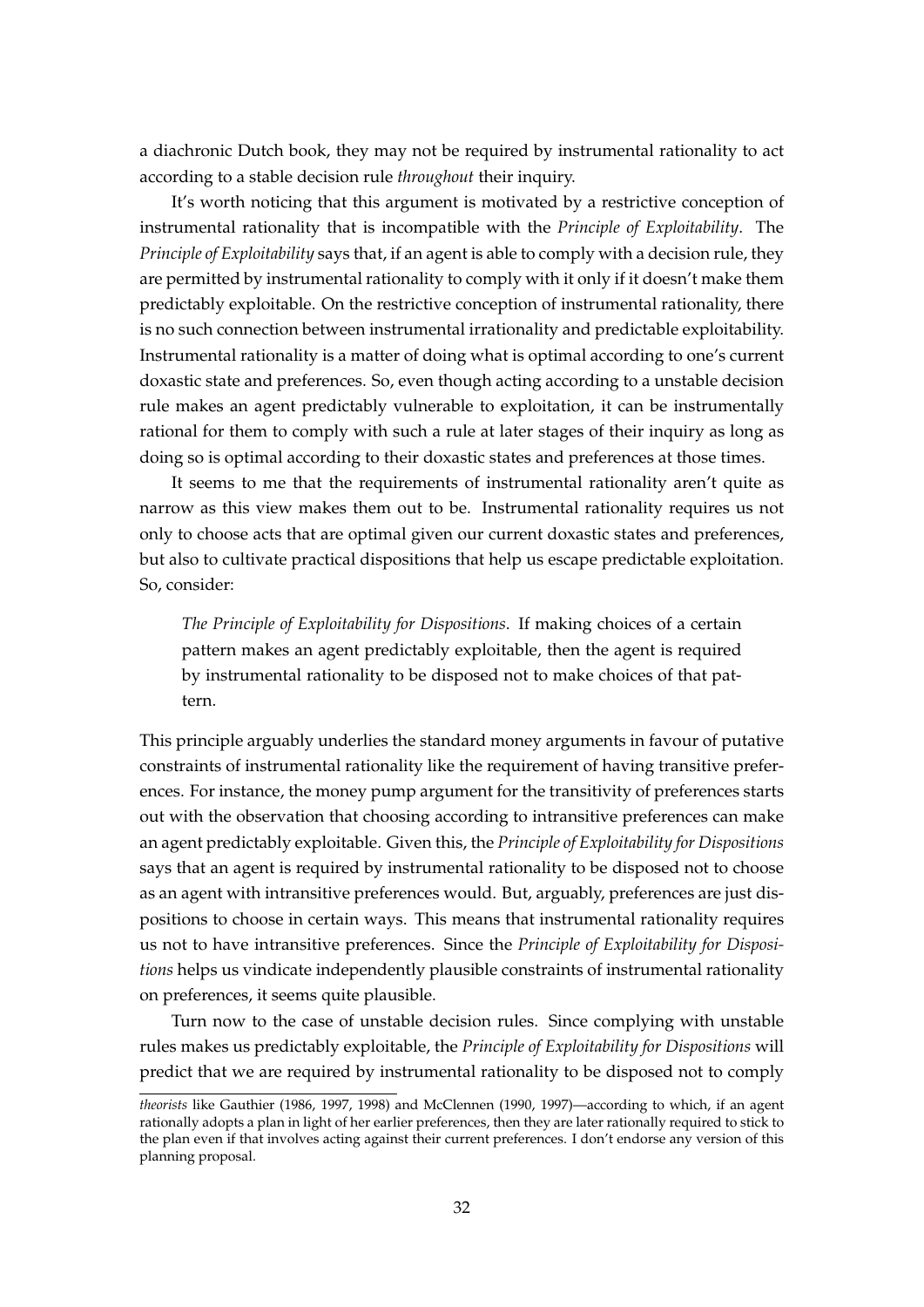with such unstable rules. But, next, consider a further assumption:

*The Disposition-Choice Principle*. If an agent

- is required by instrumental rationality to be disposed not to comply with a certain decision rule *R* within the context of an inquiry, and
- is able to comply with some other decision rule *R ∗* ,

then they are required by instrumental rationality not to comply with *R* within the context of an inquiry.

This principle is motivated by a simple thought about the connection between practical dispositions and the choices that manifest them. What does it mean for an agent to be disposed not to make certain choices under certain circumstances? It just means that the agent won't make those choices under those circumstances, provided that they are able to make other choices. So, if an agent is required by instrumental rationality to be disposed not to comply with a certain decision rule within the context of an inquiry (because it makes them predictably exploitable), then they are required by instrumental rationality not to comply with it, provided that they are able to comply with some other rule. This supports the *Principle of Exploitability*. And this implies that, if an agent is able to comply with a stable decision rule in a partitional inquiry, they are required by instrumental rationality not to comply with an unstable decision rule in that inquiry.

The challenge for someone who rejects the *Principle of Exploitability* is this: they will have to reject either the *Principle of Exploitability for Dispositions* or the *Disposition-Choice Principle*. If they reject *Principle of Exploitability for Dispositions*, it will be difficult for them to vindicate the standard money pump arguments for the traditionally accepted constraints of instrumental rationality on preferences. If they give up the *Disposition-Choice Principle*, they will be breaking a natural tie between practical dispositions and the choices that manifest them.

Even if this line of reasoning doesn't ultimately succeed, the concept of stable decision rules remains theoretically fruitful. Let's reject *Practical Stability*, but accept *Caprice*, the norm that an agent is permitted by instrumental rationality to perform an act just in case it maximizes expected value by lights of some member of their current representor. Then, given a few other assumptions, *Proposition 2* will entail the following principle:

*Moderately Restricted Value of Evidence*. Suppose a piece of evidence is available to an agent for gathering and use at a negligible cost through a partitional inquiry, and the agent is rationally and correctly certain that they will respond to that evidence in an epistemically and instrumentally rational manner *by complying with a practically stable decision rule*. Then, it is instrumentally rational for that agent to gather that evidence and use it for making decisions.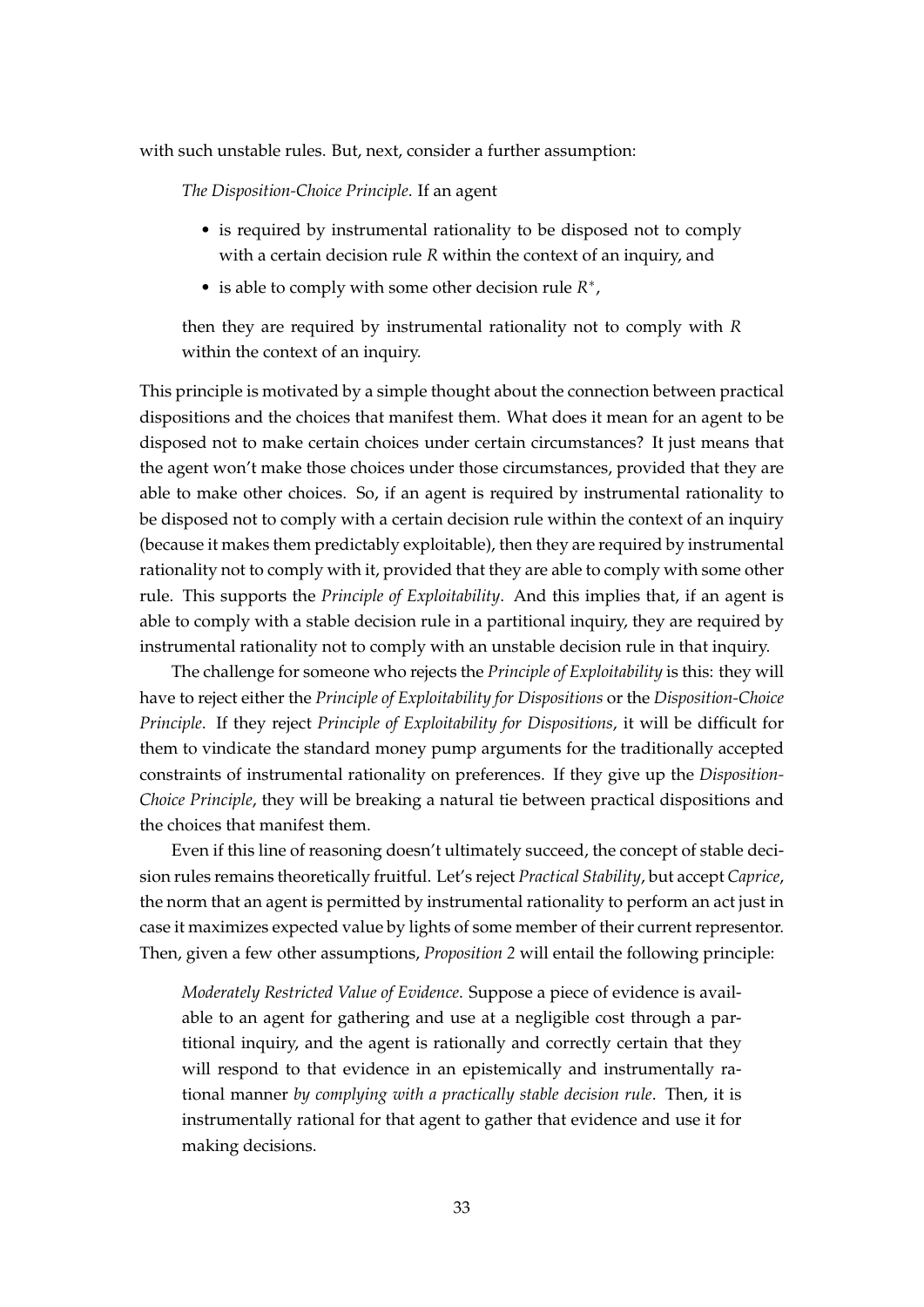*Proposition 2* says that, if an agent is rationally certain that they will act according to a stable decision rule in a partitional inquiry, then Good's inequality holds. This, in turn, will guarantee that, by lights of some member of their prior representor, it will be optimal for the agent to gather and use the available evidence (provided that it's cost-free). So, by *Caprice*, it will follow that it's instrumentally rational for the agent to do so. Thus, the discussion of stable decision rules sheds light on the conditions under which *Value of Evidence* holds for agents with imprecise doxastic states.

# **15 Conclusion**

It's time to take stock. In this paper, I have explored a tension between *Value of Evidence* and *Rationality of Imprecision*. As promised, I have shown three things.

First, I have shown that the tension emerges because *Rationality of Imprecision* together with *Generalized Conditionalization*—gives rise to unreflective inquiries. In such unreflective inquiries, synchronic norms of instrumental rationality for agents with imprecise doxastic states lead to failures of *Value of Evidence*.

Second, I have shown that we can resolve the tension simply accepting a diachronic norm of rationality called *Practical Stability*. Roughly, this says that, in the context of a partitional inquiry, an agent is permitted to act according to a decision rule just in case it is stable, i.e., recommends acts which maximize expected value relative to probability functions that diachronically cohere in the context of that inquiry.

Third, I have shown that *Practical Stability* can be partially motivated by means of a Dutch book argument, and can be defended against potential objections. And, even if it is ultimately indefensible, our discussion of this norm helps us more clearly understand the conditions under which *Value of Evidence* holds for agents with imprecise doxastic states.<sup>40</sup>

# **Appendix A: Good's Theorem**

*Good's Theorem*. For any partitional inquiry *⟨W*, *E*, Γ*⟩*, let Γ contain a single probability function *p*. If the agent is rationally certain that they will update according to a conditionalizing rule *U* and comply with an EV-maximizing decision rule *R* for any decision problem, then, for any decision problem  $D = \langle W, A, v \rangle$ ,

$$
\sum_{w \in W} p(w)v(R(D,\Gamma),w) \leq \sum_{w \in W} p(w)v(R(D,U(w)),w).
$$

And, if, for any  $w \in W$ ,  $R(D, \Gamma)$  doesn't maximize expected value relative to any  $p^* \in$ *U*(*w*), then

<sup>40</sup>I wish to thank Mike Caie, Cian Dorr, Verónica Gómez-Sánchez, Harvey Lederman, Ram Neta, Laurie Paul, Jeff Russell, Ted Sider, and others present at the 2022 Ranch Metaphysics Workshop, for their comments on this paper. I am especially grateful to Joe Horton for numerous discussions of these themes, to Brian Weatherson for written comments, and to two anonymous referees for this journal for their helpful suggestions for improving the paper.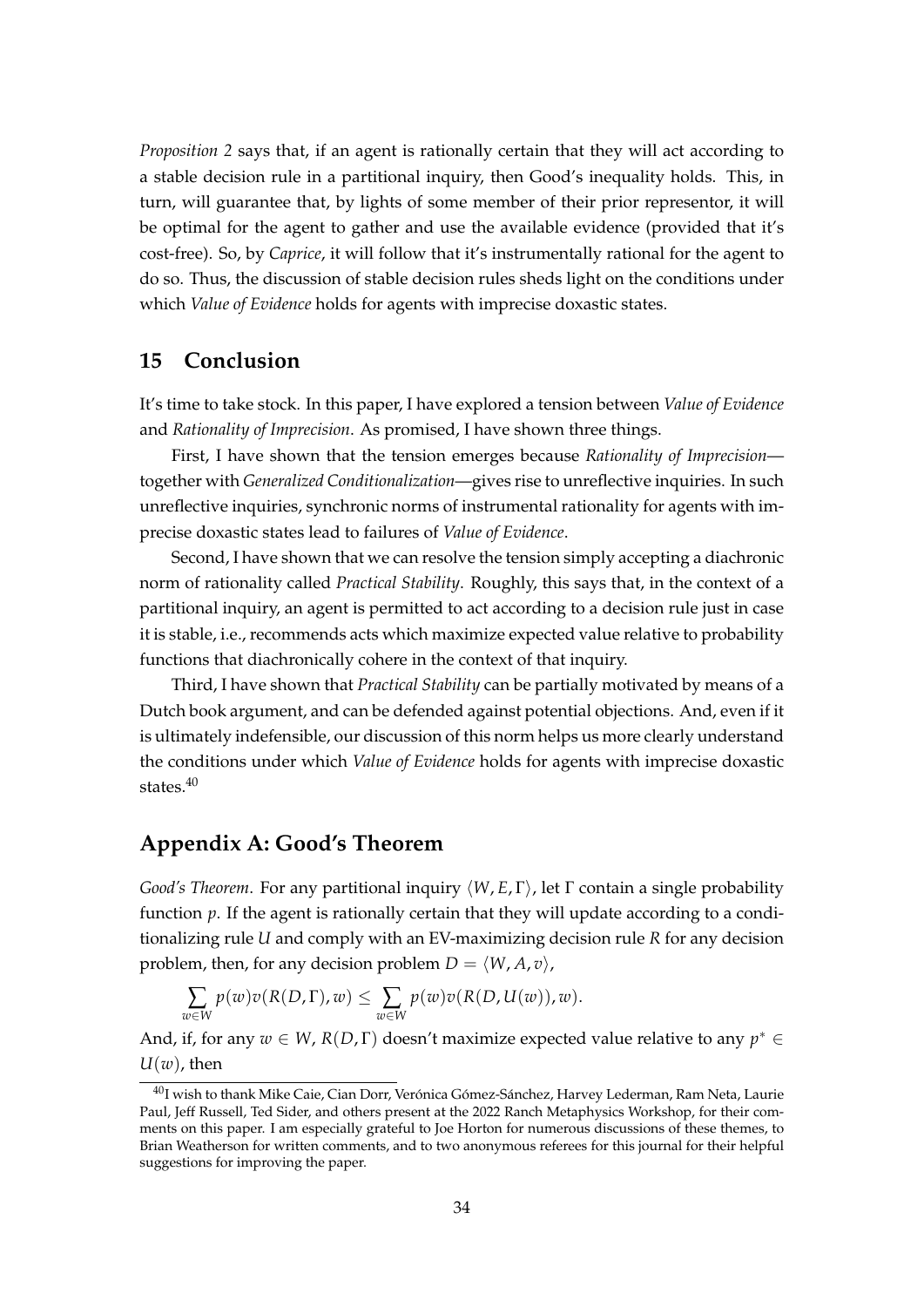$$
\sum_{w \in W} p(w)v(R(D,\Gamma),w) < \sum_{w \in W} p(w)v(R(D,U(w)),w).
$$

*Proof*. Let the set of all the strongest pieces of evidence that the agent could get in the inquiry  $\langle W, E, \Gamma \rangle$  be  $\mathcal{E} = \{E_1, ..., E_k\}$ . We know that *R* is an EV-maximizing rule, and  $\Gamma$ is a singleton set of probability functions containing some probability function *p*. We can write the left hand side of the inequality as:

$$
\sum_{w \in W} p(w)v(R(D, \Gamma), w) = \sum_{i=1}^{k} \sum_{w \in E_i} p(E_i)p(w|E_i)v(R(D, \Gamma), w)
$$
  
= 
$$
\sum_{i=1}^{k} \sum_{w \in E_i} p(w)v(R(D, \Gamma), w)
$$
  
= 
$$
\max_{a \in A} \sum_{i=1}^{k} \sum_{w \in E_i} p(w)v(a, w)
$$

And we write the right hand side of the inequality as:

$$
\sum_{w \in W} p(w)v(R(D, U(w)), w) = \sum_{i=1}^{k} \sum_{w \in E_i} p(E_i)p(w|E_i)v(R(D, U(w)), w)
$$

$$
= \sum_{i=1}^{k} \sum_{w \in E_i} p(w)v(R(D, U(w)), w)
$$

$$
= \sum_{i=1}^{k} \max_{a \in A} \sum_{w \in E_i} p(w)v(a, w)
$$

So, the whole inequality becomes:

$$
\max_{a\in A}\sum_{i=1}^k\sum_{w\in E^i}p(w)v(a,w)\leq \sum_{i=1}^k\max_{a\in A}\sum_{w\in E_i}p(w)v(a,w).
$$

To prove this inequality, we only need the following lemma.

*Lemma.* 
$$
\sum_{k} \max_{j} f(j,k) \geq \max_{j} \sum_{k} f(j,k)
$$
, with strict inequality unless  $\max_{j} f(j,k)$  is satisfied by one value of *j* for any *k*.

Let a value of *j* that maximizes∑ *k*  $f(j,k)$  be  $j_{max}$ . Now, for any  $k$ ,  $\max_{j} f(j,k) \geq f(j_{max},k)$ , irrespective of how we define *jmax*. The inequality is strict unless *jmax* is a value that maximizes not only  $\sum$ *k*  $f(j,k)$ , but also maximizes  $f(j,k)$  for all  $k$ . If this were to happen, the value of max  $f(j, k)$  would be equal to max  $\sum_{k=1}^{k}$ *f*(*j*, *k*), for any *k*, and therefore would be the same, for any *k*. Therefore, the *Lemma* is proved, and so is *Good's Theorem*. □.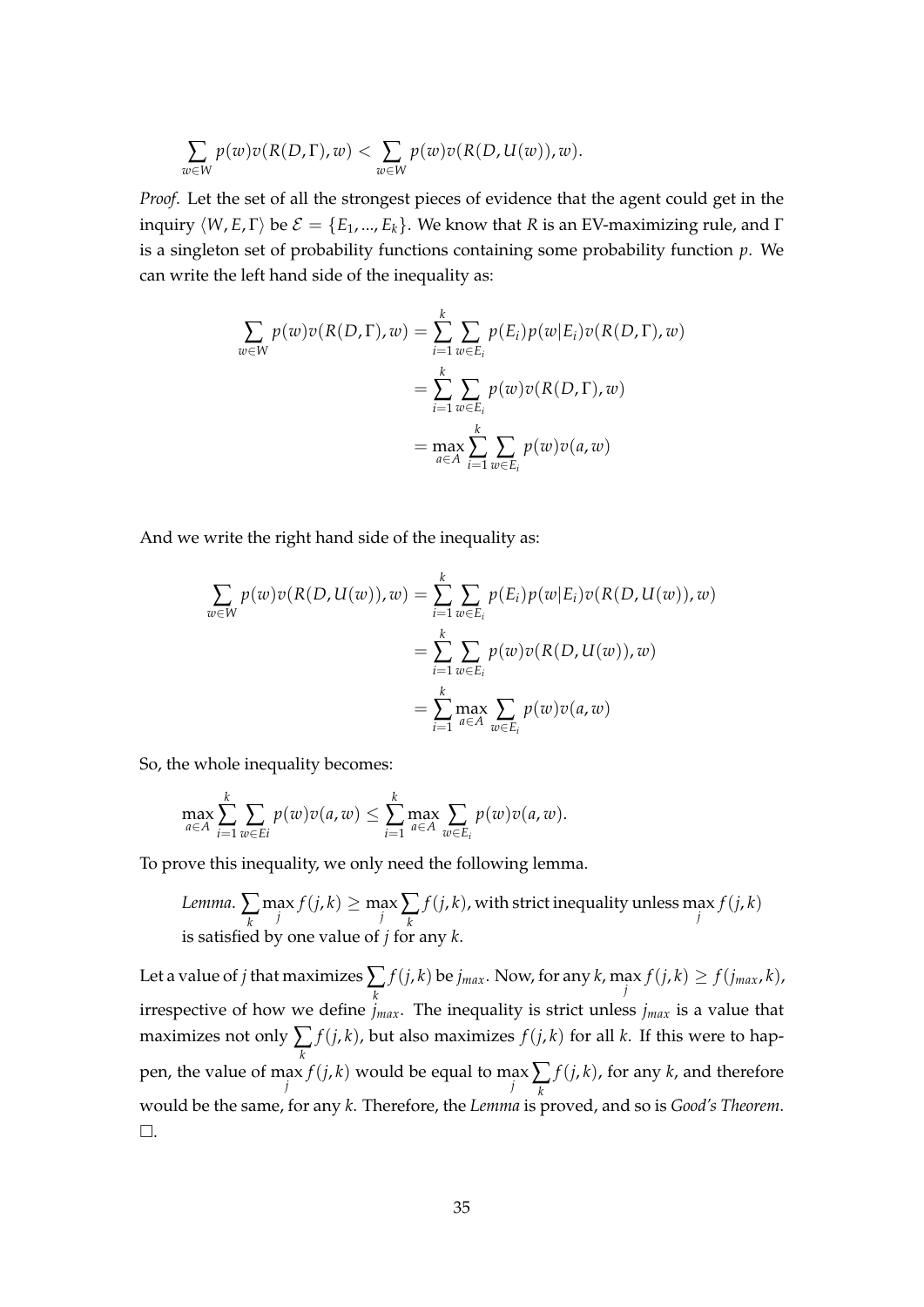# **Appendix B: Proofs**

*Proposition 1*. For any inquiry *⟨W*, *E*, Γ*⟩*, suppose the relevant agent is rationally certain that they will update according to an unreflective rule *U*. Then, the following claims are true.

- *Claim 1.1*. For any decision rule *R* that satisfies Γ-*Maximin*, Good's inequality fails for *R* and some decision problem *D*.
- *Claim 1.2*. There exists a decision rule *R* that satisfies *E-Admissibility* and *Maximality* such that Good's inequality fails for *R* and some decision problem *D*.

*Proof.* If *U* is unreflective, then  $\inf \Gamma(X) > \inf U(w)(X)$  for any *w* in *W*. Consider the set  $Min(X) = \{ \inf U(w)(X) : w \in W \}$ , which is the set of all the minimum credences that *X* gets assigned by the agent's posterior representor in all the worlds. We pick a number *r* that lies between inf Γ(*X*) and the greatest element in *Min*(*X*) (exclusive). Using *r*, we can create a decision problem  $D = \langle W, A, v \rangle$  such that  $A = \{Accept, Reject\}$ and the values of *v* are given by Table 4. Let *R* be any action satisfies Γ-*Maximin*.

| Accept |  |
|--------|--|
| Reject |  |

Table4: A Payoff Table for the Proof of *Proposition 1*

For any  $p \in \Gamma$ , the expected value of *Accept* is:

$$
Exp_p(Accept) = p(X).(\frac{1-r}{r}) + p(\sim X).(-1)
$$

$$
= \frac{p(X) - r.p(X) - r.p(\sim X)}{r}
$$

$$
= \frac{p(X) - r}{r}
$$

Since  $p(X)$  is greater than  $r$ , the the expected value of *Accept* is positive. Since  $R$  satisfies Γ-*Maximin*, *R*(*D*, Γ) = *Accept*.

In any world *w*, let there be a probability function  $p^*$  in  $U(w)$ , such that  $p^*(X) =$ inf  $U(w)(X)$ . By the same calculation as above, the expected value of *Accept* according to  $p^*$  is  $\frac{p^*(X) - r}{n}$  $\frac{r}{r}$ . Since  $p^*(X)$  is smaller than *r*, the expected value of *Accept* is negative. For any other probability function in  $U(w)$ , the expected value of *Accept* is higher. Since *R* satisfies Γ-Maximin,  $R(D, U(w)) = Reject$ .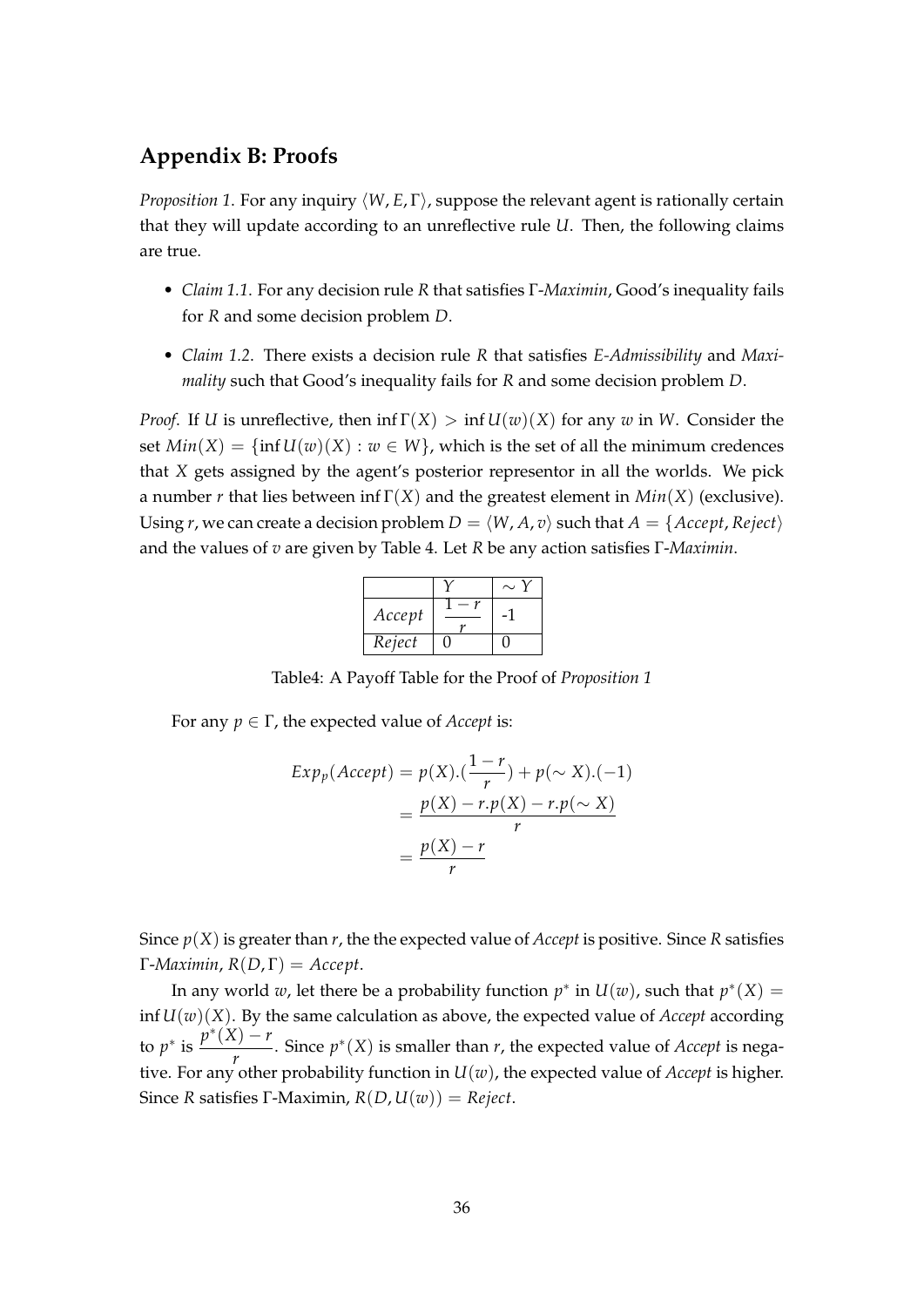Finally, for any  $p \in \Gamma$ ,

$$
\sum_{w \in W} p(w)v(R(D, \Gamma), w) = \sum_{w \in W} p(w)v(Accept, w)
$$
  
= 
$$
\frac{p(X) - r}{r}
$$
  
> 0  
= 
$$
\sum_{w \in W} p(w)v(Reject, w)
$$
  
= 
$$
\sum_{w \in W} p(w)v(R(D, U(w)), w).
$$

So, Good's inequality fails. This completes our proof of *Claim 1.1.* But since *R* is also an EV-maximizing rule, this also shows that *Claim* 1.2 is true.  $\square$ 

*Corollary 1*. For any partitional inquiry *⟨W*, *E*, Γ*⟩*, suppose the relevant agent is rationally certain that they will update according to an unreflective rule *U* and act according to a decision rule *R*. Then, if *R* satisfies *Levi's Rule*, then Good's inequality fails for *R* and some decision problem *D*.

*Proof*. To see why this is true, let *R* be a decision rule that satisfies Levi's rule. If *U* is unreflective, then there is some proposition *X* such that, for any  $w$ ,  $\inf U(w)(X)$  <  $\inf \Gamma(X)$ . Once again, we can construct the same decision problem whose payoff table is given in Table 4. We know that, relative to each probability function in  $\Gamma$ , there is only one option that maximizes expected value: *Accept*. By contrast, for any *w*, while *Reject* is certainly E-admissible relative to some probability function in  $U(w)$ , there may be other probability functions in  $U(w)$  relative to which *Accept* maximizes expected value. Notice that the set of expected values for *Reject* is *{*0*}*. But, if *p ∗* is a probability function *U*(*w*) be such that  $p^*(X) = \inf U(w)(X)$ , then  $\frac{p^*(X) - r}{x}$  $\frac{r}{r}$  will be in the set of expected values for *Accept*. Since this is negative, *Reject* will maximize minimum expected value. So, *R* will recommend *Reject*. Thus, Good's inequality will fail for *R* and this decision problem.  $\square$ 

*Corollary 2*. For any partitional inquiry *⟨W*, *E*, Γ*⟩*, suppose the relevant agent is rationally certain that they will update according to an unreflective rule *U*. Then, there is a decision rule *R* that satisfies the *Hurwicz Criterion* for some *α* between 0.5 and 1 (exclusive), such that Good's inequality fails for *R* and some decision problem *D*. *Proof.* If *U* is unreflective, then, for any *w*, inf  $U(w)(X) < \inf \Gamma(X)$ . We can find a positive real *α* between 0.5 and 1 (exclusive), such that, for any *w*, *α*.(inf  $U(w)(X)$ ) +  $(1 - \alpha)$ .(sup  $U(w)(X)$ ) < inf  $\Gamma(X)$ . Let R be a decision rule that recommends acts that maximize Hurwicz expected value using *α*. Letting *r* be a real number between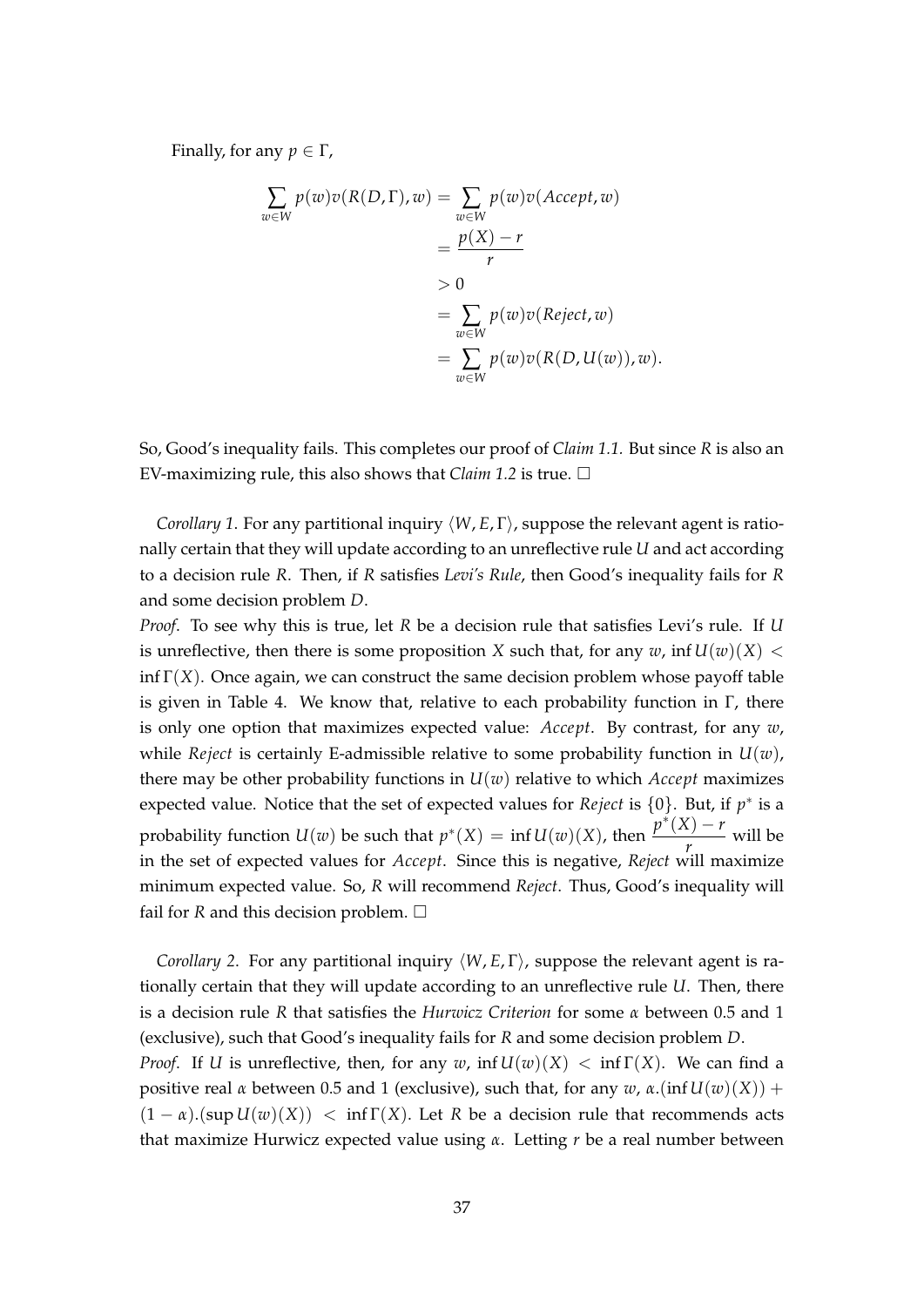$\alpha$ .(inf  $U(w)(X)$ ) + (1 –  $\alpha$ ).(sup  $U(w)(X)$ ) and inf  $\Gamma(X)$  (exclusive), we can construct the same decision problem whose payoff table is given in Table 4. We know that, relative to each probability function in  $\Gamma$ , there is only one option that maximizes expected value: *Accept*. So, this option will also maximize Hurwicz expected value. By contrast, for any *w*, let  $p_1$ ,  $p_2$  be two probability functions in  $U(w)$  such that  $p_1(X) =$ inf  $U(w)(X)$  and  $p_2(X) = \sup U(w)(X)$ . So, the Hurwicz expected value of *Accept* will be:

$$
HExp_{U(w),\alpha}(Accept) \\
= \alpha.(\inf\{Exp_p(Accept) : p \in U(w)\}) + (1 - \alpha).(\sup\{Exp_p(Accept) : p \in U(w)\}) \\
= \alpha.(\frac{p_1(X).(\frac{1-r}{r})}{r}) + p_1(\sim X).(-1)) + (1 - \alpha).(\frac{p_2(X).(\frac{1-r}{r})}{r}) + p_2(\sim X).(-1))) \\
= \alpha.(\frac{p_1(X) - r}{r}) + (1 - \alpha).(\frac{p_2(X) - r}{r}) \\
= \frac{\alpha.p_1(X) - .r + (1 - \alpha).p_2(X) - (1 - \alpha).r}{r} \\
= \frac{\alpha.p_1(X) + (1 - \alpha).p_2(X) - r}{r} \\
< 0.
$$

In contrast, *HExpU*(*w*),*<sup>α</sup>* (*Reject*) = 0. For any *w*, *R* will recommend *Reject* relative to the agent's posterior doxastic state. Thus, Good's inequality will fail for *R* and the relevant decision problem. □

*Proposition 2*. For any partitional inquiry *⟨W*, *E*, Γ*⟩*, any *p* in Γ, any *p*-stable decision rule *R* and any decision problem *D*, Good's inequality will hold relative to *p*. *Proof. Proposition 2* has the same proof as *Good's Theorem*. □

*Proposition 3*. For any partitional inquiry *⟨W*, *E*, Γ*⟩*, suppose the agent is rationally certain that they will update according to a conditionalizing rule *U*. Then, if *R* is an EV-maximizing rule, it is not subject to a diachronic Dutch book iff it is *p*-stable for some *p* in Γ.

*Proof*. Let the set of strongest possible pieces of evidence that the agent could get in this inquiry be  $\mathcal{E} = \{E_1, ..., E_k\}.$ 

First, we shall show that, if *R* is EV-maximizing but not *p*-stable for any *p* in Γ, then it is subject to a diachronic Dutch book. *R* can be EV-maximizing but not *p*-stable for any *p* in  $\Gamma$  only if : (i) there is a probability function  $p_1 \in \Gamma$  such that, relative to the agent's prior doxastic state, *R* recommends acts that maximize expected value relative to  $p_1$  for any decision problem *D*, but (ii) there is some  $p_2 \in \Gamma$ , such that, for some evidence proposition  $E_i$  and some proposition *X*,  $p_2(X|E_i) < p_1(X|E_i)$ , and, in any  $E_i$ -world, *R* recommends acts that maximize expected value relative to  $p_2(.|E_i)$  for any decision problem. We can now show that *R* is subject to a diachronic Dutch book.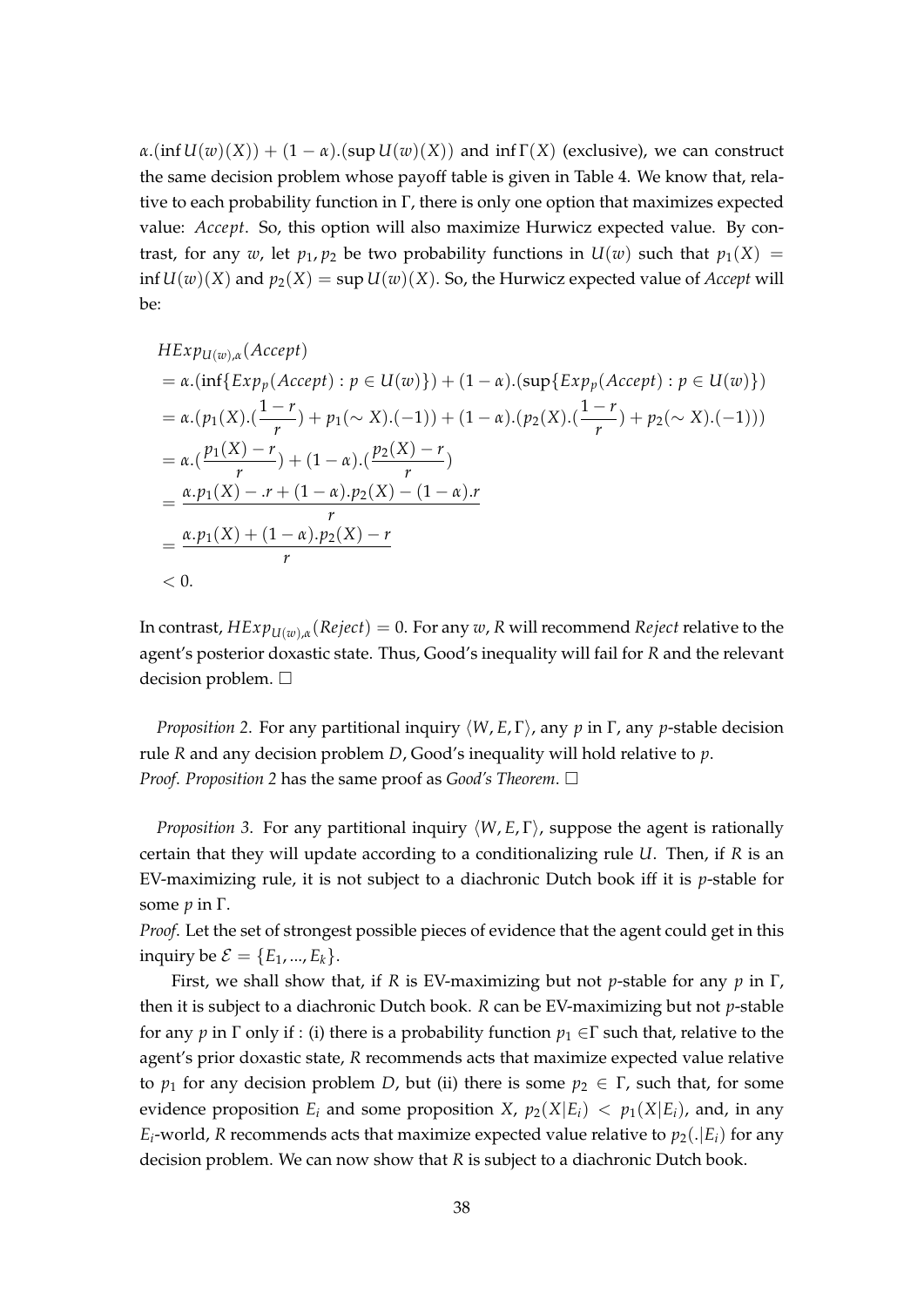Let  $\delta$  and  $\epsilon$  be two real numbers such that:

(1) 
$$
0 < \delta < \frac{p_1(X|E_i) - p_2(X|E_i)}{2p_1(E_i)}
$$
.  
\n(2)  $\epsilon = p_1(X \cap E_i) + p_1(E_i)(p_1(X|E_i) - p_2(X|E_i)) + p_1(\sim E_i)p_1(X|E_i) - \delta$ .

Now, consider three bets.

|       | $X \cap E_i$                             | $\sim X \cap E_i$                        | $\sim$ L:    |
|-------|------------------------------------------|------------------------------------------|--------------|
|       | $1 + p_1(X E_i) - p_2(X E_i) - \epsilon$ | $  p_1(X E_i) - p_2(X E_i) - \epsilon  $ | $p_1(X E_i)$ |
| $b_i$ | $-1 + p_2(X E_i) + \delta$               | $p_2(X E_i) + \delta$                    |              |
| b:    |                                          |                                          |              |

Table5: A Diachronic Dutch Book for the Proof of *Proposition 3*

Let *b* be offered to the agent before their inquiry. Let  $b_i$  be offered to them after their inquiry when they learn *E<sup>i</sup>* . And, finally, let *b<sup>j</sup>* be offered to them after their inquiry when they learn any other *E<sup>j</sup>* . Notice three things.

• First, the expected value of  $b$  relative to  $p_1$  is:

$$
Exp_{p_1}(b) = p_1(X \cap E_i)(1 + p_1(X|E_i) - p_2(X|E_i) - \epsilon)
$$
  
+  $p_1(\sim X \cap E_i)(p_1(X|E_i) - p_2(X|E_i) - \epsilon) + p_1(\sim E_i)(p_1(X|E_i) - \epsilon)$   
=  $p_1(X \cap E_i) + p_1(E_i)(p_1(X|E_i) - p_2(X|E_i)) + p_1(\sim E_i)(p_1(X|E_i) - \epsilon)$   
=  $\epsilon + \delta - \epsilon$   
=  $\delta$ .

So, since the expected value of *b* is positive, the agent will accept *b*.

• Second, the expected value of  $b_i$  relative to  $p_2(.|E_i)$  is:

$$
Exp_{p_2(.|E_i)}(b_i) = p_2(X|E_i)(-1 + p_2(X|E_i)) + \delta) + p_2(\sim X|E_i)(p_2(X|E_i) + \delta)
$$
  
=  $-p_2(X|E_i)(1 - p_2(X|E_i))) + p_2(X|E_i)(1 - p_2(\sim X|E_i)) + \delta$   
=  $\delta$ 

So, the agent should accept the bet.

• Finally, the expected value of *b<sup>j</sup>* in any *∼ E<sup>i</sup>* -world (for any *j* other than *i*) is *δ*. So, the agent should accept the bet.

As a result, the agent will be subject to a net loss of utility in every case.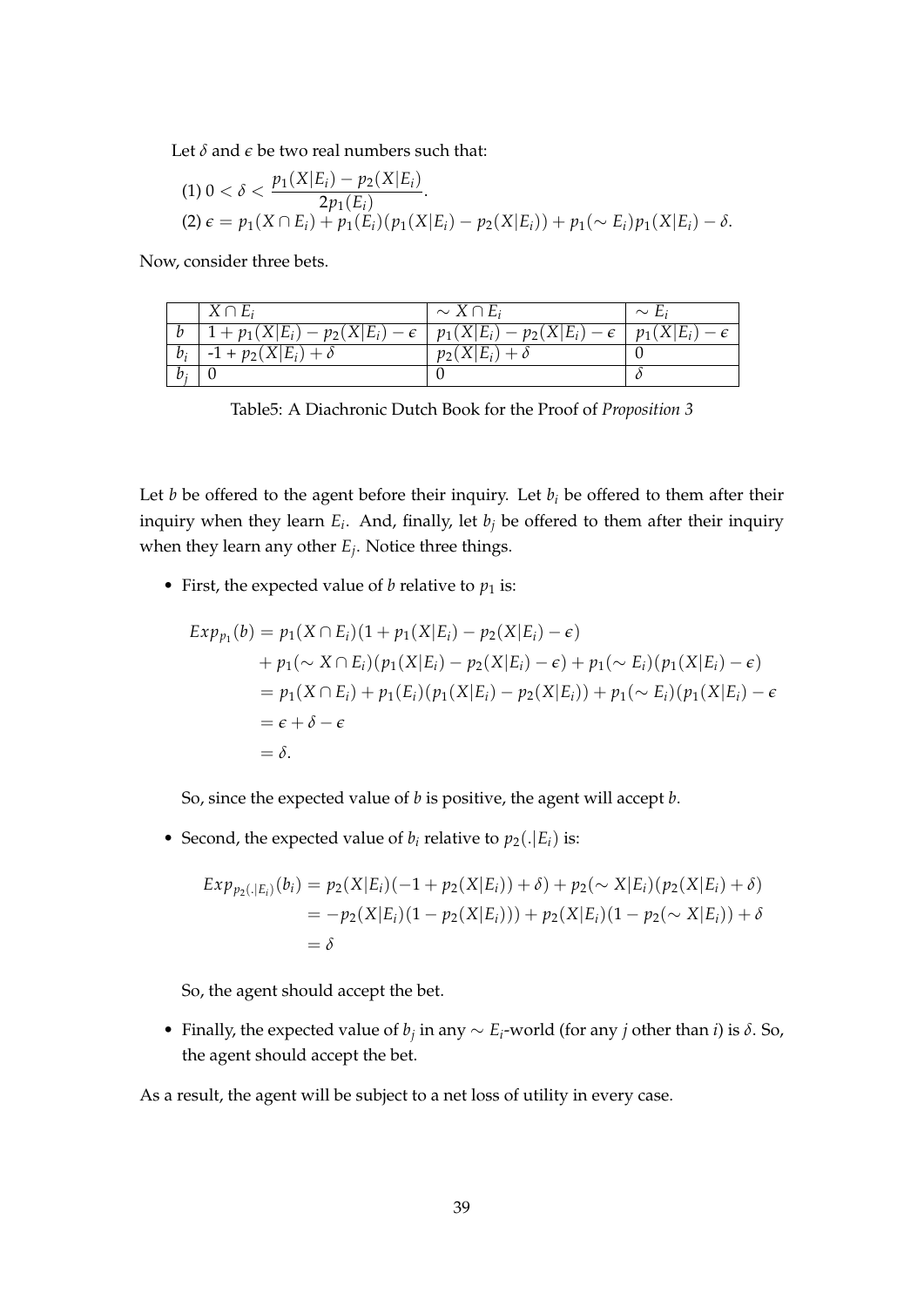• In *∼ E<sup>i</sup>* -worlds, the net utility that the agent can get is:

$$
p_1(X|E_i) - \epsilon + \delta
$$
  
=  $p_1(X|E_i) - (p_1(X \cap E_i) + p_1(E_i)(p_1(X|E_i) - p_2(X|E_i)) + p_1(\sim E_i)p_1(X|E_i) - \delta) + \delta$   
=  $2\delta + p_1(X|E_i) - p_1(X \cap E_i) - p_1(E_i)p_1(X|E_i) + p_1(E_i)p_2(X|E_i) - p_1(\sim E_i)p_1(X|E_i))$   
=  $2\delta + p_1(X|E_i)(1 - p_1(\sim E_i)) - p_1(X \cap E_i) - p_1(E_i)p_1(X|E_i) + p_1(E_i)p_2(X|E_i)$   
=  $2\delta + p_1(X|E_i)p_1(E_i) - p_1(X \cap E_i) - p_1(E_i)p_1(X|E_i) + p_1(E_i)p_2(X|E_i)$   
=  $2\delta - p_1(X|E_i)p_1(E_i) + p_1(E_i)p_2(X|E_i)$   
< 0.

• Similarly, in *X ∩ E<sup>i</sup>* -worlds, the net utility that the agent can get is:

$$
(1 + p_1(X|E_i) - p_2(X|E_i) - \epsilon) + (-1 + p_2(X|E_i) + \delta)
$$
  
=  $p_1(X|E_i) - \epsilon + \delta$   
< 0.

• Finally, in *∼ X ∩ E<sup>i</sup>* -worlds, the net utility that the agent can get is:

$$
p_1(X|E_i) - p_2(X|E_i) - \epsilon + p_2(X|E_i) + \delta
$$
  
=  $p_1(X|E_i) - \epsilon + \delta$   
< 0.

So, *R* is subject to a diachronic Dutch book. Therefore, if *R* is unstable but EV-maximizing, then it is subject to a diachronic Dutch book.

Next, we will show that, if *R* is *p*-stable (for some *p* in Γ), then it's not subject to a diachronic Dutch book. Suppose *R* is *p*-stable (for some *p* in Γ), So, *p* is the probability function such that, for any decision problem *D*,  $R(D, \Gamma) = a$  just in case *a* maximizes expected value relative to *p*, and, for any world *w* and any decision problem *D*,  $R(D, U(w)) = a$  just in case *a* maximizes expected value relative to  $p(.|E(w))$ . Suppose, for *reductio*, *R* is a subject to a diachronic Dutch book. So there is a series of bets *b*, *b*<sub>1</sub>, ..., *b*<sub>*k*</sub> such that (i) *b* is offered to the agent before their inquiry and each *b*<sub>*i*</sub> is offered just in case the agent receives  $E_i$  as their posterior evidence, and (iii) relative to her prior and posterior doxastic state, the agent will accept all the bets, and will undergo a net loss of utility. Let *D* be the decision problem that involves a choice between accepting *b* and rejecting *b*, and, for each *b<sup>i</sup>* , let *D<sup>i</sup>* be the decision problem that involves a choice between accepting  $b_i$  and rejecting  $b_i$ . Then,  $R(D, \Gamma) = b$  and, for any  $E_i$ -world,  $R(D_i, U(w)) = b_i.$ 

We know that, for any *E<sup>i</sup>* -world, accepting both *b* and *b<sup>i</sup>* results in a net loss of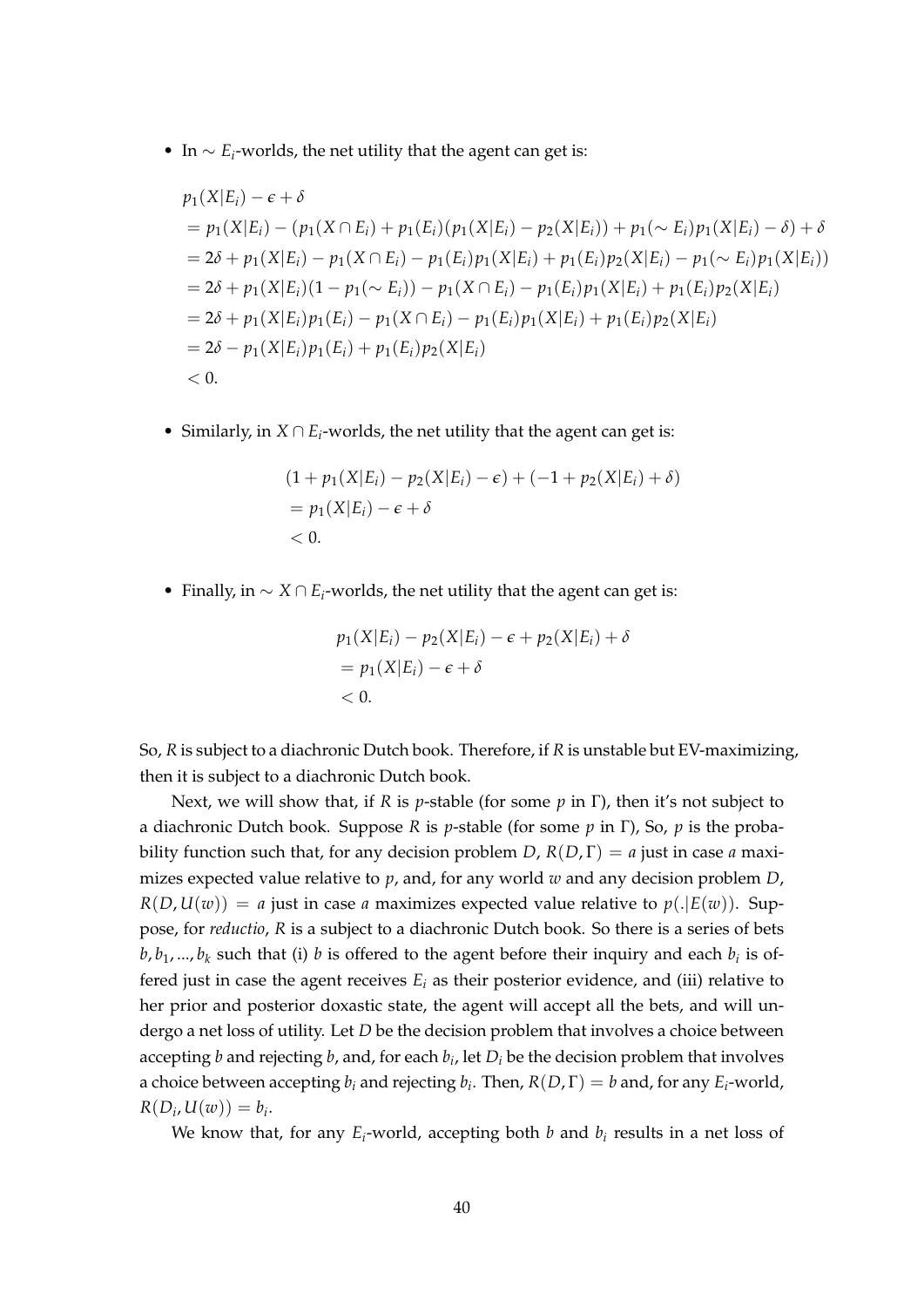utility. So, we know that:

$$
\sum_{i=1}^k \sum_{w \in E_i} p(w)(v(b,w)+v(b_i,w)) < 0.
$$

Given that *R* is an EV-maximizing rule,  $Exp_p(b) \geq 0$  and  $Exp_{p(.|E_i)}(b_i) \geq 0$  for *i* between 1 and *k* (inclusive). But notice that the sum of  $Exp_p(b)$  and the expectation of the expected values of the  $b_i$ 's is:

$$
\sum_{w \in W} p(w)v(b, w) + \sum_{i=1}^{k} p(E_i) \sum_{w \in W} p(w|E_i)v(b_i, w)
$$
  
\n
$$
= \sum_{w \in W} p(w)v(b, w) + \sum_{i=1}^{k} p(E_i) \sum_{w \in E_i} p(w|E_i)v(b_i, w)
$$
  
\n
$$
= \sum_{w \in W} p(w)v(b, w) + \sum_{i=1}^{k} \sum_{w \in E_i} p(E_i)p(w|E_i)v(b_i, w)
$$
  
\n
$$
= \sum_{i=1}^{k} \sum_{w \in E_i} p(w)v(b, w) + \sum_{i=1}^{k} \sum_{w \in E_i} p(w)v(b_i, w)
$$
  
\n
$$
= \sum_{i=1}^{k} \sum_{w \in E_i} p(w)(v(b, w) + v(b_i, w)).
$$

So, this cannot be less than 0, since  $Exp_p(b) \geq 0$  and  $Exp_{p(.|E_i)}(b_i) \geq 0$  for each *i* between 1 and *k* (inclusive). So, we have arrived at a contradiction. Therefore, *R* cannot both be a *p*-stable decision rule and be subject to a diachronic Dutch book.  $\square$ 

# **References**

- Ahmed, A. (2014). *Evidence, Decision and Causality*. Cambridge: Cambridge University Press.
- Ahmed, A. and Salow, B. (forthcoming). Don't look now. *The British Journal for the Philosophy of Science*.
- Berger, J.O. (1985). *Statistical decision theory and Bayesian analysis*. Springer-Verlag, New York.
- Blackwell, D. (1951). Comparison of experiments. In *Proceedings, Second Berkeley Symposium on Mathematical Statistics and Probability*, pages 93–102. Berkeley: University of California Press.
- Bradley, S. and Steele, K. (2016). Can free evidence be bad? value of information for the imprecise probabilist. *Philosophy of Science*, 83(1):1–28.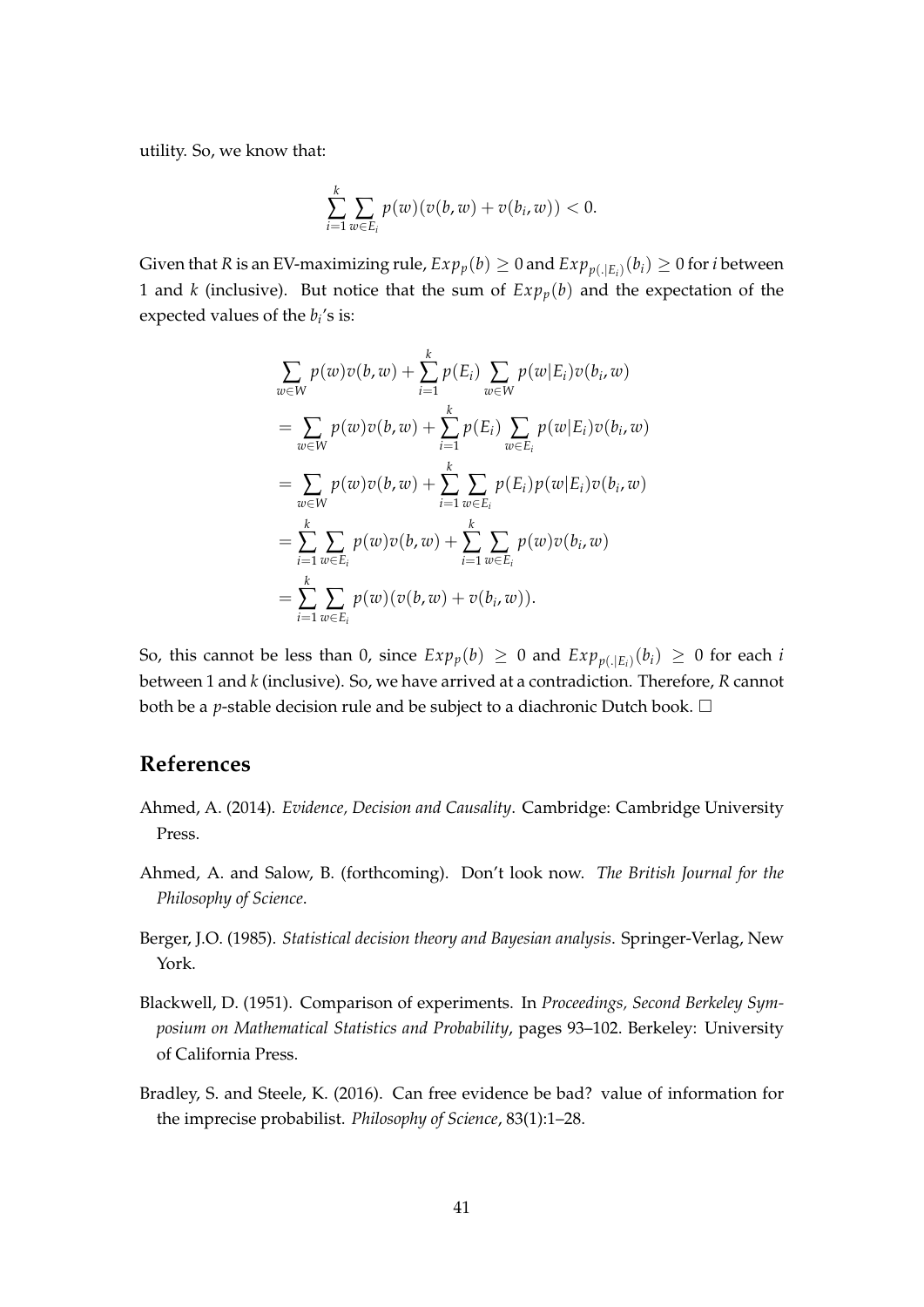- Bradley, S. and Steele, K.S. (2014). Should subjective probabilities be sharp? *Episteme*, 11(3):277–289.
- Buchak, L. (2010). Instrumental rationality, epistemic rationality, and evidencegathering. *Philosophical Perspectives*, 24(1):85–120.
- Campbell-Moore, C. and Salow, B. (2020). Avoiding risk and avoiding evidence. *Australasian Journal of Philosophy*, 98(3):495–515.
- Das, N. (2020). The value of biased information. *British Journal for the Philosophy of Science*, page axaa003.
- Das, N. (2022). Externalism and exploitability. *Philosophy and Phenomenological Research*, 104(1):101–128.
- Davidson, D., McKinsey, J. C.C., and Suppes, P. (1955). Outlines of a formal theory of value, i. *Philosophy of Science*, 22(2):140–160.
- DeFinetti, B. (19371992). Foresight: Its logical laws, its subjective sources. In H.E.Kyburg, . H. E. K.S., editor, *Studies in Subjective Probability*, pages 134–174. Huntington, NY: Robert E. Kreiger Publishing Co.
- Dorst, K. (forthcoming). Evidence: A guide for the uncertain. *Philosophy and Phenomenological Research*.
- Douven, I. (2009). Uniqueness revisited. *American Philosophical Quarterly*, 46(4):347–361.
- Elga, A. (2010). Subjective probabilities should be sharp. *Philosophers' Imprint*, 10.
- Ellsberg, D. (1961). Risk, ambiguity, and the savage axioms. *The quarterly journal of economics*, pages 643–669.
- Eva, B. (2019). Principles of indifference. *Journal of Philosophy*, 116(7):390–411.
- Gallow, J.D. (2019). Diachronic dutch books and evidential import. *Philosophy and Phenomenological Research*, 99(1):49–80.
- Gauthier, D. (1997). Resolute choice and rational deliberation: A critique and a defense. *Noûs*, 31(1):1–25.
- Gauthier, D. (1998). Rethinking the toxin puzzle. In Coleman, J.L., Morris, C.W., and Kavka, G.S., editors, *Rational Commitment and Social Justice: Essays for Gregory Kavka*, pages 47–58. Cambridge University Press.
- Gauthier, D.P. (1986). *Morals by Agreement*. Oxford: Oxford University Press.
- Gilboa, I. and Schmeidler, D. (1989). Maxmin expected utility with non-unique prior. *Journal of Mathematical Economics*, 18(2):141–153.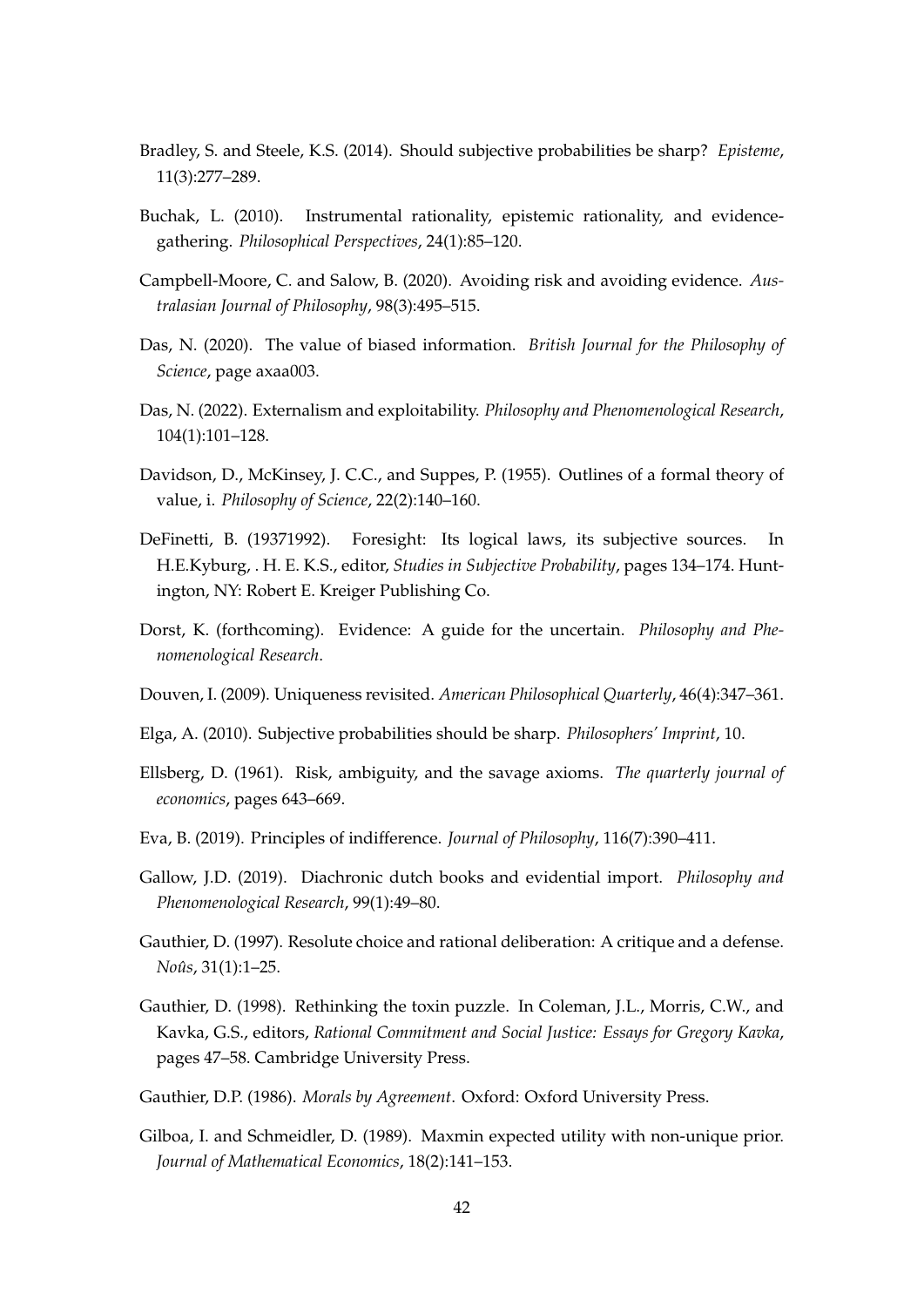- Good, I.J. (1967). On the principle of total evidence. *British Journal for the Philosophy of Science*, 17(4):319–321.
- Good, I.J. (1974). A little learning can be dangerous. *British Journal for the Philosophy of Science*, 25(4):340–342.
- Greaves, H. and Wallace, D. (2006). Justifying conditionalization: Conditionalization maximizes expected epistemic utility. *Mind*, 115(459):607–632.
- Greco, D. and Hedden, B. (2016). Uniqueness and metaepistemology. *Journal of Philosophy*, 113(8):365–395.
- Grünwald, P.D. and Dawid, A.P. (2004). Game theory, maximum entropy, minimum discrepancy and robust Bayesian decision theory. *The Annals of Statistics*, 32(4):1367 – 1433.
- Hart, C. and Titelbaum, M.G. (2015). Intuitive dilation? *Thought: A Journal of Philosophy*, 4(4):252–262.
- Hawthorne, J., Landes, J., Wallmann, C., and Williamson, J. (2017). The principal principle implies the principle of indifference. *British Journal for the Philosophy of Science*, 68(1).
- Horowitz, S. (2014). Immoderately rational. *Philosophical Studies*, 167(1):41–56.
- Horowitz, S. (2019). The truth problem for permissivism. *Journal of Philosophy*, 116(5):237–262.
- Hurwicz, L. (1951). The generalized bayes minimax principle: a criterion for decision making under uncertainty. *Cowles Comm. Discuss. Paper Stat*, 335:1950.
- Jaynes, E.T. (1957). Information theory and statistical mechanics. *Physical Review*, 106:620–630.
- Joyce, J.M. (2005). How probabilities reflect evidence. *Philosophical Perspectives*, 19(1):153–179.
- Joyce, J.M. (2010). A defense of imprecise credences in inference and decision making. *Philosophical Perspectives*, 24:281–323.
- Kadane, J.B., Schervish, M., and Seidenfield, T. (2008). Is ignorance bliss? *Journal of Philosophy*, 105(1):5–36.
- Kaplan, M. (1983). Decision theory as philosophy. *Philosophy of Science*, 50(4):549–577.
- Keynes, J.M. (1921). *A Treatise on Probability*. London: Macmillan and Co.
- Levi, I. (1974). On indeterminate probabilities. *Journal of Philosophy*, 71(13):391–418.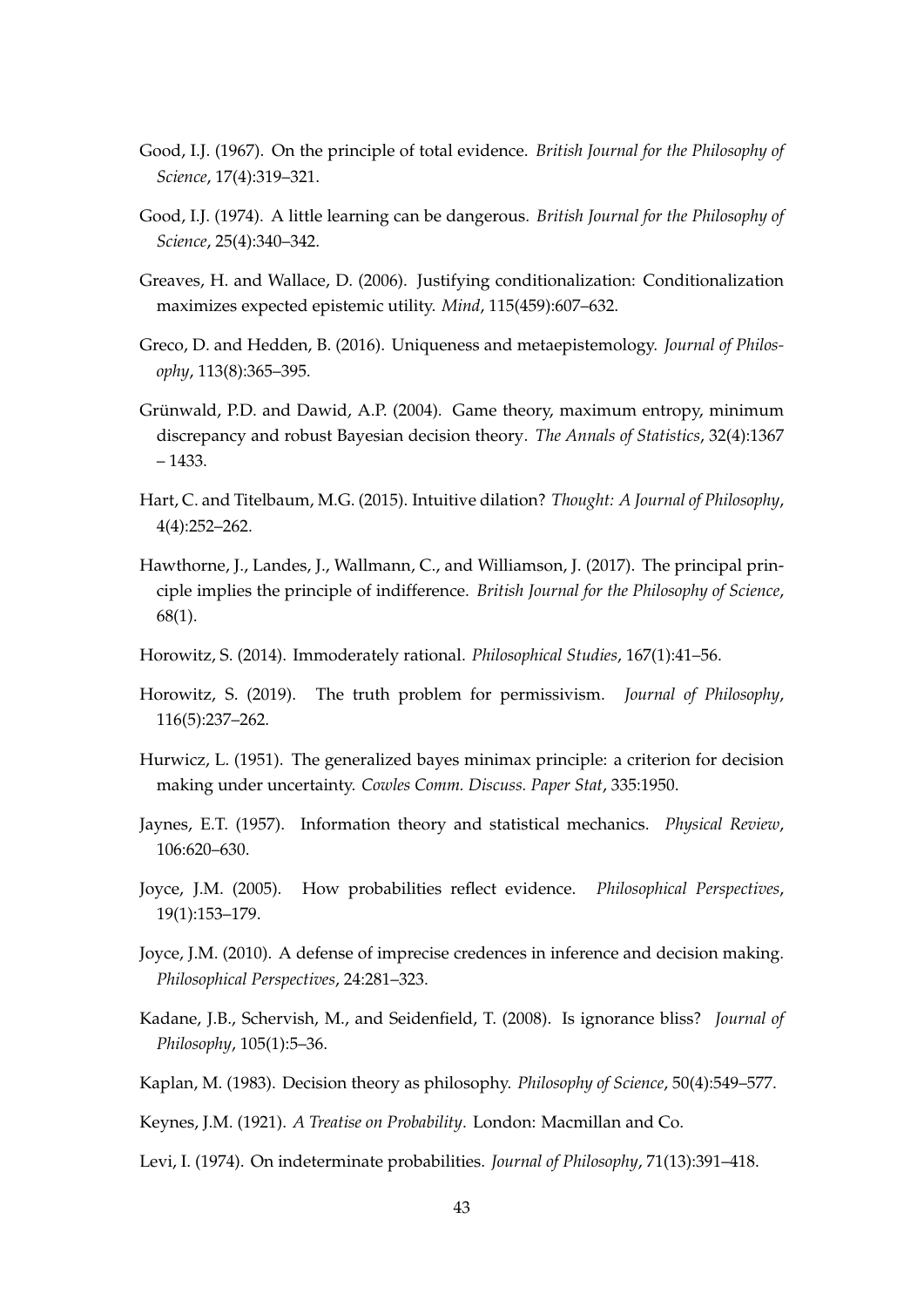- Levi, I. (1980). *The Enterprise of Knowledge: An Essay on Knowledge, Credal Probability, and Chance*. Cambridge, MA: MIT Press.
- Levi, I. (1986). *Hard Choices: Decision Making Under Unresolved Conflict*. Cambridge University Press.
- Lewis, D.K. (1980). A subjectivist's guide to objective chance. In Jeffrey, R.C., editor, *Studies in Inductive Logic and Probability, Volume II*, pages 263–293. Berkeley: University of California Press.
- McClennen, E.F. (1990). *Rationality and Dynamic Choice: Foundational Explorations*. Cambridge: Cambridge University Press.
- Mcclennen, E.F. (1997). Pragmatic rationality and rules. *Philosophy and Public Affairs*, 26(3):210–258.
- Moss, S. (2015). Time–slice epistemology and action under indeterminacy. *Oxford Studies in Epistemology*, 5:172–94.
- Moss, S. (2020). Global constraints on imprecise credences: Solving reflection violations, belief inertia, and other puzzles. *Philosophy and Phenomenological Research*.
- Pedersen, A.P. and Wheeler, G. (2014). Demystifying dilation. *Erkenntnis*, 79(6):1305– 1342.
- Pedersen, A.P. and Wheeler, G. (2015). Dilation, disintegrations, and delayed decisions. In Augistin, T., Dora, S., Miranda, E., and Quaeghebeur, E., editors, *Proceedings of the 9th International Symposium on Imprecise Probability: Theories and Applications (ISIPTA 2015)*, pages 227–236. Aracne Editrice.
- Peirce, C.S. (1967). Note on the theory of the economy of research. *Operations Research*, 15(4):643–648.
- Rabinowicz, W. (2009). Letters from long ago: On causal decision theory and centered chances. In Lars-Göran, J., editor, *Logic, Ethics, and All That Jazz-Essays in Honour of Jordan Howard Sobel*. Uppsala: Uppsala Philosophical Studies.
- Ramsey, F. (1926). Truth and probability. In Eagle, A., editor, *Philosophy of Probability: Contemporary Readings*, pages 52–94. Routledge.
- Ramsey, F.P. (1990). Weight or the value of knowledge. *The British Journal for the Philosophy of Science*, 41(1):1–4.
- Rinard, S. (2013). Against radical credal imprecision. *Thought: A Journal of Philosophy*, 2(1):157–165.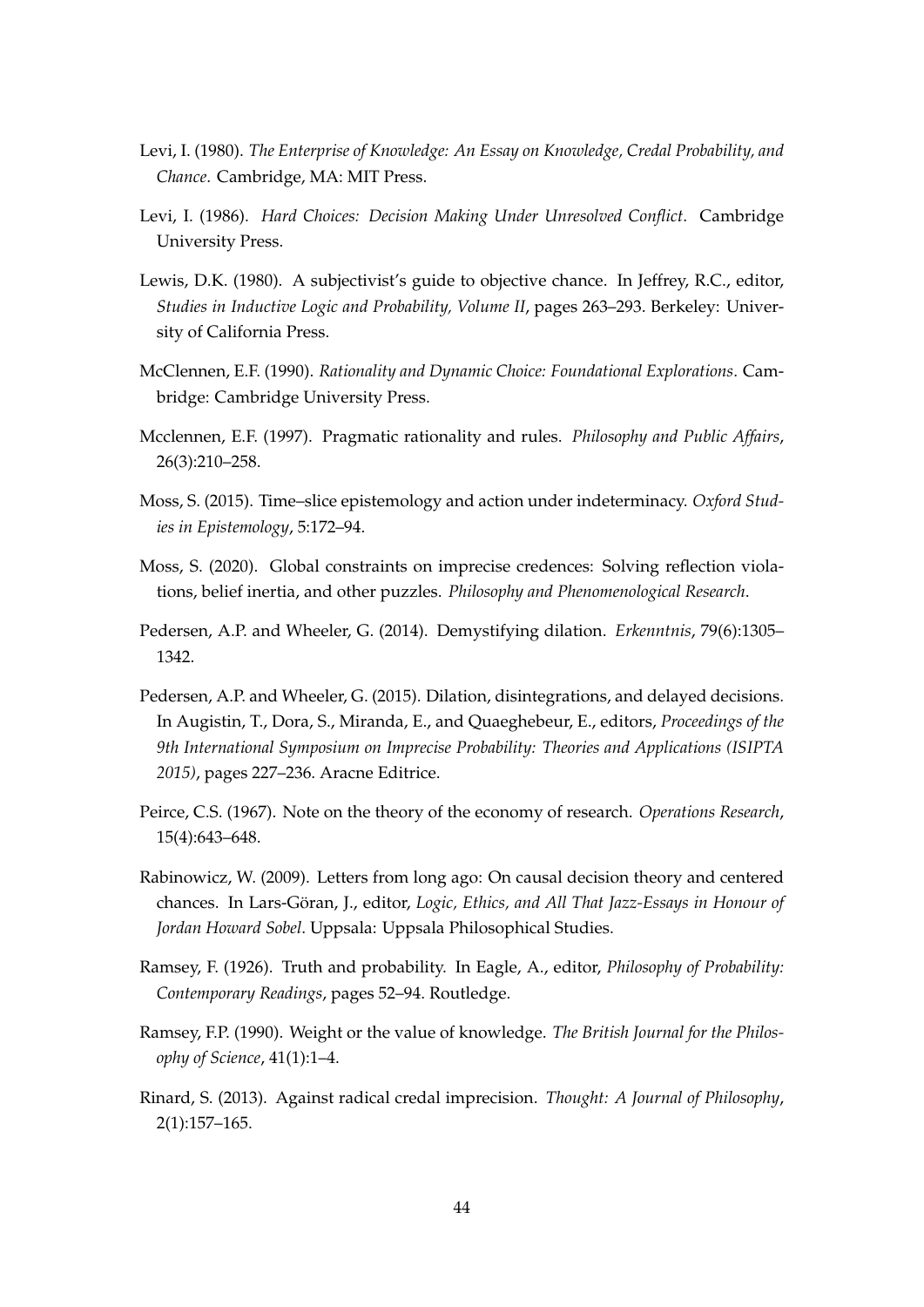- Salow, B. (2018). The externalist's guide to fishing for compliments. *Mind*, 127(507):691– 728.
- Schick, F. (1986). Dutch bookies and money pumps. *Journal of Philosophy*, 83(2):112–119.
- Schoenfield, M. (2014). Permission to believe: Why permissivism is true and what it tells us about irrelevant influences on beliefÄâ. *Noûs*, 48(2):193–218.
- Schoenfield, M. (2017). Conditionalization does not maximize expected accuracy. *Mind*, 126(504):1155–1187.
- Schoenfield, M. (2019). Permissivism and the value of rationality: A challenge to the uniqueness thesis. *Philosophy and Phenomenological Research*, 99(2):286–297.
- Schultheis, G. (2018). Living on the edge: Against epistemic permissivism. *Mind*, 127(507):863–879.
- Seidenfeld, T. (2004). A contrast between two decision rules for use with (convex) sets of probabilities: Γ-maximin versus e-admissibilty. *Synthese*, 140(1-2):69–88.
- Skyrms, B. (1990). The value of knowledge. *Minnesota Studies in the Philosophy of Science*, 14:245–266.
- Sturgeon, S. (2008). Reason and the grain of belief. *Noûs*, 42(1):139–165.
- Titelbaum, M.G. (2010). Not enough there there: Evidence, reasons, and language independence. *Philosophical Perspectives*, 24:477–528.
- Titelbaum, M.G. and Kopec, M. (ms). Plausible permissivism.
- Vallinder, A. (2018). Imprecise bayesianism and global belief inertia. *British Journal for the Philosophy of Science*, 69(4):1205–1230.
- van Fraassen, B.C. (1984). Belief and the will. *Journal of Philosophy*, 81(5):235–256.
- van Fraassen, B.C. (1989). *Laws and Symmetry*. Oxford: Oxford University Press.
- van Fraassen, B.C. (1990). Figures in a probability landscape. In Dunn, J. and Gupta, A., editors, *Truth or Consequences*, pages 345–356. Kluwer Academic Publishers.
- Walley, P. (1991). *Statistical Reasoning with Imprecise Probabilities*. Chapman & Hall.
- Weatherson, B. (1998). Decision making with imprecise probabilities.
- White, R. (2005). Epistemic permissiveness. *Philosophical Perspectives*, 19(1):445–459.
- White, R. (2009). Evidential symmetry and mushy credence. In Gendler, T.S. and Hawthorne, J., editors, *Oxford Studies in Epistemology*, pages 161–186. Oxford University Press.